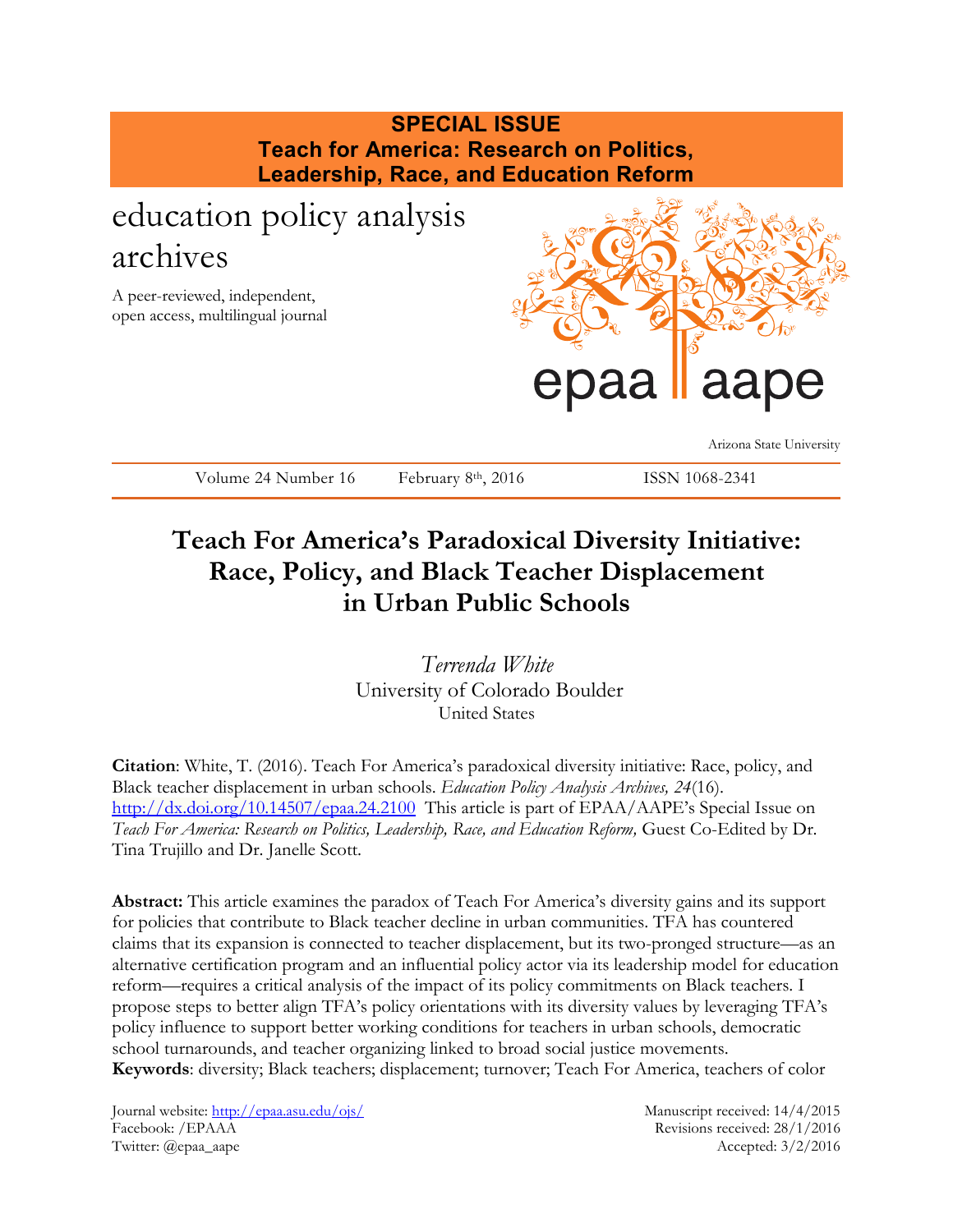#### **Teach For America y su paradójica iniciativa sobre la diversidad: Raza, política, y el Desplazamiento de docentes negros en las escuelas urbanas**

**Resumen**: En este artículo se examina las paradójicas mejoras de Teach For America en el área de diversidad en Estados Unidos y su apoyo a las políticas que contribuyeron a la disminución de los docentes negros en las comunidades urbanas. TFA ha negado las afirmaciones de que su expansión se conecto con el desplazamiento de esos docentes, pero su estructura dual—como un programa de certificación alternativa y como actor político influyente a través de su modelo de liderazgo para reformas educativas—requiere un análisis crítico de la repercusión de sus compromisos políticos en docentes negros. Propongo un modelo para entender mejor las orientaciones políticas de TFA y sus valores sobre diversidad mediante el análisis de la influencia política de TFA y su apoyo para mejorar condiciones de trabajo de los maestros de escuelas urbanas, proyectos de mejoras de escuelas, y la organización docente vinculados a movimientos que reclamas una justicia social amplia. **Palabras clave:** diversidad; docentes negros; desplazamiento; volumen de negocios; Teach For America, Profesores de minorías étnico-raciales

#### **Teach for America e sua paradoxal iniciativa sobre diversidade: Raça, política, e o deslocamento de professores negros nas escolas urbanas**

**Resumo:** Este artigo descreve e é examina as paradoxais melhorias de Teach For America na área de diversidade nos Estados Unidos e seu apoio às políticas que contribuíram para o declínio de professores negros em comunidades urbanas. TFA nega alegações de que sua expansão foi relacionados com o deslocamento desses professores, mas a sua estrutura dual—como programa de certificação alternativa e como um ator político influente através do seu modelo de liderança para a reforma educativas—exige uma análise crítica do impacto dos compromissos políticos de TFA sobre os professores negros. Proponho um modelo para entender melhor as orientações políticas de TFA e os valores sobre noção de diversidade, analisando a influência política do TFA e seu apoio para melhorar as condições dos professores em escolas urbanas, projetos de melhoria das escolas e as organização educacionais ligados a movimentos que estão reivindicando uma justiça social ampla. **Palavras-chave:** diversidade; professores negros; deslocamento; volume de negócios; Teach For America; professores deminorias étnico-raciais

### **Introduction**

In 2016, Teach for America (TFA) celebrates its  $25<sup>th</sup>$  anniversary. As one of the nation's top recruiters of college students into urban schools throughout the country, the organization will likely celebrate a host of accomplishments, including its longevity and expansion over time, its financial growth and political influence in the realm of education reform, and its impact (largely contested) on the educational lives of children in low-income communities of color. One of TFA's taken-forgranted successes will likely include teacher diversity, one of its celebrated core values that is evident in recent gains among corps members from racially diverse backgrounds (TFA, 2014a). While for most of its history the organization recruited from the nation's top, predominantly White institutions and universities, it shifted gears in the mid-2000s to increase recruitment at state colleges and Historically Black Colleges and Universities (HBCUs). These changes improved the percentage of corps members of color, such that the organization reports dramatic growth in diversity, from 27% in 2005 to nearly 40% in 2014 (TFA, 2015, 2014a, 2010). In light of the growing population of students of color in U.S schools—nearly half of all students in U.S. public schools were students of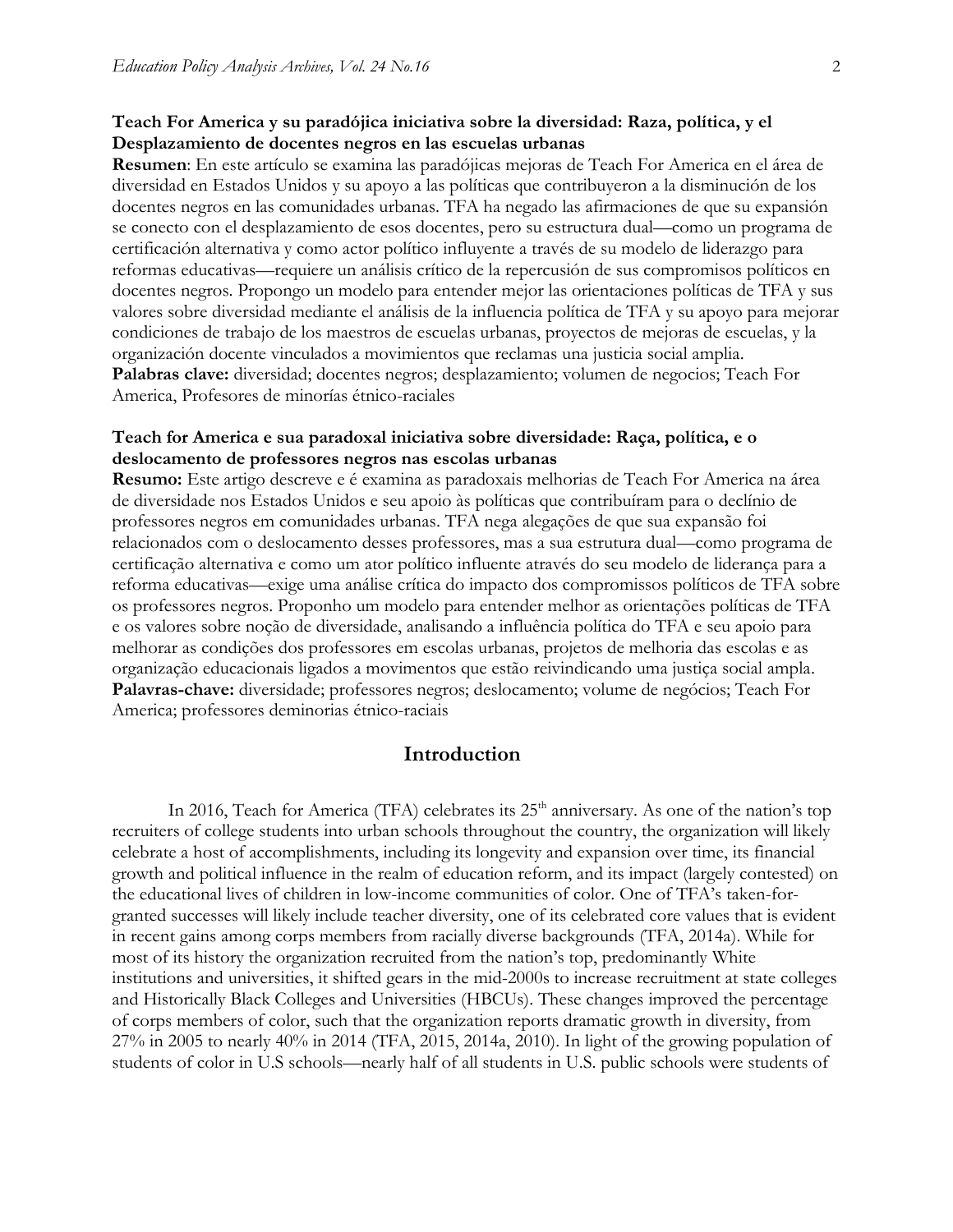$\overline{a}$ 

color in 2014 while teachers of color<sup>1</sup> (ToCs) represented  $17\%$ —a diversity initiative on the part of TFA is timely and important (NCES, 2015). Gains in diversity among corps members, moreover, signal an acknowledgement by the organization of research on the positive impact of racial diversity on student learning experiences and academic outcomes in high-poverty schools (Achinstein, Ogawa, Sexton, & Freitas, 2010; Dee, 2004; Egalite, Kisida, & Winters, 2015; Eubanks & Weaver, 1999; Fairlie, Hoffman, & Oreopoulous, 2011; Gaye, 2005; Villegas & Irvine, 2010).

TFA's celebration of diversity, however, will likely address its numerical gains in the representation of corps members of color, but not the relationship of these gains to the larger realities of teachers of color in regions where corps members are placed. Indeed, the expansion of Teach For America in urban spaces has coincided with high rates of decline among teachers of color, particularly Black teachers (Albert Shanker Institute, 2015). In light of TFA's two-pronged movement to influence educational change from the inside and outside of classrooms, both as an alternative certification program and as an influential policy actor through its leadership model for education reform, it is important to explore whether and in what ways the organization's policy influences have in fact undermined its core values and initiatives for diversity in urban schools. In this article, I use a critical policy lens to review the literature on the policy-related dimensions of teacher turnover and decline among Black educators in urban districts. I consider the implications of this research evidence for TFA's approach to school reform and its commitment to diversity.

Despite national calls for diversity, thousands of Black educators have been displaced from urban public schools in the past decade (ASI, 2015; U.S. Department of Education, 2011). I use the term *displacement,* rather than decline, to signal the systemic and involuntary aspects of teachers' departures from urban schools due to federal, state, and district school reforms, including school turnaround efforts. School turnarounds are interventionist school-level reforms tied to national high-stakes accountability policies that are intended to improve low-performing schools through top-down, prescriptive mandates. These reforms often fail to engage community members, parents, students, and teachers in reorganization plans and rely instead on mandatory school closures, mass layoffs, or charter conversions (Trujillo & Rénee, 2012; Trujillo, in press). They have been found to contribute to the racial segregation of some of our most struggling schools and communities (de la Torre & Gwynne, 2009a, 2009b; Journey for Justice, 2014; Lipman & Haines, 2007; Trujillo, in press). These reforms also result in large numbers of teachers being fired or removed from their jobs, particularly teachers of color who work disproportionately in schools serving low-income students and students of color (Buras, 2015; Frankenberg, 2009). In this vein, *Black teacher displacement* refers to an acute racialized impact of policies on Black educators in low-income communities (Cook & Dixson, 2013; Dixson, Buras & Jeffers, 2015; see also Mitchell, 2015 and Chicago Teachers Union, 2012*)*.

Displacement also takes the form of barriers to employment in newly created schools such as charter schools. This type of displacement is evident in the low rates of Black teacher hires in charter schools in several urban cities relative to their existing share of the teaching force in those same cities (ASI, 2015). These trends are often concurrent with disproportionately high rates of White teacher hires in charter schools (ASI, 2015). Not only do these reform trends undermine

<sup>&</sup>lt;sup>1</sup>Teachers of Color (TOCs) refer to broad categories of teachers identifying as Black/African-American, Hispanic, Asian or Native Hawaiian/Pacific Islander, and American Indian/Native American/Alaska Native. White teachers refer to those identifying as White, non-Hispanic. Some studies use "minority" and "nonminority," and suggest the term "person of color" is less accurate due to large numbers of individuals who identify as both White and Hispanic (ASI, 2015). Mindful of these considerations, I refer to TOCs to indicate all categories of minority teachers, and isolate "Black or African American" when noting specific trends among Black Teachers.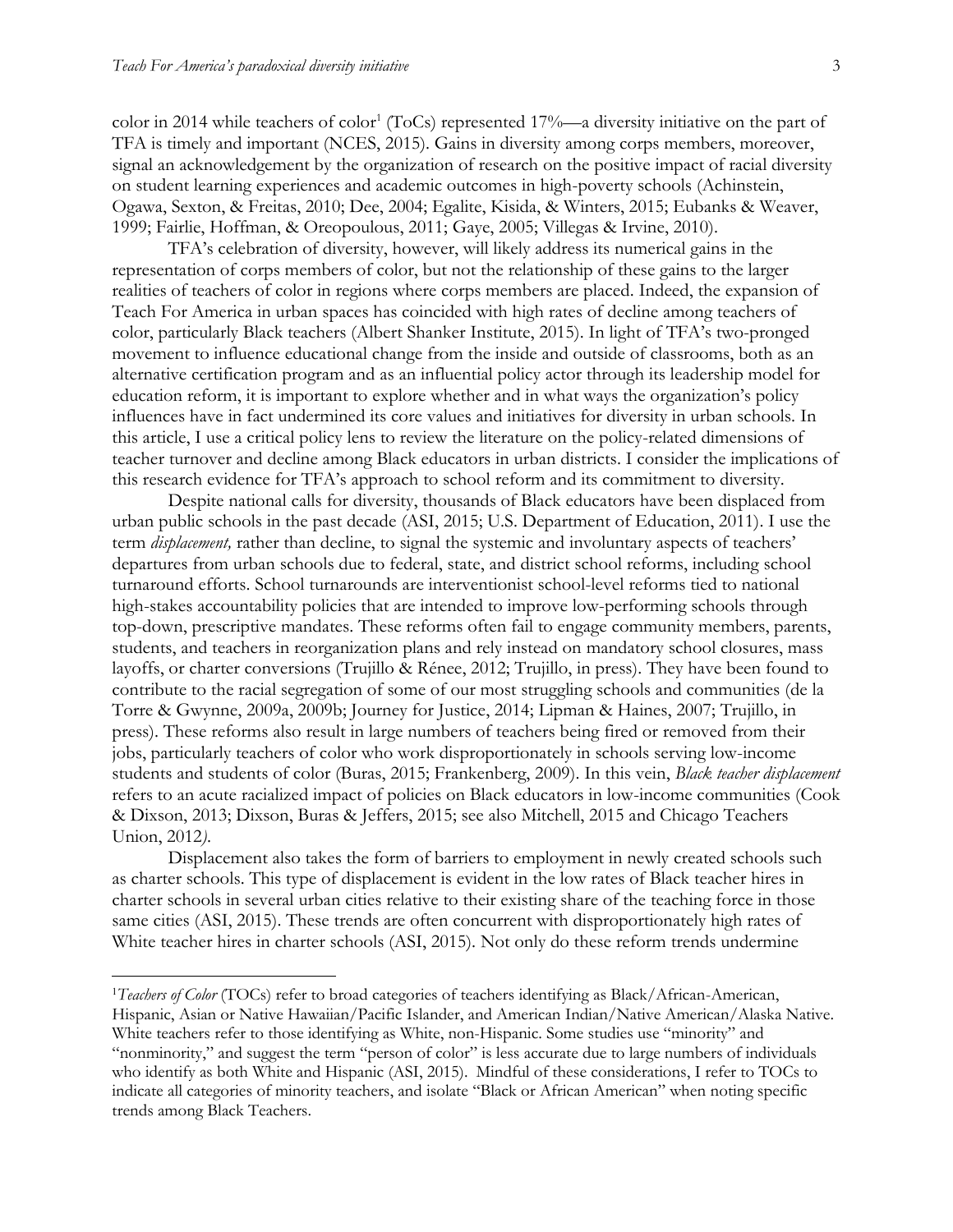other potential efforts to diversify the teaching force, they have sparked legal battles in several cities between district leaders and Black educators, resulting in early victories for some teachers<sup>2</sup> and losses for others.<sup>3</sup>

Thus, when considered in the context of Black teacher decline and displacement, TFA's diversity achievements appear less dramatic. For example, while 21% of corps members identified as Black or African American in 2014, Black teachers in several cities where corps members are placed represent between 40 to 70% of the teacher workforce (TFA, 2014a; ASI, 2015). Even with declines among Black teachers in several cities, shrinking by nearly 30 percentage points in cities like D.C. (ASI, 2015), TFA's proportion of corps members of color is insufficient to achieve parity between students and teachers in urban schools.

More concerning, however, is that TFA's two-pronged structure, as a recruiter of novice teachers and a policy actor in education reform, may in fact contradict its core values for diversity. Despite its stated value of diversity, TFA leaders and prominent alumni are tied to the same reforms and high-stakes accountability policies that have resulted in displacing teachers of color, such as charter school expansion, turnaround-driven layoffs, and closures of schools where ToCs disproportionately work (see *Chicago Sun Times* in Kavanah & Dunn, 2013 and EduShyster, 2013). In this vein, while the organization brings some teachers of color into urban classrooms through the "front door" by its powerful recruitment and placement strategies, it may also push teachers of color out the "back door" through its partnerships and policy networks that adversely influence the working lives of teachers of color in shared locales. Paradoxically, in light of its unique structure, TFA is poised to function as both a conduit for teacher diversity among novices and an even more powerful conduit for displacement of teachers of color more broadly.

Teach For America leaders have maintained that its expansion is unrelated to the fates of teachers in shared locales; it often directs critics to the technicalities of its placement practices in schools, rather than its role in promoting reforms that negatively impact teachers in shared regions. As described on its website, in response to a frequently asked question: "Do TFA corps members take jobs from veteran teachers?" the organization details its contracts with district partners, including agreements between the organization and districts (rather than between corps members and schools), agreements that prohibit direct replacement of existing teachers, and "open" competition for jobs based on qualifications and standard hiring processes (TFA, 2014d, 2014c; Westervelt, 2014). Observers note however, that hiring processes in district schools are influenced nonetheless by airtight contracts between districts and TFA leaders and leave little room for principals to negotiate whom they hire (see Barbara Veltri in Kavanah & Dunn, 2013, p. 57). Others point to the financial "bargain" of hiring seemingly inexpensive TFA corps members, which undermines regional competition for jobs, as principals look to save money in times of recession and thus favor TFA novices with short term commitments (Cohen, 2015; Hootnick, 2014).

Missing from both the critics of TFA's placement practices and its own defense of its expansion in urban regions, is a consideration of the peculiar and paradoxical fates of teachers of color, both in terms of the rising number of TFA corps members of color and the massive declines of non-TFA teachers of color in urban schools. Researchers and commentators rarely analyze the simultaneity, and possible symbiosis, of diversity gains among corps members and Black teacher displacement broadly. The subsequent void in the discourse on TFA leaves TFA's celebration of its recent diversity uncontested.

In some instances, gains in diversity take on discursive functions, including its mention by

 $\overline{a}$ 

<sup>2</sup> See Chicago Teachers Union, Local 1 American Federation of Teachers, AFL-CIO et al v. Board of Education of the City of Chicago.

<sup>3</sup> See Oliver et al. v Orleans Parish School Board.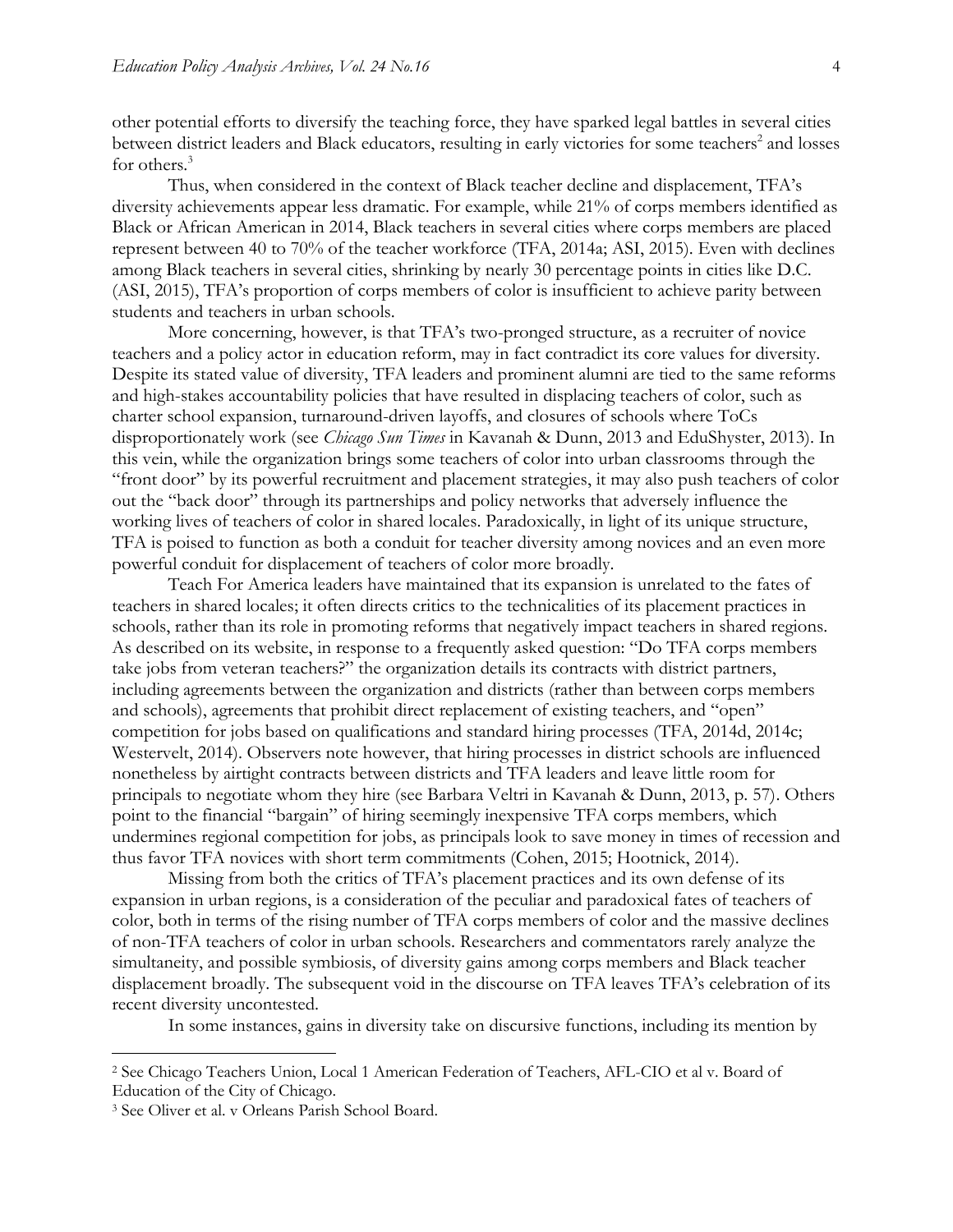$\overline{a}$ 

leaders in response to criticisms about the organization's impact on communities of color and the teachers who serve them. Such stances position corps members of color as rhetorical alibis<sup>4</sup>, as symbolic buffers in discussions about race, marginalization, and the organization's role in reforms that contribute to the destabilization of schools in communities of color (TFA, 2014b, Schneider, 2014). When analyzed from a critical policy perspective, TFA's diversity gains may pale in comparison to the effects of the organization's expansion, its policy commitments, and the role of those commitments in contemporary projects of anti-black racism which siphon jobs, resources, power, and control from teachers, parents, and students in high-poverty communities of color.

In what follows, I first review the expansion of Teach For America and its diversity initiatives. I then discuss patterns of Black teacher decline across the country, highlighting four cities in particular—New Orleans, Chicago, Philadelphia, and Washington, D.C. These cities are noted for their dramatic loss in number and proportion of Black teachers since 2002, and for their heavy concentration of TFA corps members. I then consider the dominant policies that are associated with both TFA's expansion and the decline of Black teachers in several cities. Conceptually, the review is guided by a framework for critically analyzing policy, which contextualizes policies within their associated actors, relationships, processes, and historic conditions. This approach moves away from discussions of policy as isolated technical phenomena and recognizes instead the multiple political and economic dimensions of policy development and its effects. With this framework, TFA's expansion and its commitments, and the associated decline of Black teachers in urban spaces, are all viewed as interrelated policy-driven trends. I conclude by suggesting steps for aligning TFA's policy orientations with its stated diversity values by encouraging the organization to support policies that broadly increase the retention of Black teachers. These policies are intended to foster better working conditions for teachers in schools serving low-income children of color, as well as to end arbitrary and racially discriminatory school closings. They are also intended to promote fair hiring practices in charter schools that seek racial and ethnic parity between students and teachers, community-driven, democratic school improvement efforts, and teacher organizing efforts grounded in antipoverty and antiracist initiatives.

## **Teach For America's Origins and Expansion**

While TFA's recruitment practices and stated core values have shifted over time to increasingly welcome diversity among corps members, its mission and model, and its two-pronged structure for influencing educational change from both inside and outside of schools, has remained the same. Twenty-five years ago, Wendy Kopp founded Teach For America based on her senior thesis proposal at Princeton University. The initial corps in 1990 consisted of 500 recent college graduates placed in six regions of the United States. In 2013-14, TFA placed 11,031 corps members in over 46 regions across the country—boasting of approximately 32,000 alumni who have served over 1 million students (TFA, 2014a). Its growth increased rapidly in the past decade, with a record number of applications (48,000) in 2010. The mission twenty-five years ago was to support educational opportunities for low-income children. The first part of its mission includes the

<sup>4</sup> Similar to "white intellectual alibis," conceptualized by critical theorists Zeus Leonardo and Michalinos Zemblyas (2013), TFA's diversity gains increasingly take on discursive functions that permit White educators and leaders in the organization to forge "personas of non-racism," as a form of image management, rather than address patterns of systemic racial marginalization in the teacher workforce, the relationship of those patterns to the organization's expansion, and thus its responsibility to align with projects of anti-racism in various forms (p. 151).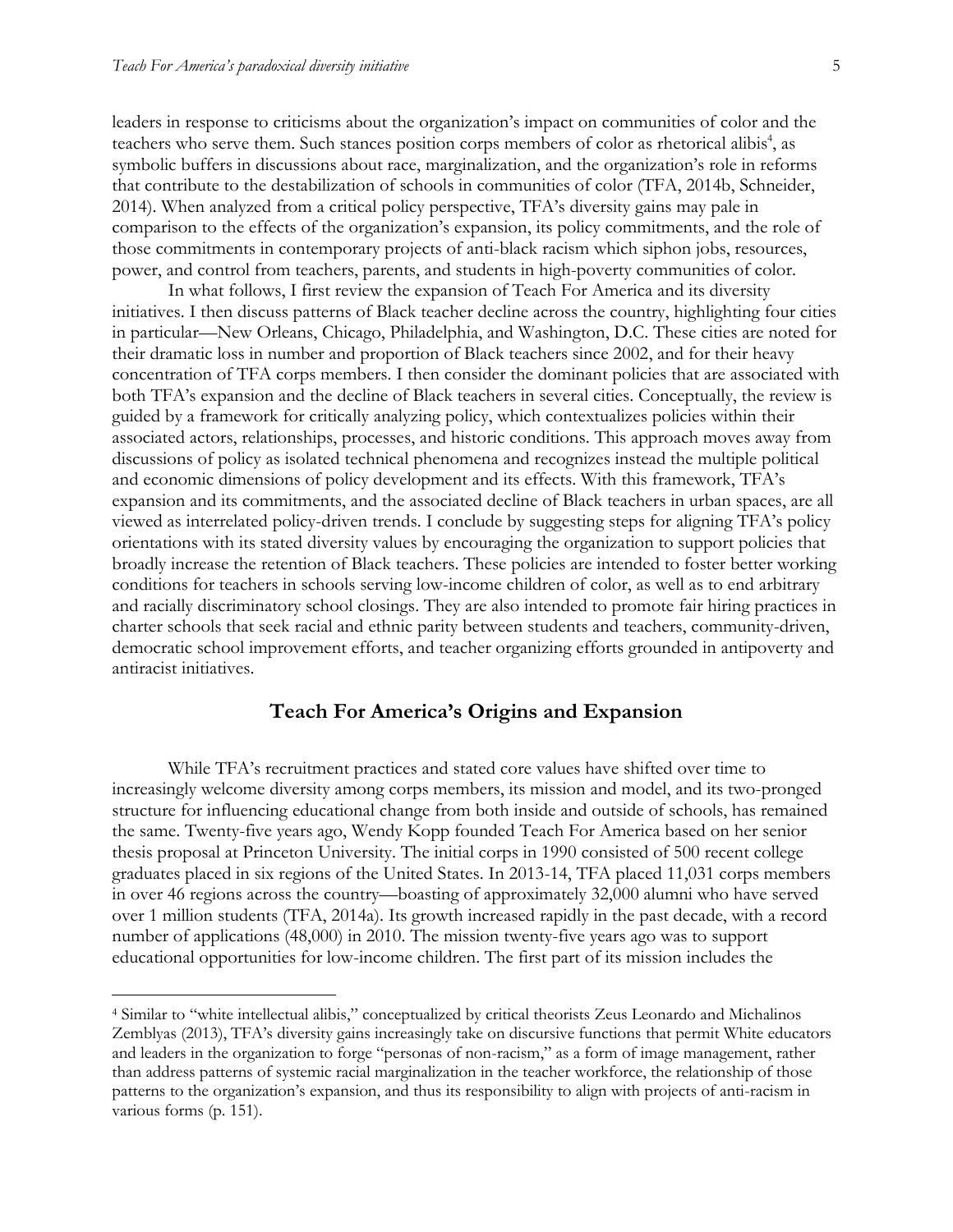recruitment of college graduates who commit for two years of teaching in high-poverty schools. The recruits receive five weeks of training before full-time teaching commences, often in unfamiliar cities, districts, and schools and which serve the nation's most vulnerable and underserved children. Pilot programs in a number of regions explore variations with the model, including "pre-corps training" for college juniors who receive classroom training prior to Institute, an effort to place some corps members in communities of their origin, partnerships with local community organizations, and a number of small regional efforts to push corps members to "Teach Beyond Two (years)" (TFA, 2014a). These programs are small, limited, scattered across regions, and little information exists about their impact and replication.

The second part of TFA's mission is to promote change beyond the classroom through leadership and policy. In this regard, the most visible mark of large-scale impact is TFA's political and financial growth across the country. Growth was anticipated in its 2009 annual report, which noted priorities to grow in both scale and diversity (TFA, 2009). In terms of scale, TFA has grown globally and financially. In 2007, Wendy Kopp launched *Teach for All*, a global network of organizations that adapts the TFA model abroad. Financially, between 2000 and 2008, TFA's operating expenditures increased from approximately \$10 million to \$114.5 million, and a third of its operating costs came from the public due to legislation authorizing TFA to receive federal funding in 2008 (Heilig & Jez, 2010). In 2010, TFA also launched a major expansion effort, funded by a fiveyear Investing in Innovation (i3) scale-up grant of \$50 million from the U.S. Department of Education (Clark, Isenberg, Liu, Makowsky, & Zukiewicz, 2015). Its annual expenditures in 2014 exceeded \$300 million (TFA, 2014a; Westervelt, 2014). While TFA planned to increase in size by more than 80 %by 2014, it fell short of its growth goals in that year (Clark, Isenberg, Liu, Makowsky, & Zukiewicz, 2015). Regardless, the organization has expanded its placements dramatically over time, from 3,500 corps member in 2005 to 8,000 in 2010 and more than 11,000 in 2014 (TFA, 2014a). Most importantly, despite budget cuts in 2008 at the federal, state and district levels across the country, TFA continued to expand, adding six new sites in 2009 (Greater Boston, Dallas, Milwaukee, Nashville, The Twin Cities, and Tulsa) and continued to grow in eight already existing sites (e.g. Mississippi Delta grew by 225%, South Louisiana grew by 150%, and other regions grew by  $50\%$  and  $70\%$  (TFA, 2009; Heilig & Jez, 2010).

A less obvious, but no less powerful, mark of TFA's large-scale impact has been its policy network and its "deep bench" (Cersonsky, 2015) of high profile alumni who lead major education reforms in cities like New Orleans, Washington, D.C., Newark, and Denver. In 2007, TFA launched Leadership for Educational Equity (LEE), a 501(c)4 and a spin-off of TFA to provide resources, training, and networking for alumni interested in elected office and other leadership positions (Cersonsky, 2012; TFA, 2014a). In 2014, TFA listed an expanded network of leaders, legislators, reformers, and advocacy leaders, including 670 principals, 150 system leaders, 70 elected officials, and 170 policy/advocacy leaders (TFA Annual Report, 2014a). In New Orleans, for example, and in the wake of termination of its mostly African American teachers after Hurricane Katrina, TFA alumni have played pivotal roles in the blunt overhaul of the city's schools, including its total shift to charter schools run largely by charter management organizations (CMOs) (Buras, 2014). Kira Orange Jones, for example, served as the executive director for TFA Louisiana and later moved to state government as an elected member of Louisiana's Board of Elementary & Secondary Education (BESE; TFA, 2014a). John White, also a TFA alum, served as the former Superintendent of Louisiana's Recovery School District and moved to serve as the State Superintendent for BESE in Louisiana (Kretchmar, Sondel, & Ferrare, 2015). In Newark, Cami Anderson, a TFA alumna and formerly the Executive Director of TFA New York, serves as Superintendent of Newark Public Schools (Kretchmar et al., 2015). In Washington, D.C, Michelle Rhee and Kaya Henderson, both TFA alumni and former Executive Directors for TFA regions, also served as Chancellors of D.C.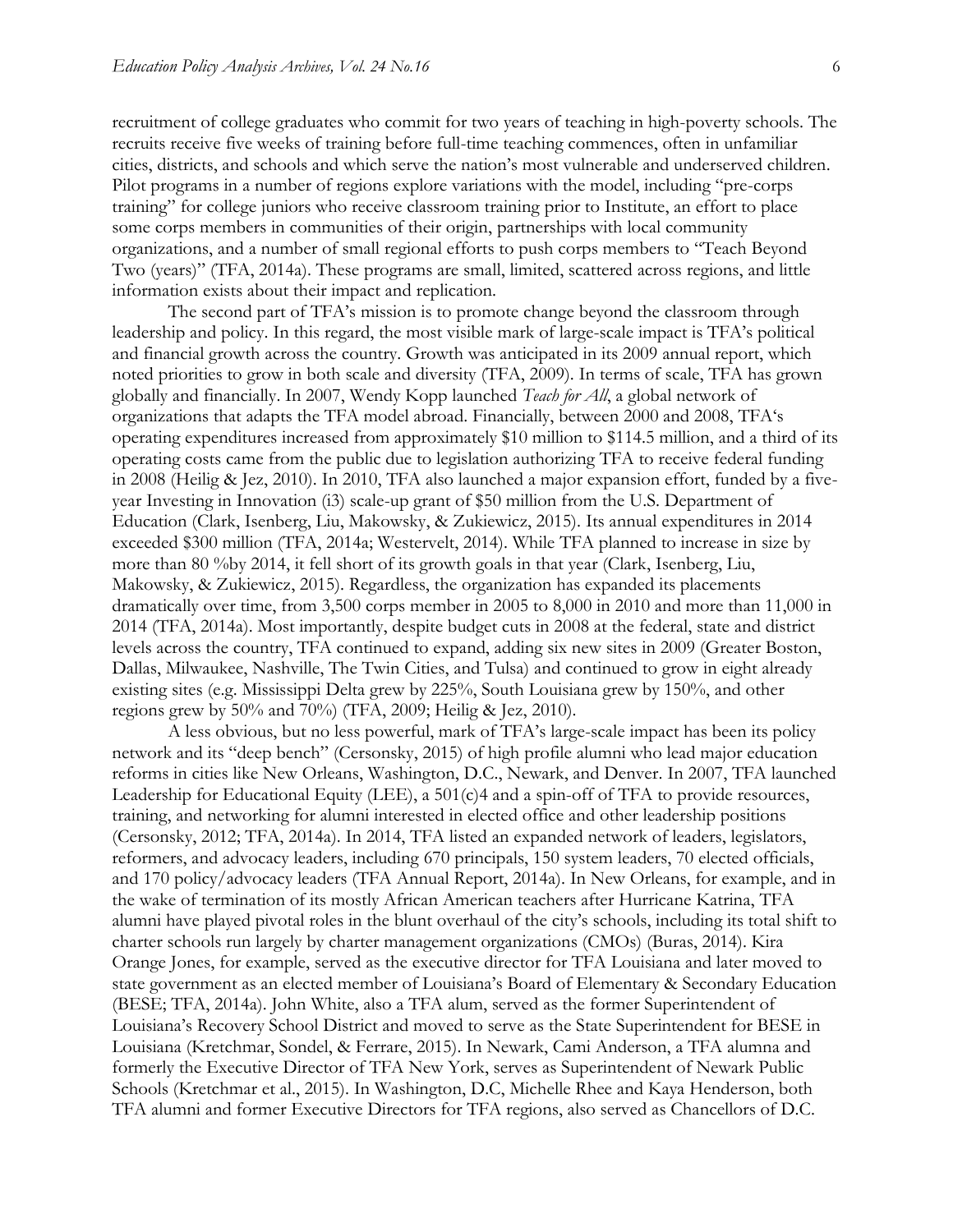public schools (Kretchmar et al., 2015). Though not an exhaustive list, prominent alumni represent a growing cadre of system leaders supported by TFA and who shape contemporary education reforms, each marshaling considerable influence and resources from TFA's networks, including Leadership for Educational Equity (LEE).

While TFA or LEE do not articulate explicit and uniform political agendas for education reform, researchers have noted a common network of actors and reformers among TFA leaders and alumni who articulate particular sets of belief about education reform. Researchers Kerri Kretchmar, Beth Sondel, and Joseph Ferrare (2015) used network analysis methodologies to map an intricate and rather dense web of relationships and partnerships between TFA and its partners, described as an "education entrepreneurial network." The network includes partnerships with a significant number of business executives, investment bankers, corporate foundation leaders, and venture philanthropists, government officials, but primarily national and regional charter management organizations (Kretchmar et al., 2014). The educational entrepreneurial network, in which TFA is described as "central node," endorses a slate of education reforms, most strongly the expansion of charter schools managed by private, nonprofit organizations and high-stakes turnaround efforts. Kretchmar and colleagues (2014) were able to document that over half of the country's largest charter-school networks have ties with TFA and that more than a third of corps members are teaching in charter schools (Kretchmar et al., 2015; see also Beth Sondel in Westervelt, 2015). Several of TFA's primary network partners and donors also endorse policies such as high-stakes testing and accountability, and market-based initiatives tied to choice, competition, and merit-based promotion and pay structures for teachers, most of which are associated with attacks on teacher unions and collective bargaining rights (Kretchmar et al., 2014).

Qualitative data with TFA alumni and corps members also reveal a common set of beliefs about the source and solution of educational inequality, which support common contemporary reforms involving large-scale interventions in several cities. Researchers Tina Trujillo and Janelle Scott (2014) interviewed a representative sample of over 100 alumni and 42 corps members and found that nearly 80% depicted the causes of inequality in technical or managerial terms. Many believed in stricter accountability for teachers and students, and believed that more flexibility in hiring and firing teachers, as well as salary structures tied to test scores, would improve educational quality (Trujillo & Scott, 2014, p. 59). Such views undergird the current dominant, high-stakes policy approaches that have been associated with the displacement of teachers of color.

In annual reports, TFA's values emphasize dynamic management of schools, teachers, and students and extoll individual qualities of exceptional teachers and leaders (TFA, 2011a). While these perspectives are important for institutional change, and are effective for appealing to college graduates, critics warn that TFA-style leaders and their managerialist approaches to educational leadership excludes other important considerations about transformational change. In the shadow of strong messages about the "solvability" of educational inequity, that "poverty is not destiny," and that "high standards, urgency, and a long-term view" is key for change (TFA, 2011b, 2014a), are less frequently acknowledged, but significant messages about the need for material resources in underresourced communities and systemic structural changes to the funding and organization of schools (Berliner, 2006). For scholars like Trujillo (2014) and Kretchmar et al. (2015), managerialist and technocratic styles of leadership, absent discussions and clear messages about the structural sources of inequality across neighborhoods, schools, and families, are woefully insufficient. Emerging from such advocacy is a discursive neoliberal ideology, which favors individual competition and choice, deregulation (or "flexibility"), and privatization of public institutions as a way to improve public services (Harvey, 2005; Lipman, 2011). As noted earlier, these reforms "neglect expertise of seasoned teachers, grassroots community organizations, and many parent advocacy groups" (Scott, 2011, p 588). Moreover, they routinely downplay social, political, and economic inequalities that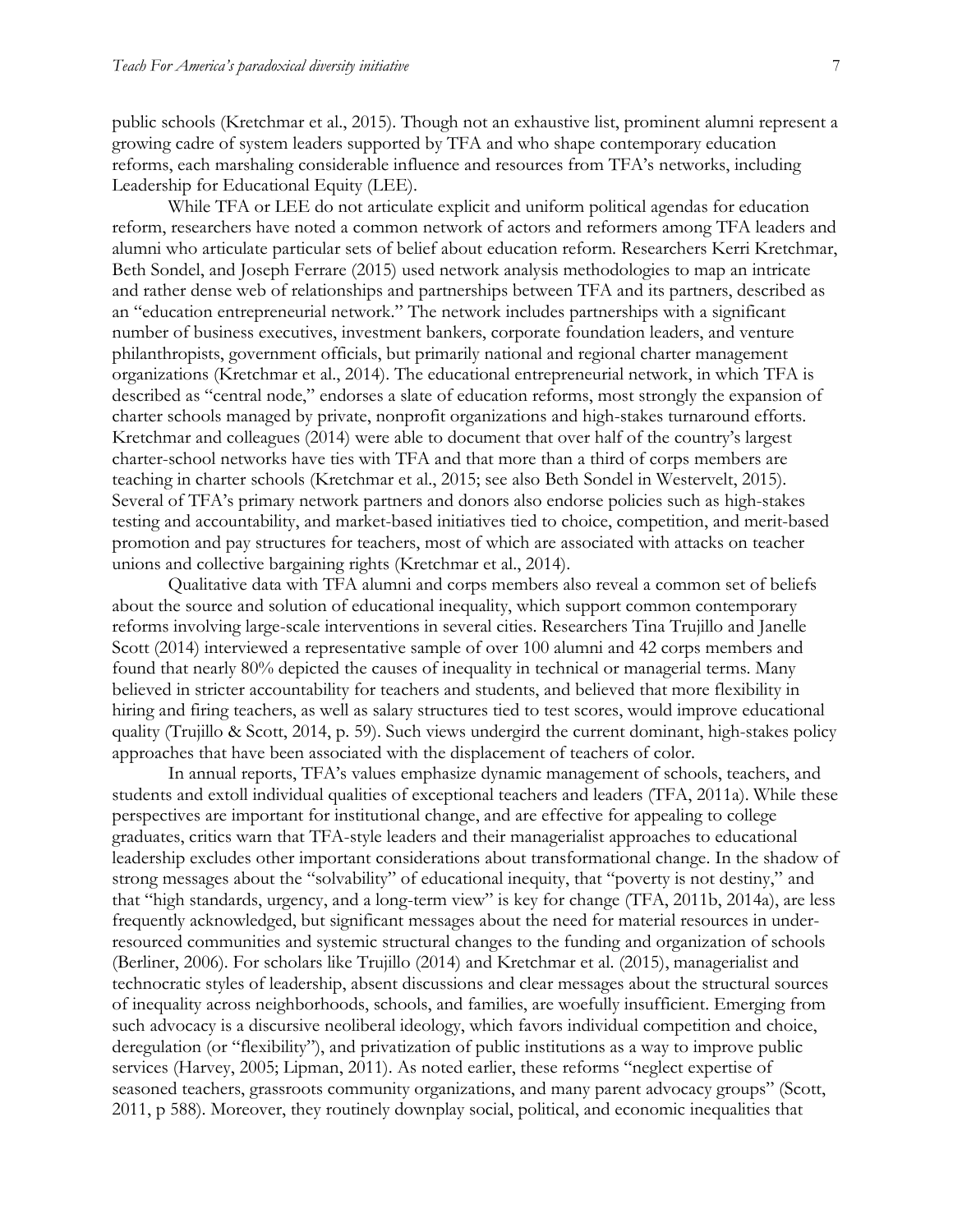impact communities of color because they are focused primarily on reforming or replacing persons within educational systems (teachers, leaders, and students), rather than the educational systems themselves (Scott, 2011).

Managerialist approaches to educational policy also overshadow (and often collide with) efforts to elevate the status of teachers in substantive ways. These elevating efforts often entail supports for better working and learning conditions inside schools, the political sustenance for which depends on teachers' capacities to organize collectively and democratically (Jones, 2015). These efforts are particularly important in a field populated by women, and women of color, who have faced historic barriers to fair employment and treatment due to gender and race discrimination (Jones, 2015).

In these ways, the second-prong of TFA's mission – to broadly influence educational quality for low-income children – seems to ignore the macro-level policy forces and subsequent structural changes in the racial, economic, and political organization of schools. As a result, TFA's core values for diversity, as well as for teamwork, respect and humility, are outmatched by its overwhelming investment in managerialist leadership approaches and high-stakes reforms that have been documented to exacerbate educational inequities.

#### **Black Teacher Decline in Urban Communities**

As found by the trial court 'rather than honoring the vested property interest held by experienced teachers qualified under Louisiana's standard, the State conducted a nationwide teacher search to fill vacancies with the Recovery School District, and, among other things, contracted with Teach for America to hire experienced and non-certified college graduates, thereby preventing the plaintiff class from exercising their legally protected property rights.'

-Dissenting opinion of Chief Justice Bernette Johnson of Louisiana Supreme Court in *Oliver et al. v. Orleans Parish School Board* regarding 7,500 teachers and staff fired post-Katrina (2014)

While nearly half of all students in U.S. public schools were students of color in 2014, teachers of color represented 17%, a modest increase in 25 years from 12% in 1987 (NCES, 2015). National calls to improve the number and proportion of teachers from racially diverse backgrounds is tied to recognition that teacher diversity is a strategy for improving student outcomes and overall school quality, including improved standardized test score outcomes (Dee, 2004; Egalite, Kisida, & Winters, 2015; Fairlie, Hoffman, & Oreopoulous, 2011), increased rates of school attendance and enrollment in advanced courses (Achinstein, Ogawa, Sexton, & Freitas, 2010; Villegas & Irvine, 2009), higher rates of referral and representation in gifted and talented programs (Grissom & Keiser, 2015), and overall reduction in discriminatory practices related to discipline, special education referrals, and tracking (Meier, 1984). Teachers of color have also played important roles in the sociocultural conditions of learning in classrooms, by serving as role models for all students and as cultural brokers for culturally and linguistically diverse students (Irvine, 1989; Quiocho & Rios, 2000; Villegas & Irvine, 2010). In recent years, moreover, in light of research with ToCs who expressed desire for teaching that was tied to social justice goals, ToCs were identified as unique sources of support for "hard-to-staff" schools (Achinstein et al., 2010). Together these studies undergird recruitment efforts on the part of state departments of education, university programs, districts, and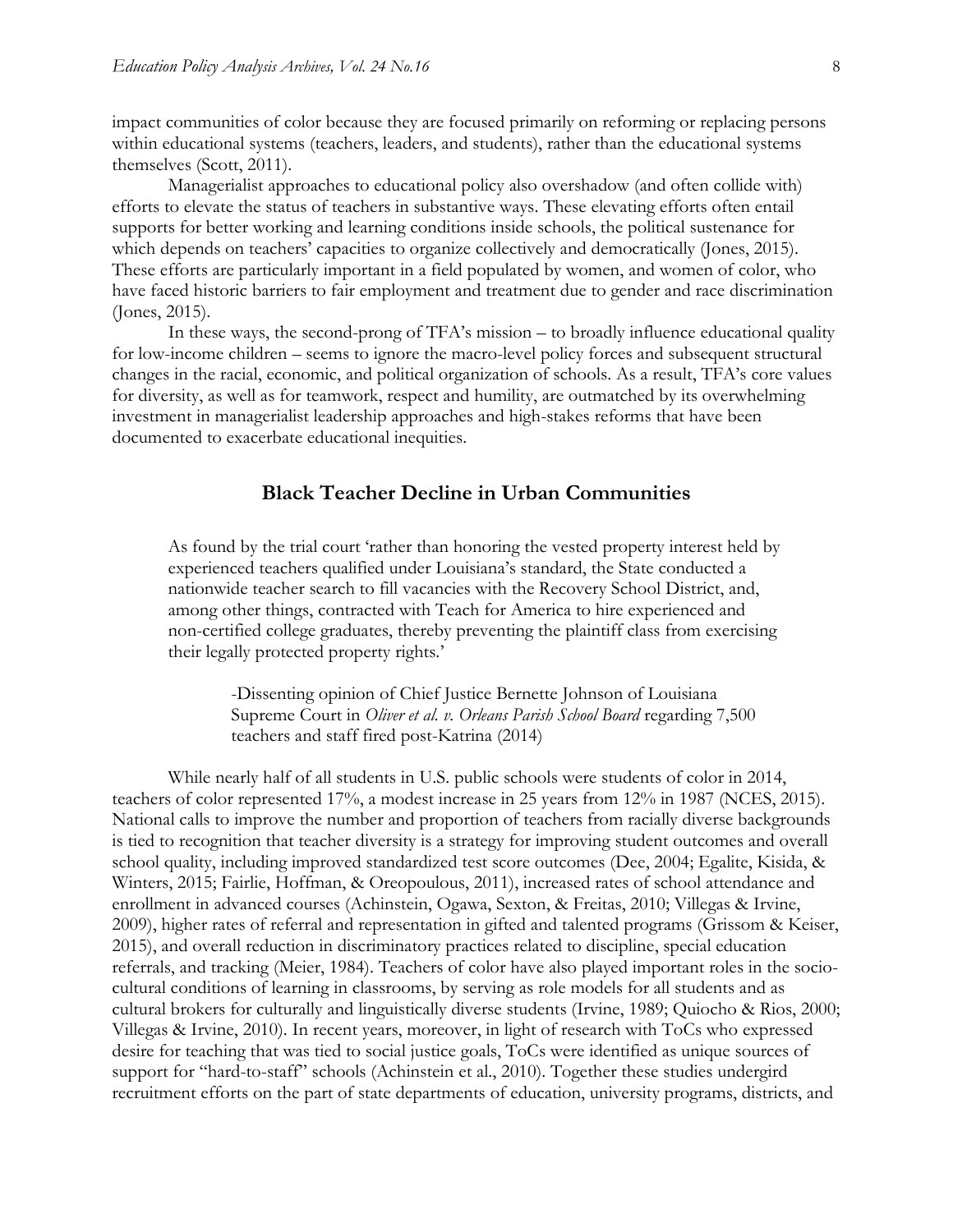schools.

 $\overline{a}$ 

Recruitment alone is not the most effective approach to improving diversity, as research demonstrates chronic shortages of ToCs are less a function of weak recruitment and more a function of weak retention, particularly in hard-to-staff schools with poor working conditions (Ingersoll & May, 2011a, 2011b). Indeed annual attrition has undercut dramatic gains in the proportion of ToCs whose growth outpaced White teachers between 1987 and 2007, with 92% growth compared to 42% respectively (Villegas, Strom & Lucas, 2012). Percentage growth of ToCs also outpaced population growth of students of color between 1987 and 2007 with 92% and 73% respectively (Ingersoll & May, 2011a, 2011b; Villegas, Strom & Lucas, 2012). According to researchers Richard Ingersoll and Henry May (2011a), "While minorities have entered teaching at higher rates than Whites over the past two decades, minority teachers also have left schools at higher rates. . . In recent years, minority teachers were more likely to migrate from one school to another or to leave teaching altogether." (p. 63). As an example, the authors note that while approximately 47,000 TOCs entered teaching at the beginning of the year in 2003-2004, by the following year approximately 56,000 ToCs left teaching (Ingersoll & May, 2011a).

Teacher growth and attrition, however, even among ToCs is not equal across all groups. According to data presented by Villegas, Lucas, and Strom (2012), Latino/a teachers experienced the fastest growth among all teacher groups between 1987 and 2007 with a 260% increase, while Asian American teachers had the second fastest growth during the same period with 130-percent growth. White teachers grew modestly during this time by 42%. In contrast, Black teachers had the slowest growth among all race and ethnic groups with a 27% increase by 2007 (Villegas et al., 2012). Subsequent research on teacher diversity described a more troubling picture for Black teachers, with slow growth giving way to significant decline in several cities by 2012. Research highlighted in Albert Shanker Institute's report *The State of Teacher Diversity<sup>5</sup>* (2015) found dramatic declines in both the proportion and absolute number of Black teachers in particular cities, including Chicago, Cleveland, New Orleans, New York, Philadelphia, San Francisco, and Washington, D.C. (ASI, 2015). The national report also highlighted the continued and uneven distribution of ToCs across schools, more often concentrated in schools serving high-poverty and minority communities (ASI, 2015). While the study warns of the consequences of teacher segregation across schools, noting the tendency of TOCs to leave teaching at higher rates than teachers in schools with less concentration of lowincome students of color, the report rejects student poverty or race/ethnicity of students as factors shaping attrition among ToCs. Instead, the report attributes teacher attrition among ToCs to poor working conditions in high- poverty schools, including lack of collective decision-making, faculty input and voice, and professional autonomy in the classrooms (ASI, 2015).

Studies of teacher diversity in public schools, however, have yet to explore in depth the combination of policies in various cities and urban districts that impact schools where ToCs disproportionately work. In several cities, schools where ToCs work often struggle to meet state standards and are often subject to punitive accountability measures that result in reorganization. Reorganization can take several forms, including school closure, reconstitution, and conversion to charter schools under private management with new leadership and new staffs. In such instances, entire staffs are dismissed and fired with an option to reapply for teaching jobs. Depending on the context and circumstances of reconstitution, anywhere from less than 10% to 50% of teachers are

<sup>5</sup> Researchers for the Albert Shanker Institute's report analyzed data from the nationally representative Schools and Staffing Survey (SASS) and its longitudinal supplement, the Teacher Follow-Up Survey (TFS), both administered by the National Center for Education Statistics in the U.S. Department of Education. Their analysis included data from all seven cycles of SASS to date: 1987-88, 1990-91, 1993-94, 1999-00, 2003- 04, 2007-08 and 2011-12. See [www.shankerinstitute.org](http://www.shankerinstitute.org/)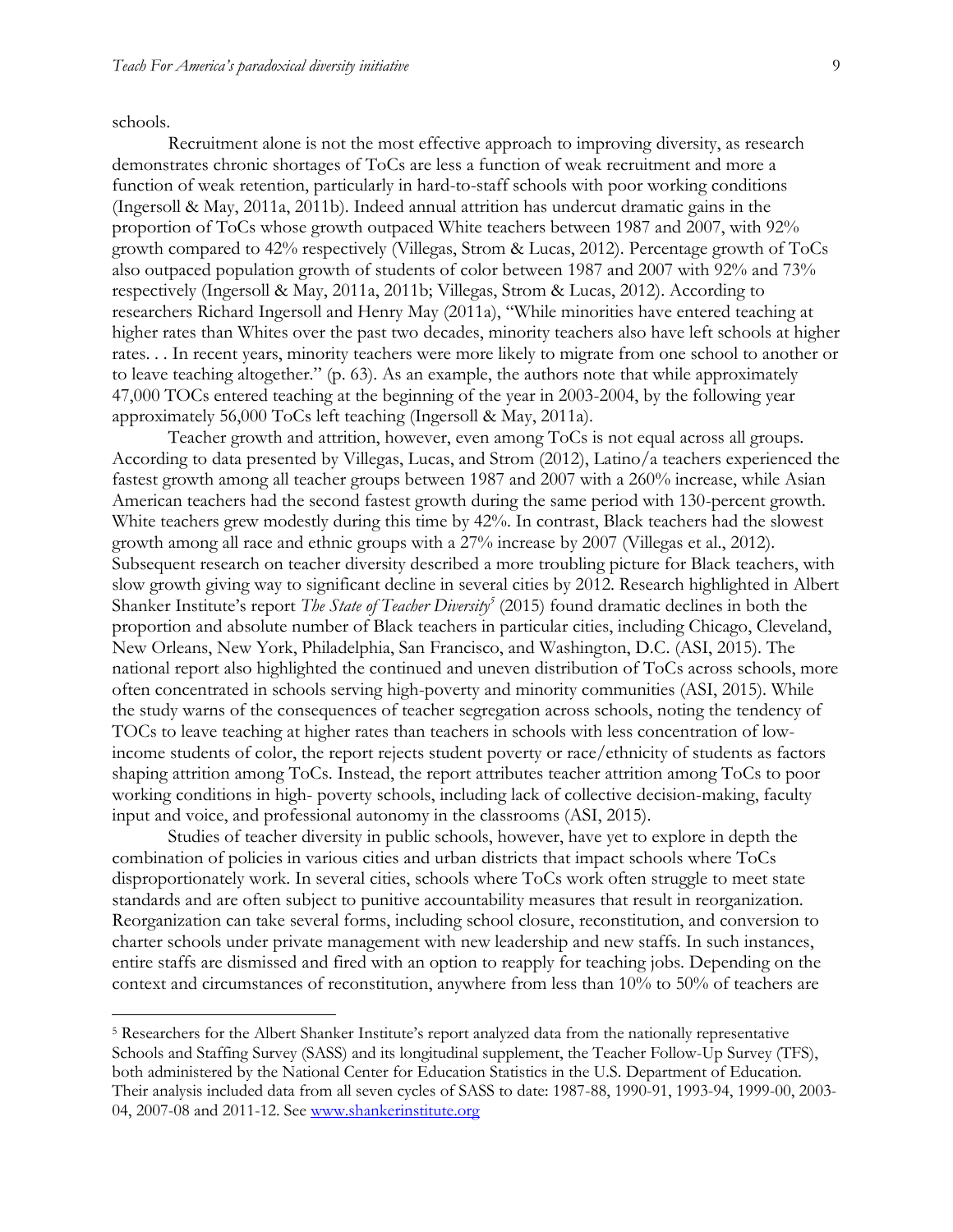rehired (de la Torre et al., 2012). In light of the uneven distributions of teachers across schools, the punitive nature and disruptive effects of reorganization fall heavily on ToCs, and Black teachers in particular. In the section to follow, I explore the confluence of reorganization policies and Black teacher decline in four cities—New Orleans, Chicago, Philadelphia, and Washington, D.C.

#### **New Orleans<sup>6</sup>**

As noted in ASI's report on teacher diversity (2015), the most dramatic decline of Black teachers, in both proportion and total population, has occurred in New Orleans. In 2002, approximately three quarters of all teachers and 93% of all students were Black but by 2012, the share of Black teachers dropped to 50% while Black students dropped modestly to 87.9%, leaving a representation gap of nearly 37 percentage points (ASI, 2015). Conversely, the share of White teachers doubled in New Orleans from 23% in 2002 to 42.8% in 2012 (ASI, 2015). The twenty point increase among White teachers contrasted with the steady small share of White students in the city, up three percentage points in a decade to 6% in 2012. Changes in the workforce for New Orleans is due largely to dramatic events associated with Hurricane Katrina in 2005, which displaced thousands of residents, including teachers and students. Changes in the teacher workforce, however, were also due to the wrongful termination of thousands of teachers in the aftermath of the storm, mostly Black/African American teachers<sup>7</sup> (Buras, 2014). The storm's effects are evident in the city's decline in overall teacher population by 44.4% by 2012. Declines, however, were sharpest among Black teachers who experienced not only a 24% drop in the share of teachers, but also a 62% drop in the total population of Black teachers, compared to a moderate increase in total population of White teachers. Researchers at the Education Research Alliance for New Orleans (ERA-NO), however, note that while half of the changes in teacher representation occurred in the immediate aftermath of the hurricane, a steady reduction in the proportion of Black teachers (of an overall smaller workforce albeit) continued from 2007 to 2012, along with a steady increase in the proportion of White teachers (Barrett & Harris, 2015).

#### **Chicago**

 $\overline{a}$ 

Dramatic declines among Black teachers are also evident in Chicago's public schools (CPS). Since 2000, the African American teaching force as a percentage of the teaching population declined from 40.6% to 29.6% in 2010 (*CTU v Board of Education of City of Chicago*). Declines continued in subsequent years to 28.7% in 2011 and down to 26% in 2012 (CTU v Board of Ed, 2012; ASI, 2015). Estimates for 2014-15 indicated that African American teachers continued downward to 23% of the share of all teachers in CPS (Moore, 2015). Indeed while the percentage of Black students in Chicago public schools remained sizeable at approximately 50% in 2002 and 40% in 2012 (ASI, 2015), the number of schools in CPS with fewer than a 10% Black staff jumped from 69 to 223 schools, including an increase of schools with no Black teachers from 10 to 50 (Moore, 2015). The

<sup>6</sup> The report's findings and analysis draws on city-level data of teachers in district schools (both charter and non-charter) and state-run schools (primarily charter schools). Researchers for ASI's report note: "Prior to Hurricane Katrina, New Orleans consisted almost entirely of district schools run by the Orleans Parish School Board (OPSB). Immediately after Katrina, a number of OPSB schools did reopen as non-charters, but most were taken over by the state's Recovery School District (RSD) within a year. Between 2008 and 2012, only a small handful of regular public schools were overseen by OPSB (which also oversees a number of charter schools). Instead, state entities, mostly RSD, assumed control of most of the city's schools, most of which were eventually converted to charter schools . . ." (ASI, 2015, p 62).

<sup>7</sup> See Eddy Oliver, Oscarlene Nixon, Mildred Goodwin, et al. v. Orleans Parish School Board, et al. (2012).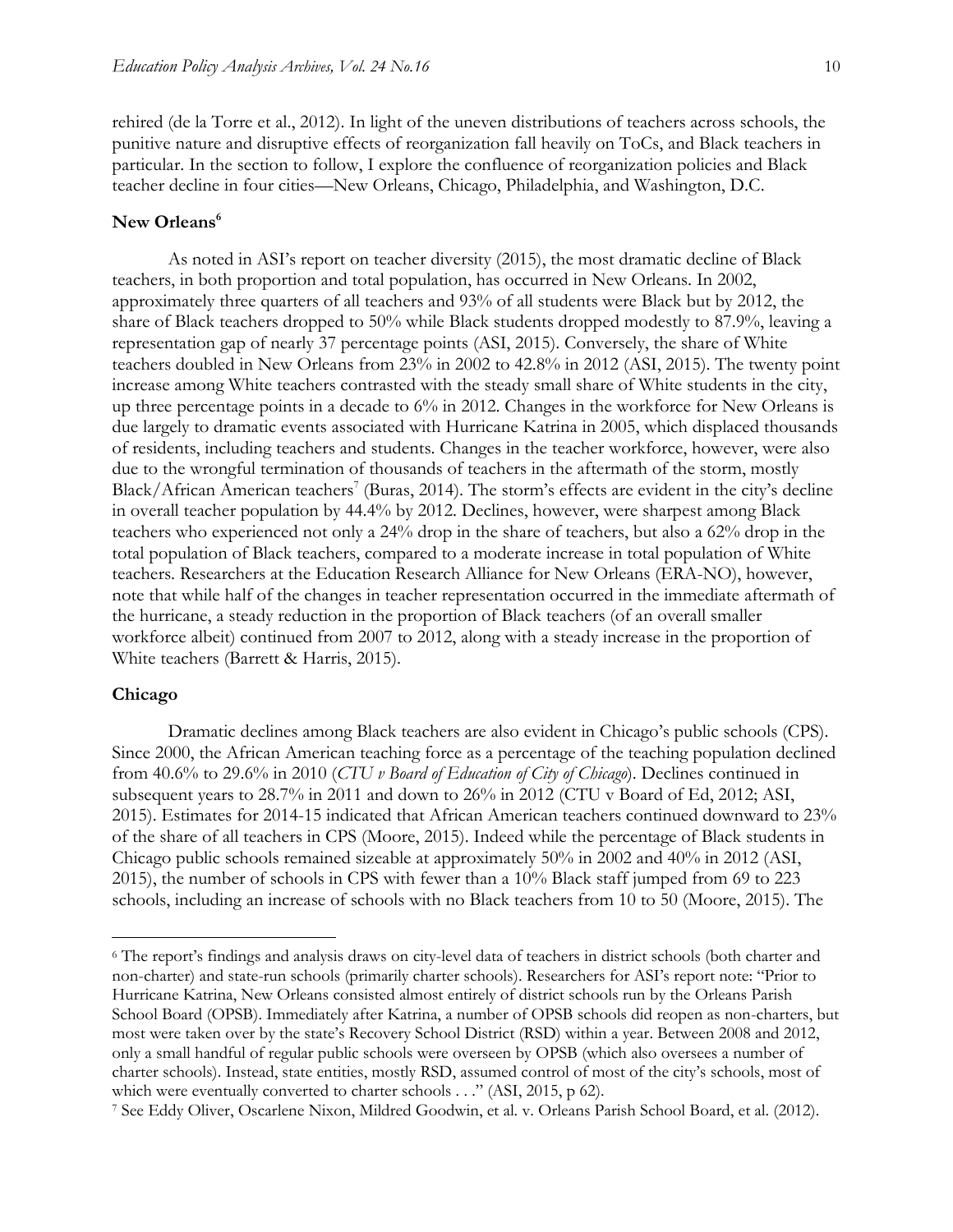share of White teachers, however, held steady between 2002 and 2011 from 46% to 50% respectively. Charter school expansion in Chicago, moreover, also contributed to larger representation gaps between students and teachers, as 64.4% of teachers in charters were White in 2011 and 22% of Black teachers, compared to sizeable proportions of Black students in charter schools at 59%. Hence the representation gap between Black students and teachers was nearly three times in the charter sector compared to district sector (ASI, 2015).

Changes in Chicago's teacher workforce are due in part to overall declines in the city's total workforce by 13%, due to budget cuts in the past decade. Like New Orleans, however, Black teachers represented a smaller portion of a reduced workforce while White teachers increased their share in a changed workforce. Particularly, the share of Black teachers decreased by 11% in district schools between 2002 and 2011 and the overall number of Black teachers declined by 39% (ASI, 2015). White teachers, on the other hand, increased proportionally and declined modestly in absolute numbers.

#### **Philadelphia**

The overall teacher population in Philadelphia increased between 2001 and 2012, but as in other cities, these gains were not evident among Black teachers who declined in this period in both share and population of the city's teacher workforce (ASI, 2015). Indeed, the teaching force in Philadelphia grew by 12%, due to an expanding charter sector that doubled between 2007 and 2012 (ASI, 2015). When growth is disaggregated by race and ethnicity, data show that the population of White and Hispanic teachers grew by nearly 27% each, while the population of Black teachers declined by 19% (ASI, 2015). Dramatic population shifts drove similar changes, however modest, in the proportion of teachers by race and ethnicity in 2012. For example, as Black teachers represented 34% of teachers in the district sector in 2001, this share declined to 26% in 2012. In the charter sector, moreover, Black teachers were less represented and continued to experience declines from 28% in 2007 to 20% in 2012 (ASI, 2015). These trends exacerbated student-teacher parity gaps in race and ethnicity, as the share of students in the city's district schools who identified as Black was 54% and 65% in the city's charter sector in 2012, leaving a parity gap of 28 points and 45 points respectively. Conversely, White teachers in both the district and charter sector increased, respectively, from 61% to 68% between 2001-2012 and from 65.9% to 71% between 2007-2012 (ASI, 2015).

#### **Washington D.C**

Dramatic trends were also evident in D.C in both the share of Black and White teachers, but in opposite directions. Black teachers experienced a nearly 28% decline in share of the teacher workforce from 76.9% to 49% between 2003 and 2011, while the proportion of White teachers grew 23% over the same period from 15.8% to 38.8% (ASI, 2015).

As note above, clear trends in Black teacher decline across several cities are problematic, not only because they frustrate efforts to reduce racial and ethnic parity gaps between students and teachers, but also because they weaken the civic and political capacities of communities of color where Black teachers have played important roles historically. Michele Foster, for example, documented the vital role of women of color in her analysis of oral narratives of African American educators from the early to late 20th century and who served as important liaisons between schools, parents, and communities (Foster, 1991, 1997). Their narratives demonstrated the power of connection and constancy in the education of Black children, often in the face of constraints due to race and gender discrimination. Foster's narratives countered negative depictions of Black teachers in literature whose work was maligned in policy discussions about the harms of segregated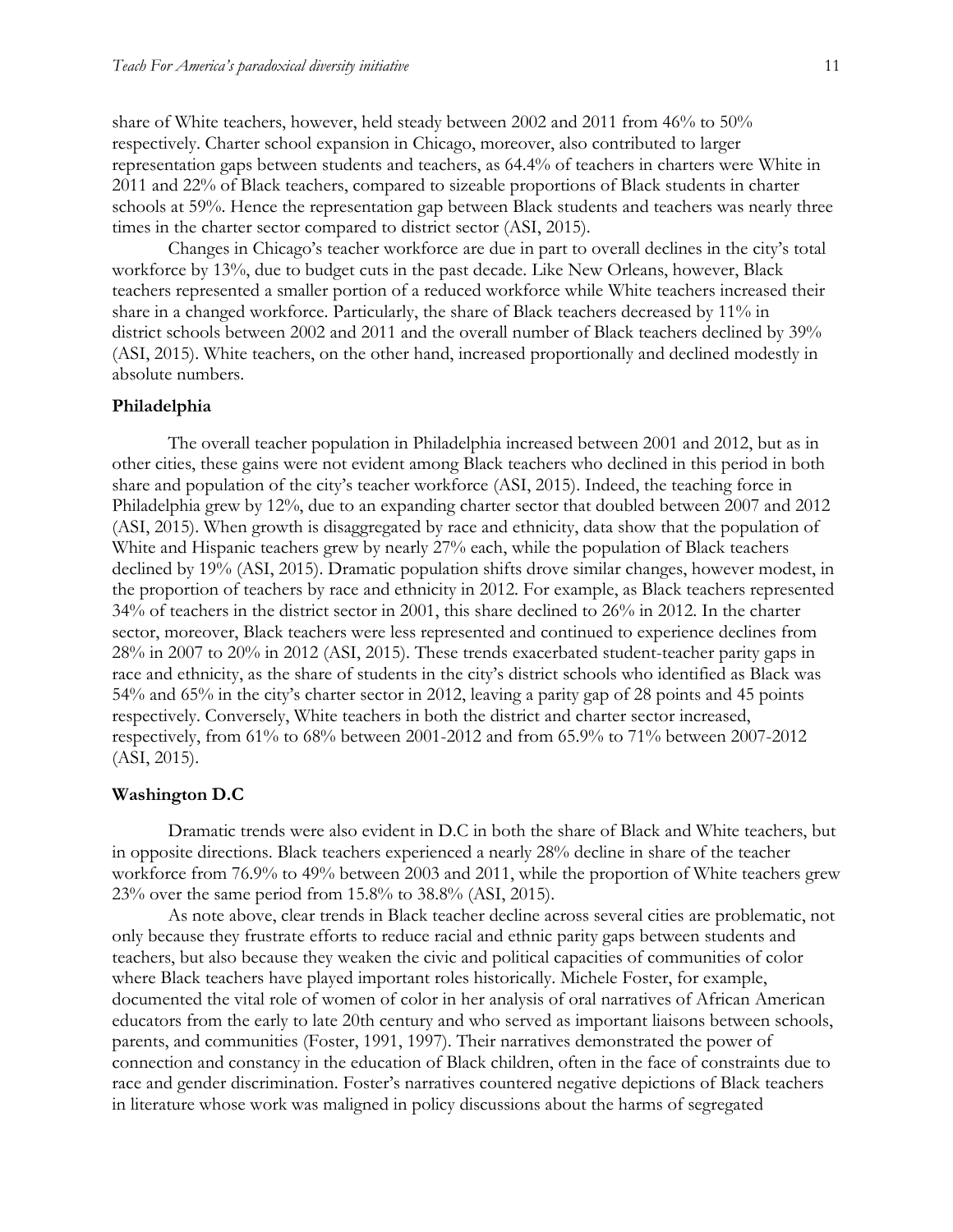schooling, particularly during mobilization efforts to bring about desegregated schools in the 1960s and 70s. In these depictions, advocates of desegregation framed the interests of middle-class Black teachers in contrast to the interests of poor Black children whose educational needs were considered better served in integrated schools (Foster, 1991). Foster's work, however, noted the invaluable social, cultural, and pedagogical contributions of Black teachers in segregated contexts, and the barriers these teachers faced accessing jobs in desegregated schools.

Similarly, historian Vanessa Siddle-Walker (2012) has documented both the political and pedagogical contributions of Black educators in segregated Black communities who organized in the early to mid  $20<sup>th</sup>$  century for educational equity and desegregation by working with local stakeholders, community groups, and national organizations such as the National Association for the Advancement of Colored People (NAACP). Overshadowed by dominant narratives of famous Black male litigators in the watershed court victory of *Brown* v. *Board of Education*, the efforts of Black educators helped coalesce important coalitions at local levels in support for equitable schools, even when these efforts meant professional consequences associated with the closing of Negro schools for integration. In a lecture to policy leaders and researchers in the American Education Research Association's Annual *Brown* Lecture entitled, "Original Intent: Black Educators in an Elusive Quest for Justice," Siddle-Walker reminds researchers that Black teachers operated with a broad vision of civil rights, which included pedagogical dimensions of equity tied to critical, race-conscious, and culturally affirming traditions of teaching, ethics of care, and social justice (2012). Despite their efforts, Black teachers experienced significant loss of jobs, including thousands whose schools were closed during implementation of desegregation. While some cities instituted teacher integration programs, barriers to employment in white-controlled schools and districts proved difficult. Opportunities in other professions, moreover, presented expanded choices for Black professionals and further weakened the total pool of Black educators.

## **Recruitment and Retention of Teachers of Color: Old and New Lessons**

Generally, the recruitment and retention of teachers of color has been a concern for policy makers for several decades, since the 1980s and 1990s, particularly in light of demographic shifts among U.S school children. Sociologists in the 1980s noted the importance of both race and class origins among novice teachers recruited to work in disadvantaged and/or communities of color (Dworkin, 1980; Smith, 1970). In a Southwest region of the U.S., researcher Anthony Dworkin noted that both White and Black teachers from high socioeconomic backgrounds were more likely to leave schools in high-poverty communities compared to Black and White teachers whose family's occupational backgrounds were blue-collar. Policy mandates at the time, moreover, driven primarily by court-ordered teacher desegregation policies, forced southern districts to recruit both Black and White teachers and to replace departing teachers with teachers of the same racial heritage. Dworkin warned, however, that inattention to the intersection of race and class, and the overreliance on teachers from high socioeconomic backgrounds, worked paradoxically to perpetuate turnover in schools already disadvantaged. These trends indeed created a "bifurcated faculty" (Dworkin, 1980), consisting of experienced teachers from "lower occupational origins who were not subject to high turnover rates and a sizeable faculty from high occupational origins who continued in their careers only a year or two" (Dworkin, 1980, p. 72). The author warned that such tends would create "continual and circular staffing crises in urban school districts" (p. 72). Lastly, inattention to race and class origin not only spurred high turnover rates creating bifurcated faculties in urban schools, it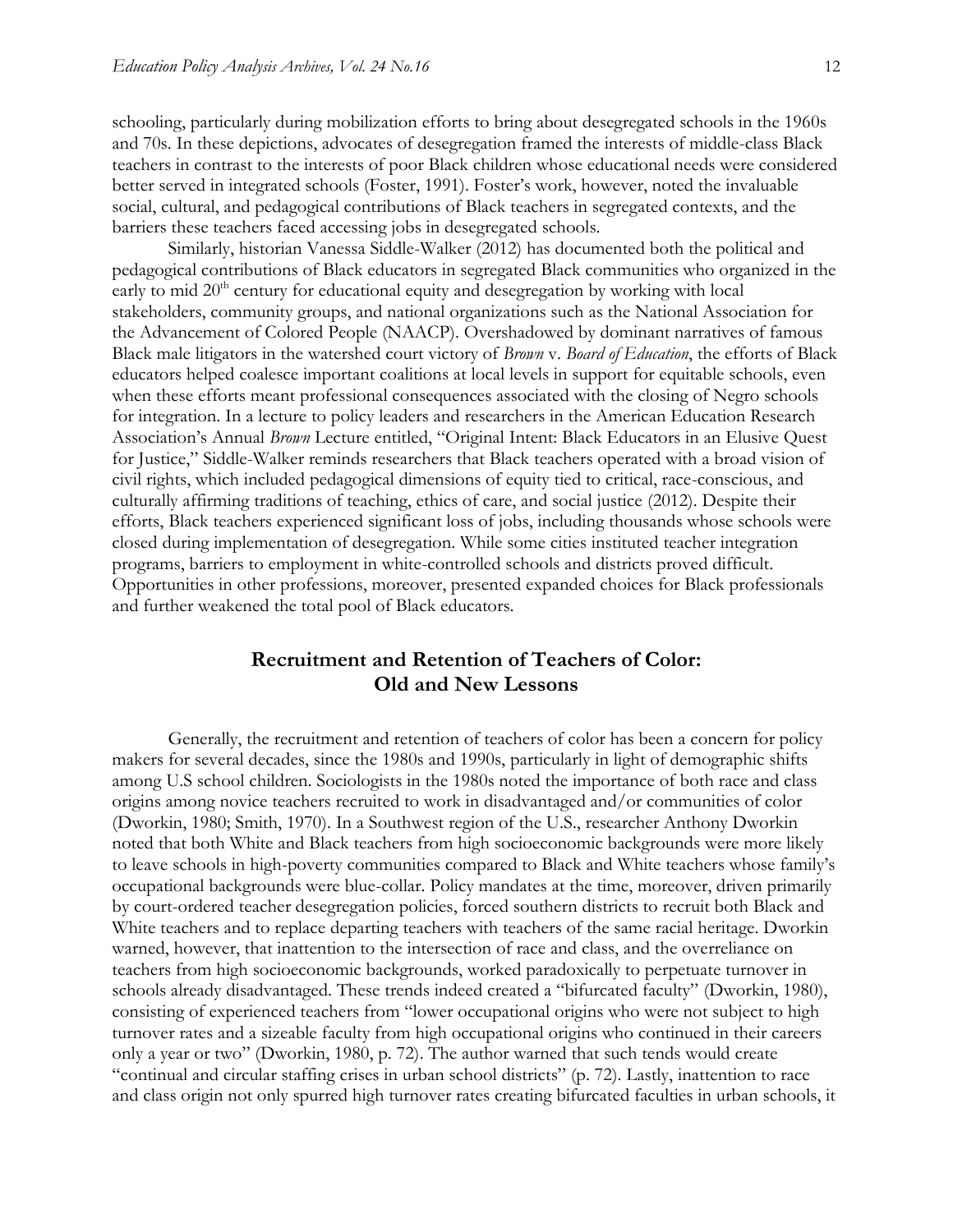$\overline{a}$ 

also promoted narrow ideas of role modeling that did not account for differences across race and class. Dworkin (1980) concluded, therefore, that culturally affirming role models were needed, but that these role models should be able to identify with disadvantaged students along lines of race and class.

Historians of education have also contributed to knowledge about the recruitment and retention of teachers of color. Several historians have tied declines in percentage of Black teachers in the workforce to several factors, including expansion of opportunities in the labor market for minorities in the mid-twentieth century, as well desegregation and its implementation in the late 50s and 60s (Foster, 1997; Irvine, 1988; Madkins, 2011). By 1950, according to a review on the history of Black teachers, nearly half all Black professionals working in the U.S. were employed as teachers (Madkins, 2011). After the watershed decision of *Brown vs. Board of Education* and subsequent civil rights victories a decade later, desegregation of schools in the south saw the number of Black teachers in the workforce decline (Foster, 1997, Cecelski, 1995). Due to closure of Black schools, busing of Black children to majority White schools, and decisions on the part of White school boards and district leaders to terminate the jobs of thousands of Black principals and teachers, it is estimated that nearly 39,000 Black teachers in 17 states lost their jobs from 1954 to 1965 (see Ethridge, 1979; Hohnes, 1990; Hudson & Hohnes, 1994 in Madkins, 2011). The decline of Black teachers was such that by 1970s African Americans comprised only 12% of the teaching workforce and has continued a steady decline for decades. Later efforts to regulate entry into teaching, with the use of standardized testing requirements for teacher licensure has also complicated the pipeline into teaching for teacher candidates of color, whose academic preparation for college entrance and graduation have been inadequate (see Irvine, 1988; Murnane et. al., 1991 in Madkins, 2011).

In the 1980s and 1990s, researchers cautioned that a combination of trends would accompany population growth and an increased demand for teachers in public schools, including lower pupil/teacher ratios and smaller class sizes, early retirement plans of veteran teachers (a "graying"<sup>8</sup> of the teacher workforce), and an increase in the total number of young teachers who demonstrate higher attrition rates compared to mid-career teachers (Grissimer & Kirby, 1997). Teachers of color were a policy interest and focus of recruitment efforts by education leaders, given the two-fold issue of the rising proportion and number of students of color and their concentration in disproportionately high-poverty and "hard-to-staff" (Achinstein et al., 2010) schools. Teachers of color were valued for their "humanistic commitments" to work in these schools, as they were less likely to leave such schools (Achinstein et al., 2010; Dworkin, 1980; Haberman, 2000; Kirby, Brends, and Naftel, 1999; Smith, 1970) and would also provide students of color with role models that could promote more favorable academic outcomes.

Current research, however, has identified important changes in attrition patterns among teachers of color. It attributes these patterns to the contemporary underrepresentation of teachers of color in the profession. Sociologists of education, for example, have argued that the lack of representation among ToCs over the past two decades is more closely tied to the organization of schools and the conditions in which teachers work. These issues suggest a more policy-related source of racial representation in schools, not associated with previous emphasis on the academic preparation of ToCs themselves, their performance on licensure tests, or institutional "pipeline" issues into the field. Sociologist Richard Ingersoll and colleague Henry May (2011) have found that the growth in number of ToCs into education has outpaced both the growth in number of White

<sup>8</sup> Generally, as of 2011-12, the most common teacher, across all schools was someone in his or her fifth year, compared to 1987-88 when the modal teacher had 15 years of experience (Ingersoll, Merrill, & Stuckey, 2014). Indeed nearly half of the teaching force (1.7 million teachers) has 10 or fewer years of experience (Ingersoll, Merrill, & Stuckey, 2014).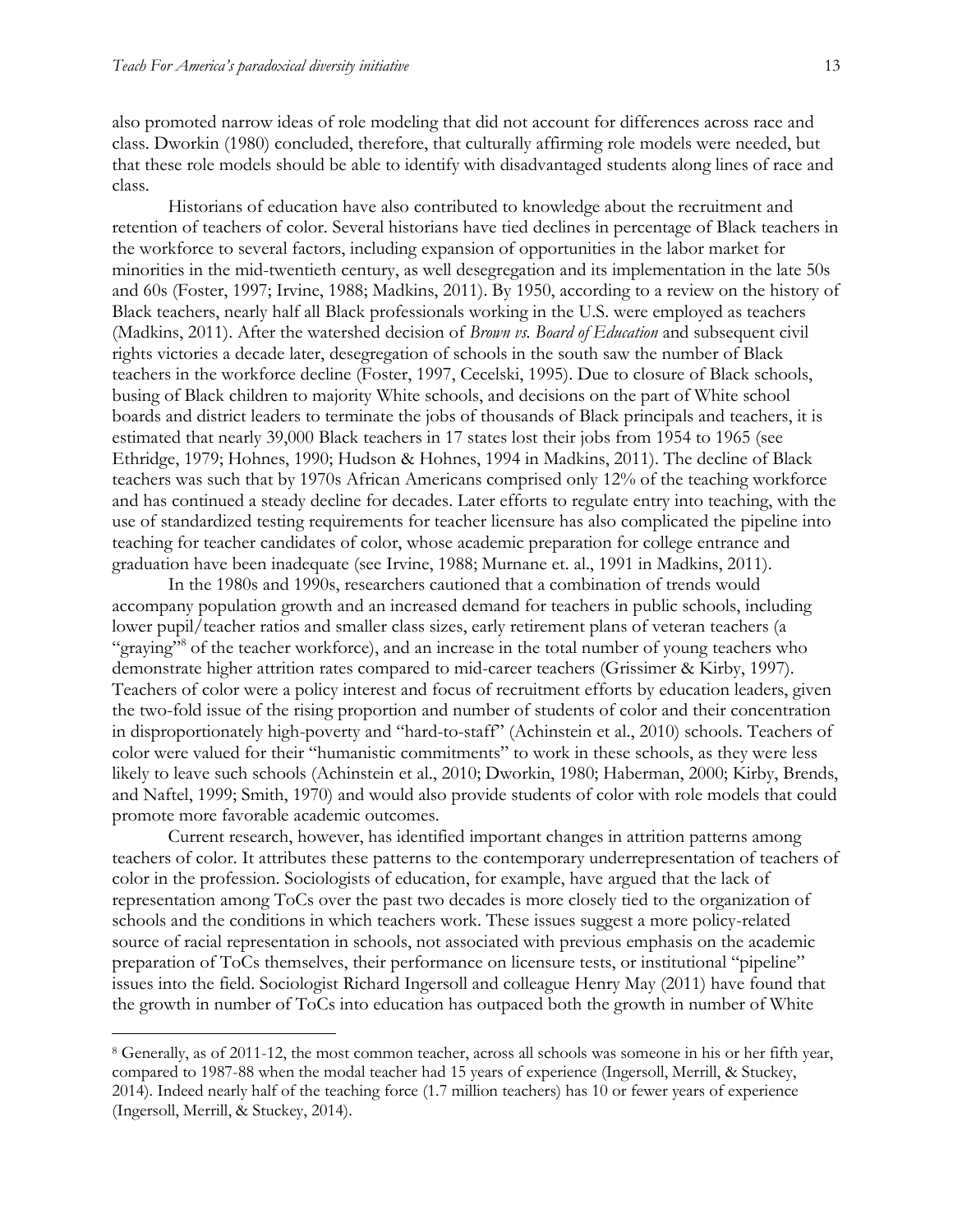teachers into the field and the number of students of color. Increases in number of ToCs, despite their under-representation compared to students of color, is attributed to successful recruitment efforts on the part of schools and districts to provide hard-to-staff schools with a diverse workforce.

For Ingersoll and May (2011), the underrepresentation of ToCs is tied to an unprecedented rate of turnover among ToCs who leave the profession (leavers) or their schools (movers) in rates that surpass white teachers. Based on self-reports identifying reasons for departure, ToCs leave or move from schools more often and is most significantly associated with unfavorable social and organizational conditions, such as lack of autonomy and level of collective decision-making among faculty. The less positive conditions in which ToCs work is tied to social factors indicative of their professional status and roles in schools, as opposed to conditions associated with material resources, salary, or student characteristics which have been identified as factors shaping the retention of White teachers in high-poverty schools. As the authors note, "Neither a school's poverty-level student enrollment, a school's minority student enrollment, a school's proportion of minority teachers, nor whether the school was in an urban or suburban community was consistently or significantly related to the likelihood that minority teachers would stay or depart" (Ingersoll & May, 2011, p. ii). These findings are in keeping with research that shows how teachers' departure from schools is not based on decisions related to their students, but to the organizational context and conditions in which they work, such as leadership, faculty trust and collegiality, and autonomy and decision making (see review of working conditions and turnover in Simon & Johnson, 2015).

This body of research is important in several ways: 1) it locates the policy imperative for diversifying the teacher workforce on issues of retention; 2) it connects the retention of ToCs to working conditions inside schools; 3) it identifies the kinds of working conditions and organizational factors that limit attrition of ToCs, in terms of levels of decision-making and autonomy in classroom teaching; and finally 4) it suggests that educational reformers must heed the policy climate in which schools are organized and its impact on teacher status and power inside schools. If failure to diversify the teacher workforce is policy-related, and not merely a source of demography and retirement patterns (i.e. "exogenous" factors), or solely a reflection of the programmatic and institutional pipelines into teaching, then reforms that influence the power and professional status of teachers require more critical investigation.

#### **Evaluating TFA's Diversity Initiative: A Critical Policy Framework**

Critical policy analysts situate schools, and examinations of school processes, in the social, political, economic, and cultural conditions facing disadvantaged communities and communities of color (Anyon, 1995; Ball et. al, 1994; Kretchmar, 2015; Lipman, 2011). These researchers incorporate a critical analysis of contemporary education policies, such as accountability and neoliberal school reform. They interrogate policies' impact on relations of power and democratic practices inside schools (Fallabela, 2014). In this sense, heightened rates of teacher decline and teacher turnover among ToCs are part and parcel of broader transformations of public schooling and the changing professional roles of teachers inside new configurations of school. Hence, critical policy perspectives on educational phenomena prompt interrogation of dominant policy agendas, such as high-stakes accountability and market-based reforms, and note disparate impacts of these reforms on schools in high-poverty communities and communities of color (Baker et. al., 2013; Buras, 2015; Clotfelter et. al., 2004; Lipman, 2011; McNeal, 2012; Sass, Flores, Claeys & Perez, 2012). Teacher segregation across schools (Frankenburg, 2009) and the "humanistic commitments" (Achinstein et al., 2010), of ToCs to work in schools serving low-income students of color (Villegas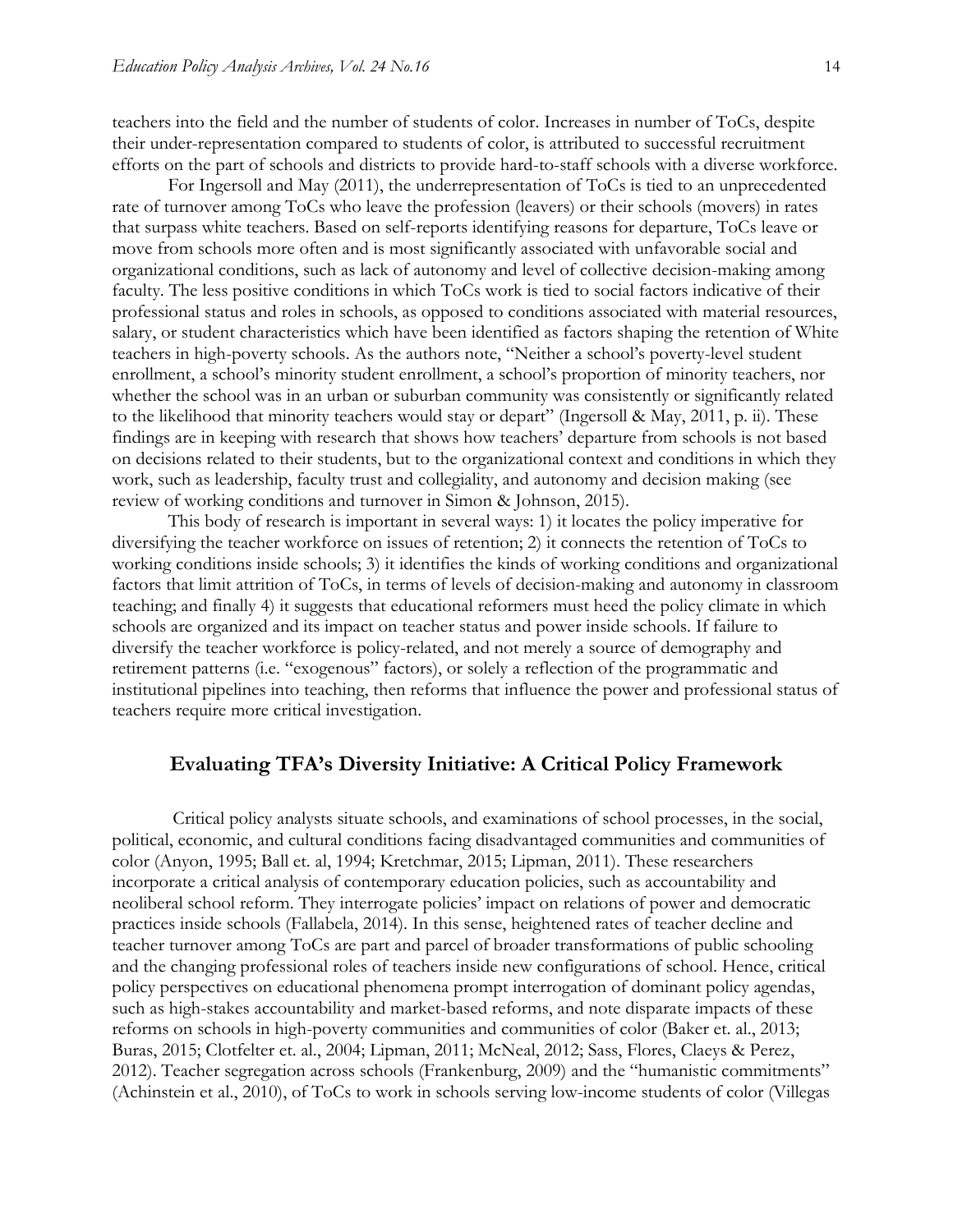& Irvine, 2009) have created a set of circumstances where macro level policy-initiatives geared toward restructuring low-performing schools in high-poverty communities of color are acutely felt by ToCs who work disproportionately in such schools.

For critics of neoliberal school reform, in particular, testing and accountability and logics of choice and competition shape not only the management and control of schools, but within-school experiences and expectations of students, as well as teachers' instructional practices and their professional working conditions, including changes in policies related to teacher evaluation, salary, tenure, collective bargaining rights, and layoffs (Jones, 2015; Saltman, 2010; White, 2015b). In a critical policy analysis, therefore, the experiences of ToCs are contextualized in the context of broad policy reforms that have resulted in the reorganization of urban schools, shifting relations of power and collectivity inside schools among teachers and between teachers and leaders. Micro-level institutional practices and professional experiences are part and parcel of system-level policy reforms. The disparate (and adverse) impact of such policies on schools in high poverty communities and communities of color, shape the professional livelihoods of ToCs acutely and their voluntary (and involuntary) departure from schools. A critical framework, therefore, allows for an interrogation of the larger policy climate under which schools have been organized and restructured, the role of TFA in challenging and/or facilitating these processes, and the relationship of these processes to attrition and decline of teachers in high-poverty schools, many of whom are ToCs.

Relatedly, viewed through a "policy ecology" framework, TFA's expansion can be interpreted in terms of its connection to a group of policies and processes in particular contexts and the unintended consequences of the inter-relationship of these policies (Weaver-Hightower, 2008, p. 157). This approach is different from traditional policy analysis, which often focuses on "accomplished" policy, in terms of actualizing intended goals on the part of policy actors. In this sense, TFA's diversity initiative is quite accomplished in achieving its stated goals laid out in 2010 to seek growth and diversity by 2015 and to maintain standards of selectivity. According to an ecological view, "the policy process is created and constructed, and it is always already manipulated by those with the greatest social, political, cultural, and economic resources" (Weaver-Hightower, 2008, p. 157). As such, the historic, economic, and cultural inflections shaping TFA's growth is brought to the forefront (Weaver-Hightower, 2008).

Critical policy researchers also emphasize *relational thinking,* wherein policy formations are connected to other policies and situated in a particular environment which aggravates or mitigates existing social inequality and relations of power (Carspecken & Apple, 1992; Taylor, 1997). Hence, a group of policies shaping TFA's expansion is considered, as are the relationship of those policies to co-occurring policies in a shared context, which work to contract large pools of educators of color, particularly veteran Black educators.

The historic context of policies are also considered, regarded as "extant conditions" of policy development, including existing forces of gender, race, and class, which make policies more or less pliable. This approach is important to illuminate relations of power and inequity within the teacher workforce, particularly for veteran educators of color, often women, who have historically faced discrimination and dislocation during prior eras of school reform, including school integration which resulted in the closing of Black schools in the south and loss of jobs for thousands of Black teachers (Foster, 1997; Siddle-Walker, 2012) or urban restructuring (Lipman, 2011), which sought to improve organizational conditions for learning among Black children yet undermined the professional and pedagogical contributions of Black teachers in the schools. In some regards, the decline of Black teachers today has seeds in a not-too-distant past, as Black teachers are often positioned as "collateral damage" in the mobilization for better schools for minority children and simultaneously reify White privilege via the protection of White district leaders who maintain control of public schools and White teachers who secure employment with fewer barriers. In a sad irony,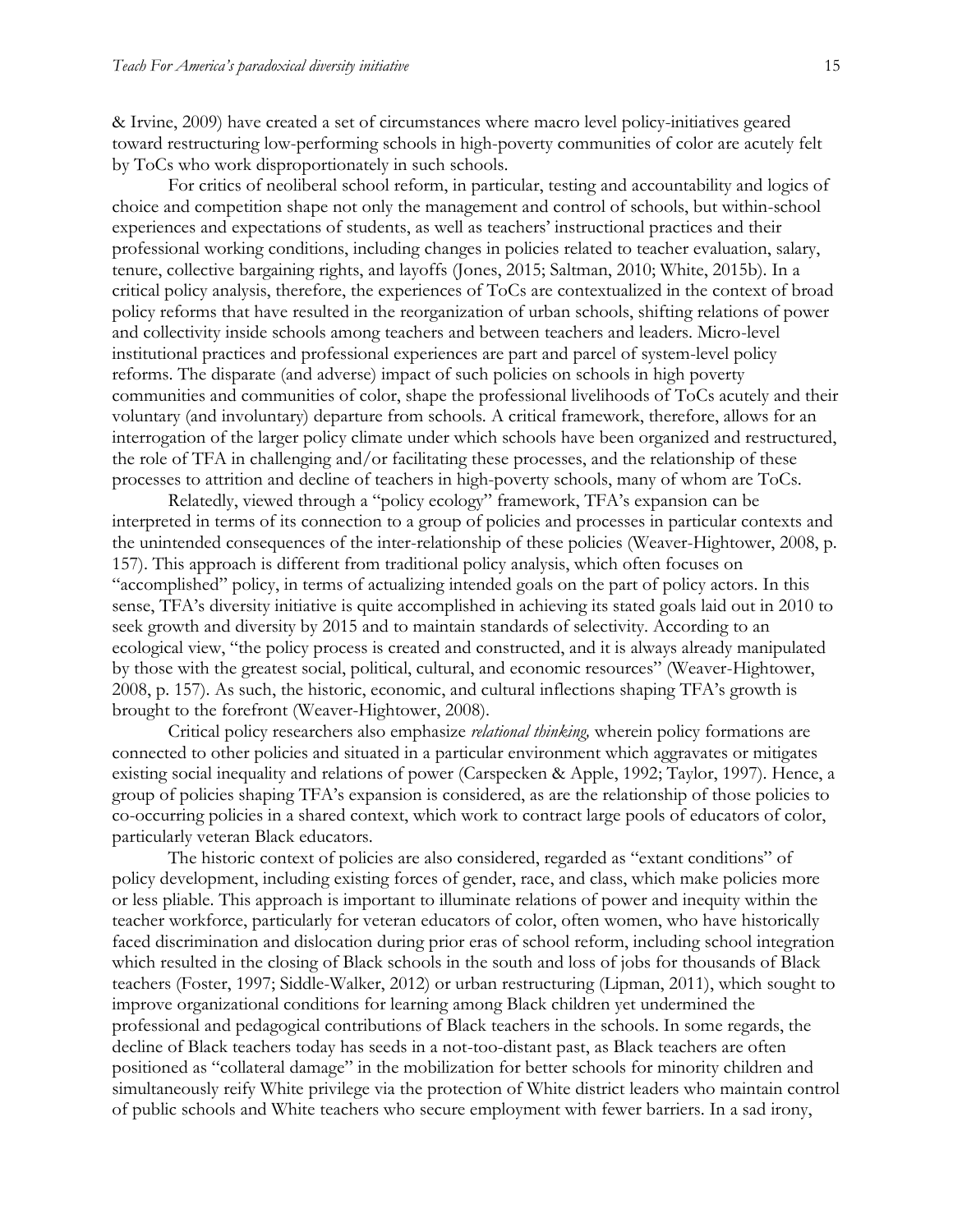systemic declines among Black teachers are reminiscent of extant conditions involving race and gender discrimination, including TFA's capacity to social and political capital to maintain contracts for corps members (historically a White and affluent cadre of teachers) in the face of layoffs and involuntary departure among district teachers, many who are Black women. Hence, well-meaning educational programs geared toward serving Black children fall adversely, yet again, on the shoulders of ToCs.

In addition to extant conditions, policy ecologies allow for a broader set of questions to investigate and thus a broader set of strategies for advocates and activists to resolve if problematic outcomes of an ecology are identified (Weaver-Hightower, 2008, pg. 162). Taking up this critical policy framework, I consider the history and culture of school reform in urban communities as it relates to educators of color, as well as new actors in urban school reforms (such as TFA), their relationships to educators of color, and the larger national movements involved (Weaver-Hightower, 2008, p. 160**)**

#### **Design and Sources of Evidence**

The following research questions guided this literature review: a) In what ways does Teach For America's policy influence support or contradict its stated values and initiatives for teacher diversity in public schools? and b) How can research on the policy-related dimensions of teacher turnover and rates of decline among Black educators inform TFA's approach to diversity? The review was informed, in part, by Borman and Dowling's (2008) meta-analysis and narrative review of teacher attrition, as well as Brown's (2014) more targeted review on pre-service teachers of color informed by critical race theory (CRT). Both studies utilized computerized reference databases and searched articles and research reports published over a period of approximately two decades. The researchers also utilized searches on the World Wide Web for unpublished studies and compilations of data, as well as citation chasing which reviewed reference sections of retrieved articles to identify additional reports (Borman & Dowling, 2008; Brown, 2014).

In order to situate TFA's diversity initiative in the broader context of research on teachers of color and the policy-related dimensions of turnover and decline, I conducted a two-part review of the research literature. I searched the Web of Knowledge and Education Full text databases using the combined primary terms "teachers of color" and "turnover" as well as "minority teachers" and "turnover." I also substituted turnover for similar or closely related terms, such as "attrition" and "retention." I also used more specific terms to denote the various race and ethnic groups that typically make up the category of teachers of color, including 'Black and African American teachers and turnover/attrition/retention', 'Latino, Hispanic, and Mexican American and turnover/attrition/retention', 'Native American and indigenous teachers and turnover/attrition/retention', and 'Asian American teachers and turnover/attrition/retention'. The latter category is quite broad and the author recognized, similar to a recent study involving comprehensive reviews of literature on teachers of color (Brown, 2014), the importance of capturing the various ethnic groups that constitute pan-Asian racial designations, including Pacific Islander and East Indian; Chinese, Vietnamese, Japanese, Filipino and Cambodian.

In addition to primary searches, I conducted a targeted review of the literature on contemporary education policies and its impact on teachers of color. I chose specific policies based on knowledge of existing literature that critically examines issues of race and the disparate impact of policies on schools serving high numbers of low-income students of color. In light of general knowledge regarding the large representation of ToCs in schools serving low-income students of color, I focused on studies that directly examined the relationship of those particular policies to ToCs. Within this review, I examine and synthesize findings related to teacher turnover, as defined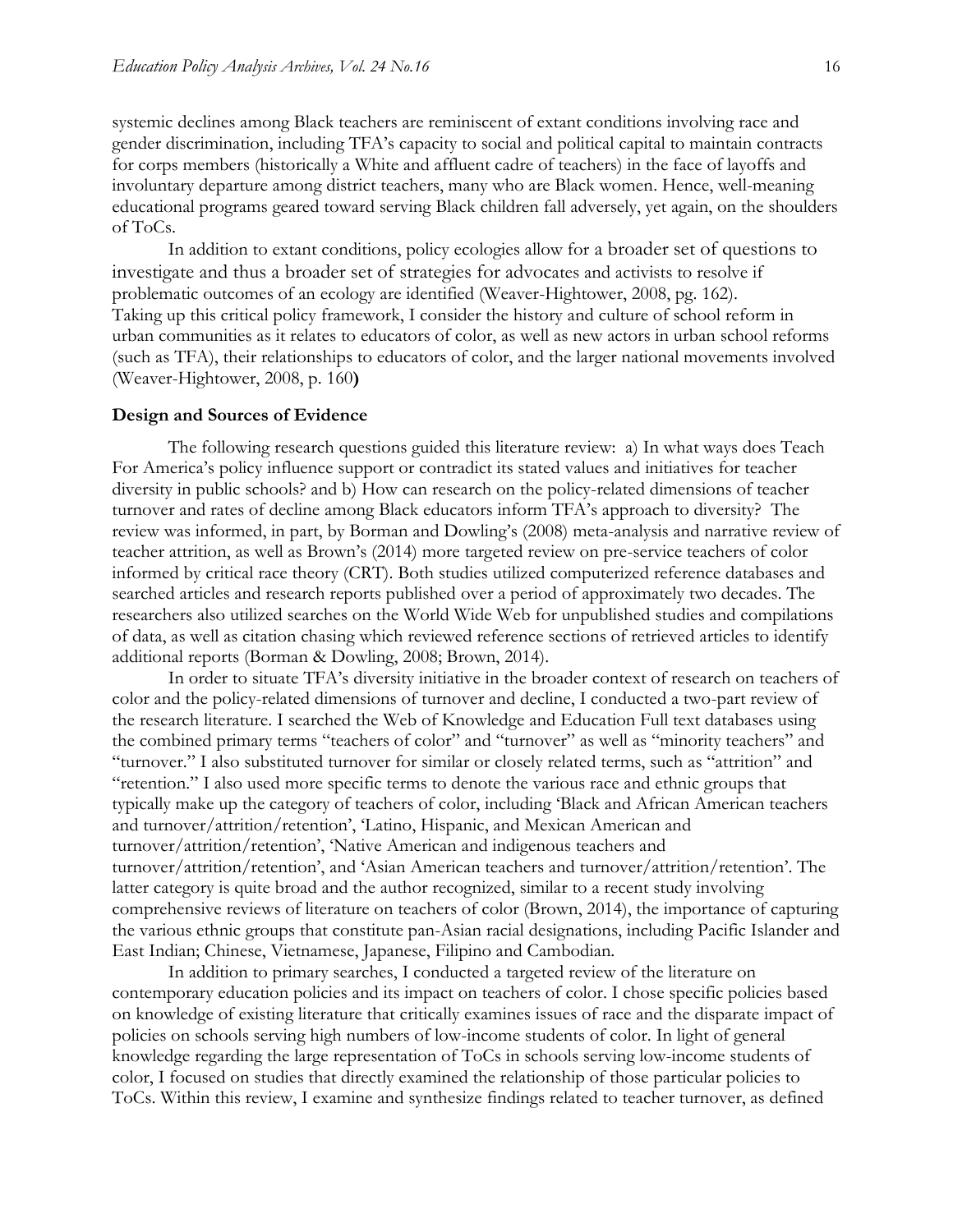in both traditional terms as "voluntary quits" and more broadly as "involuntary departures." In this vein, I broadened conceptions of turnover in order to include both traditional notions of turnover, in terms of voluntary *"*quits" by ToCs, as well as *involuntary* departures among ToCs in urban schools (e.g. layoffs). The former concept is indicative of traditional approaches to research on retention and turnover, designed to disentangle the actions of pre-retirement teachers who choose to stay, move, or leave the profession from the actions of teachers whose choices are associated with, or are the result of, professional misconduct. In a contemporary climate of high-stakes accountability and large-scale restructuring of urban schools, rigid categories of turnover can limit the scope and understanding of real-life circumstances and conditions shaping pre-retirement actions on the part of teachers who stay, move, or leave the profession.

Moreover, a traditional framework of turnover as voluntary quits fails to capture involuntary departures as a policy problem altogether, to be addressed or examined in-depth, and bolstered perhaps by the tendency to view these teachers as undesirable in the eyes of district and school leaders. It is quite probable, however, that high-stakes accountability policies, performance-based evaluations and pay scales, and large-scale restructuring of schools in urban communities of color have led to more frequent and involuntary departures of teachers, in the form of layoffs and dismissals that are not associated with traditional ideas of professional misconduct (McNeal, 2012). The association of involuntary departures, moreover, with professional misconduct, and the consequent exclusion of this category of teachers from research on retention and turnover, further alienates a potentially marginalized group of teachers whose circumstances are not integrated into policy research and subsequent recommendations for change. Nonetheless, within the category of turnover involving "voluntary quits," the author excluded studies centered on retirement-based decisions and pension policies, while in the category of turnover involving "involuntary departures" the author was vigilant to not include studies based on professional misconduct (i.e. mistreatment of students, etc.). Primary terms for this part of the review included targeted policies, such as "highstakes accountability and teachers of color", "performance-based evaluations and teachers of color", "school closures and teachers of color", and "market reform and teachers of color." For each search, the author generated several configurations involving substitutions of the primary term with similar or closely related terms, as well as substitutions of "teachers of color" with similar and closely related terms denoting teachers from specific racial and ethnic groups.

Lastly, the author conducted a review of existing literature on Teach For America using all previously searched and reviewed terms. For this review, the author expanded sources of information to include the organization's website, extensive online searches of news articles, as well as scholarly journals from the Web of Knowledge and Education Full. The author examined and analyzed findings from this search in light of policy-related themes shaping teacher retention among teachers of color, and other major findings from the two previous searches. Step one of this review, which focused on the particular origins and conditions of teacher turnover among teachers of color, yielded 80 articles, while step two of this review, which focused on contemporary education policies and its impact on teachers of color yielded 13 articles. Step three of this review, which situated literature on Teach For America within the broader review yielded nine peer-reviewed articles, four books and/or book chapters, and several news articles. Themes from the first review, as they relate to policy-dimensions of retention and turnover among teachers of color, are below. In light of these themes, a synthesis and critical evaluation of TFA's diversity initiative follows.

The present review is also informed by more comprehensive and prominent reviews, such as meta-analyses of quantitative studies of retention and the career paths of all teachers (Borman and Dowling, 2008; Ingersoll, 2001), as well as reviews of studies that have included qualitative analysis of the experiences and perspectives of "minority teacher groups" (Quiocho, 2000) and "teachers of color" (Achinstein et al., 2010; Brown, 2014) in particular. For example, Borman and Dowling (2008) is a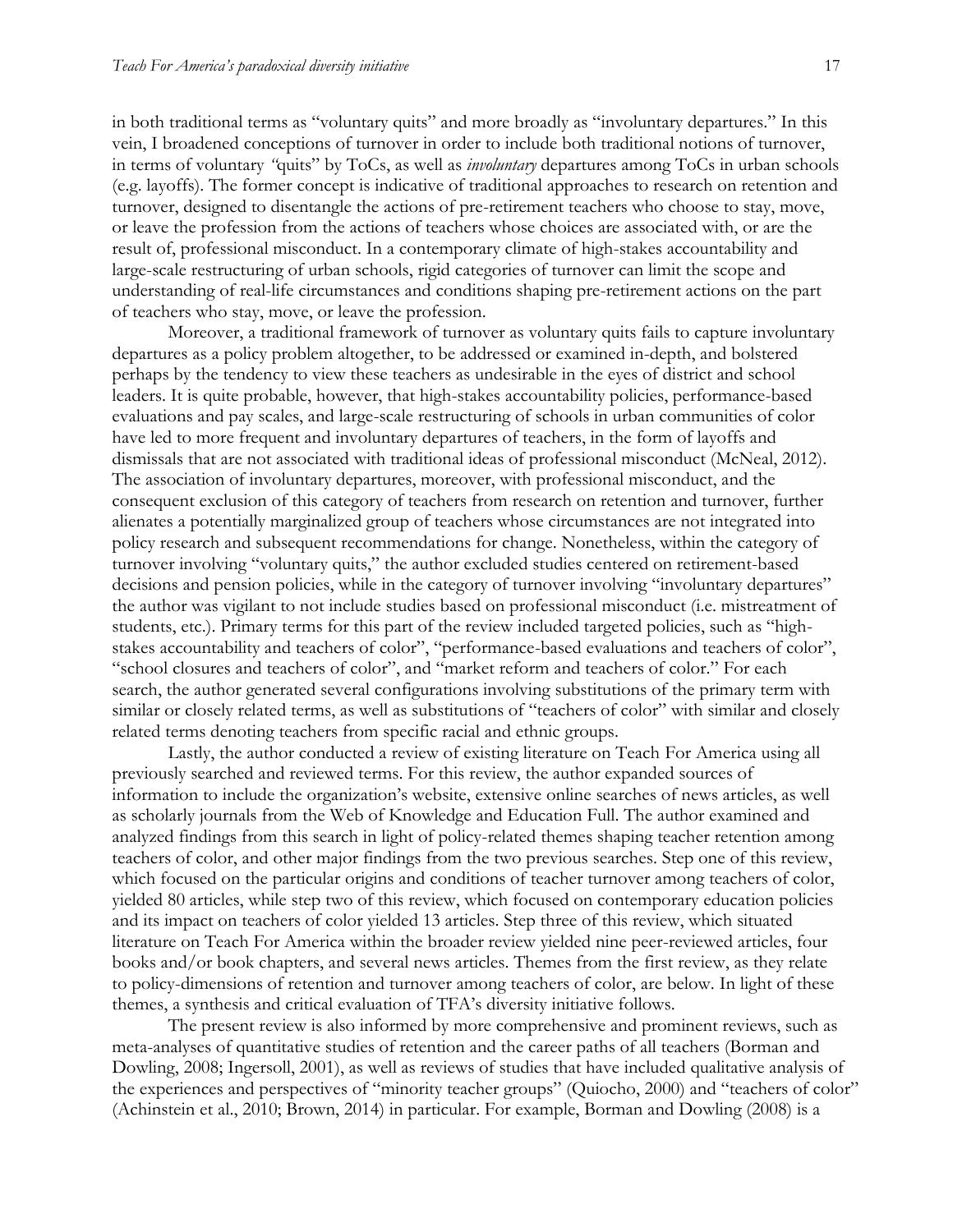review of 34 quantitative studies that included 12 studies that focused on different patterns of retention between White and non-White, minority teachers. Likewise, quantitative studies on patterns of attrition done by sociologist Richard Ingersoll have included special attention to patterns among teachers of color in particular (Ingersoll & May, 2011). Reviews of teacher narratives are also included, which feature studies that are smaller in scale, but which centered the experiences of ToCs as the primary unit of analysis. Hence, despite the range of interested variables and the methods of inquiry, the guiding criteria of inclusion in the present review was whether the study identified policy-related factors and conditions moderating the retention of teachers of color.

#### **Findings**

#### **Education Policy and Black Teacher Decline**

In light of declining numbers of Black teachers in several cities, researchers have considered common policies adopted across regions that have influenced changes in teacher workforce demographics. Authors of the Albert Shanker Institute's report, *The State of Teacher Diversity*, perhaps the most comprehensive study on Black teacher decline to date, reject seniority-based layoffs as a driver of Black teacher decline and signal opposite trends instead, including layoffs among experienced teachers in district schools, high turnover rates, and insufficient representation of Black teachers among new teacher hires in charter schools (ASI, 2015). In Chicago, for example, rates of new teacher hires and teacher leavers worked counter to teacher diversity, as shares of new hires who were Black, in both district and charter schools, were found to be consistently lower on average than Black representation among the city's teachers the previous year (ASI, 2015). These trends were acute in Chicago's charter schools, which had significantly higher rates of teacher hires and leavers overall compared to district schools. Conversely, the share of new hires that were White in both the district and charter sectors was consistently above the representation of White teachers in the previous year's teaching force (ASI, 2015). Similar outcomes were evident in Philadelphia and New Orleans, as new hires were disproportionately in charter schools but whose racial backgrounds exacerbated race and ethnic parity gaps due to Black hires falling below the share of Black teachers in the teaching force while White hires were well above their share of the teaching force (ASI, 2015). Hence, new hires across cities spotlighted in this review, and in cities with similar interventions, worked often to decrease teacher diversity (ASI, 2015).

A number of key reforms, moreover, were associated with shifts in hiring practices and workforce demographics across the cities. In the wake of Hurricane Katrina in New Orleans, for example, several education reforms were enacted by city and state officials including the firing of the city's teachers; the expiration of the city's collective bargaining agreement; eliminating certification requirements for charter schools; eliminating tenure; mandating statewide teacher evaluation; decentralized hiring; a major shift to charter schools (which makes up 93% of schools) and the selection of charter management organizations to operate schools; and closing charter schools due to low test scores (Barrett & Harris, 2015, p 2). Researchers at the Education Research Alliance for New Orleans have documented the effects of these policies on a number of teacher workforce demographics, including race and ethnic representation, levels of experience, rates of certification, and local or out-of- state origin of teachers. Policies have resulted in steady declines of Black teachers, as well as significant drops in the percentage of teachers with "local roots" (measured by proportion of teachers who graduated from New Orleans-based colleges), from 60% in 2005 to 34% in 2014 (Barrett & Harris, 2015). The authors also note considerable declines in levels of teacher experience with the percentage of teachers with 20 or more years of experience dropping by over 20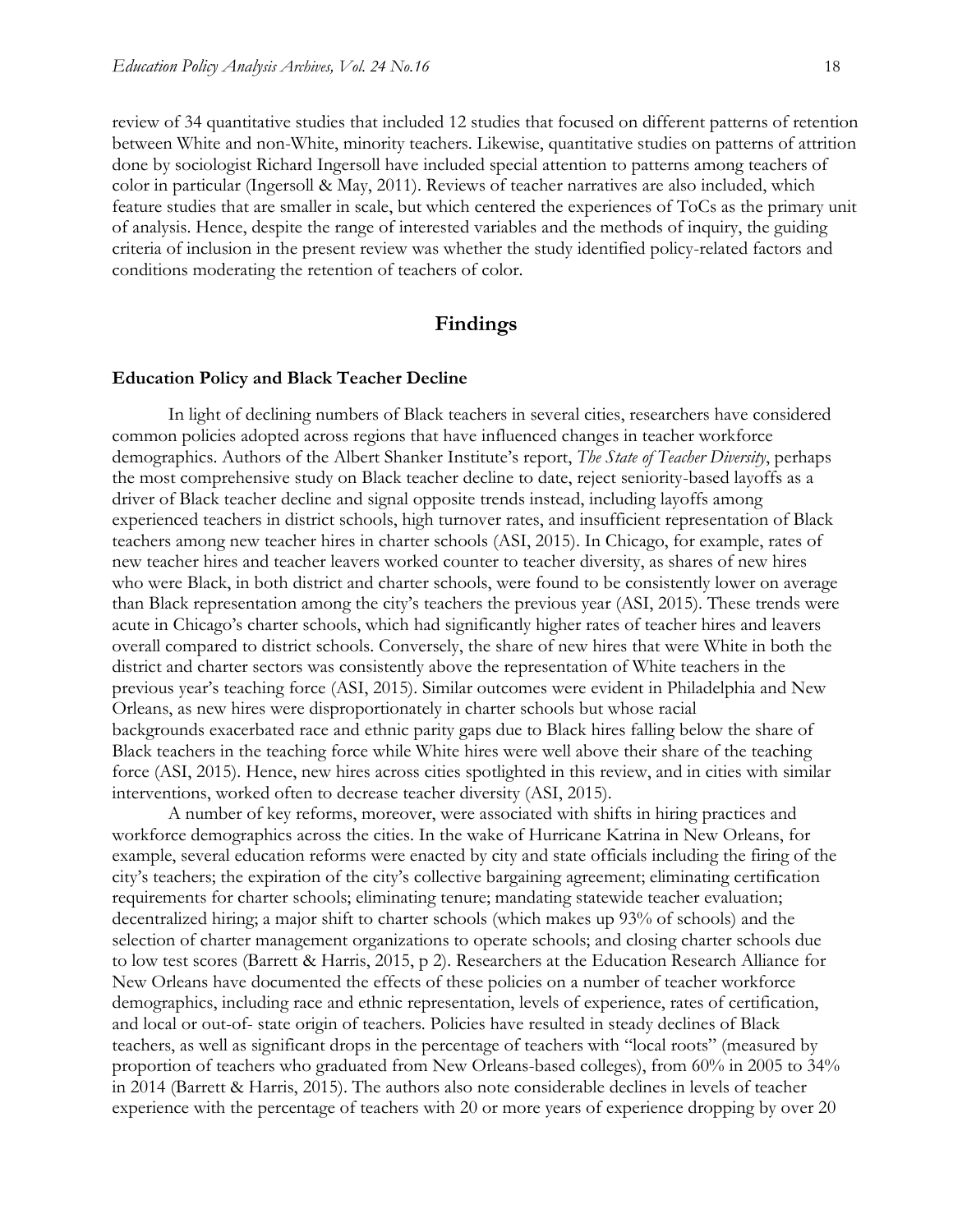percentage points while the percentage of teachers with 5 or fewer years of experience increasing from 33% to 54% between 2005 and 2014 (Barrett & Harris, 2015). The percentage of certified teachers also dropped from 79% to 56% in the same period, while turnover rates nearly doubled (Barrett & Harris, 2015).

Advocates of policy changes in NOLA contend that interventions have improved student outcomes on standardized tests (Barrett & Harris, 2015; Public Impact, 2015). Critics question achievement gains, however, noting that students in the Recovery School District placed last and "nearly last" in the state on dropout, push out, and graduation rates (Heilig, 2015). Louisiana also had the largest disparity in student achievement between charter schools and traditional schools in the nation, as charter school students performed significantly less well than students in traditional public schools on tests administered by the National Education Assessment Program (NAEP; Heilig, 2015). Others have noted a range of concerns with comparing student outcomes pre and post-Katrina and policy interventions, including the nearly 30,000 fewer students in the district in 2015 than in 2004 (perhaps the most vulnerable children who did not return to the city after the storm), and multiple and arbitrary revisions to the State Performance Score formula in the past ten years (Buras, 2015; Dixson, 2015; see also Henry Levin in Education Research Alliance, 2015). Unequal access to quality choices have also compromised reforms in the city, as schools with "selective admission" (approximately 8) do not participate in central enrollment practices, leaving racial disparities in enrollment with schools rated C, D, and F overwhelmingly African American and schools rated A disproportionately White (Dixson, Buras, & Jeffers, 2015).

A lack of qualitative data on the impact of policy interventions on families, teachers, and communities is also missing from evaluations of policy interventions (Dixson, 2015). In this vein, little is known about the implications of teacher workforce changes by race and ethnicity associated with policy interventions in New Orleans. Growing parity gaps between students and teachers by race and ethnicity may undermine the maintenance of even the modest of test score gains, by eroding dimensions of school life important for equity, such as relationships of trust between students, teachers, and parents, reducing racial discrimination in discipline, tracking, or referrals to special education, or inclusive practices for linguistically and culturally diverse students. The unintended consequences of test-driven policies that undermine teacher diversity in schools is noted by researchers at ERA when stating:

Among the disadvantages [of changes to the teacher workforce] are concerns that changes in the racial and local composition of teachers may have consequences for students not captured by test scores, that the current teacher workforce model is unsustainable, and that any further school improvement may not be possible with inexperienced teachers with limited formal training (Barrett & Harris, 2015, p. 7).

Similar to NOLA's reform efforts, Chicago experimented with similar reforms in the late 1990s and early 2000s. Under then Mayor Richard Daley, "turnaround" schools were introduced in Chicago in 2004 as part of the "Renaissance 2010" program. Renaissance 2010 called for the closing of low-performing schools and the creation of 100 new schools by 2010, to be established as charter schools, contract schools, or performance schools (*CTU v. Board of Education*, 2012; de la Torre et al., 2012). From 2004 through 2011, the board of education of the city ordered 16 schools to be subjected to turnaround. In a turnaround school, all administration, faculty and staff are terminated and the Local School Council (LSC)—the statutory entity overseeing the administration of the school—is dissolved (*CTU v Board of Education,* 2012). The staff and faculty are allowed to re-apply for positions with schools; however, schools rehire less than half of all teachers under school closure and turnaround (de la Torre et al., 2012).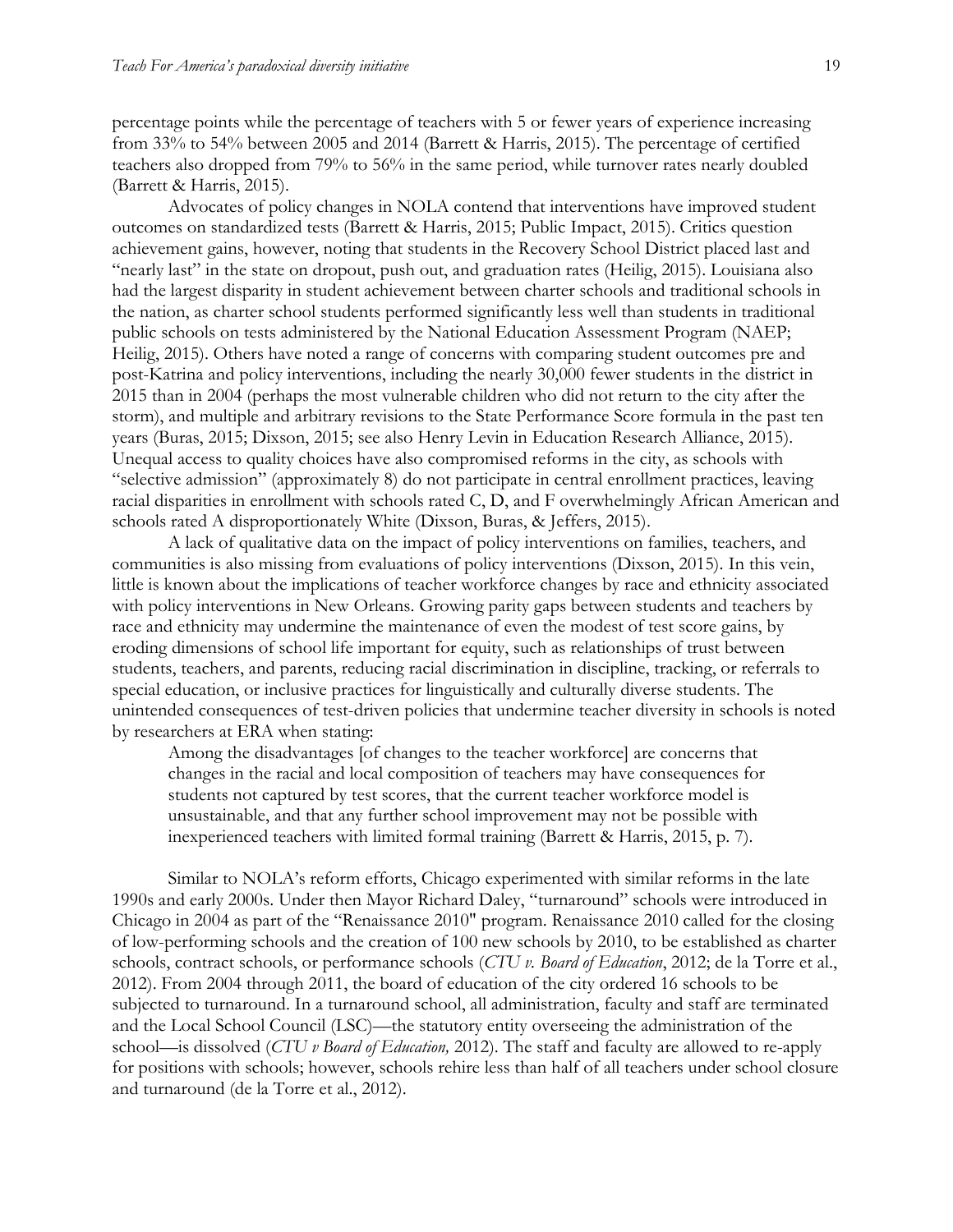$\overline{a}$ 

Over time, Chicago public schools (CPS) have initiated five distinct reforms aimed at improving low-performing schools. The initiatives include *Reconstitution*, *School Closure* and *Restart*, *School Turnaround Specialist Program* (STSP) model, *Academy for Urban School Leadership* (AUSL) model, or placement into the *CPS Office of School Improvement* (OSI) model (de la Torre, et al., 2012). All initiatives rely on changing the school leadership, and three models rely on changing both the leadership and the school staff – Reconstitution, AUSL and OSI models. With these models, schools start the new academic year with dramatic changes to staffing, but the same students remain assigned to the schools. These reforms are similar to the federal *turnaround model*, which includes replacing the principal and at least 50% of the school's staff, adopting a new governance structure, and implementing a new or revised instructional program (de la Torre et al., 2012). School Closure and Restart were considered the most comprehensive intervention as it called for closing the school for a year, moving students into other schools, and subsequently reopening the school as a charter school. This reform model also required changes in student enrollment from assignment by neighborhood residence to an application and lottery system (de la Torre et al., 2015; Lipman & Haines, 2007). In most cases, schools under the Closure and Restart model reopened under management of a charter school operator, a charter management organization, or an educational management organization. The fourth federal model is *school closure*, where schools are closed and students are sent to other schools in the district. In May 2013, the Chicago Board of Education voted to close 47 additional schools, resulting in the largest mass school closing in the nation's history (de la Torre et al., 2015, p. 5).

In studies on the outcomes of students who attended schools that were closed, findings noted that displaced students in Chicago tended to transfer from one low-performing school to another. Overall, closings had no effect on student learning for displaced students (de la Torre et al., 2012). Generally, elementary and middle schools performed better after reforms, in terms of reduction in test score gaps by half in reading and by two-thirds in mathematics, while reformed high schools did not show significant gains. However, schools under Closure and Restart model had considerable changes in student demographics, including serving more economically advantaged students, students of higher prior achievement, fewer special education students, and fewer students from the neighborhood around the school (de la Torre et. al, 2012).

Of importance for this review, reforms in Chicago yielded considerable changes in teacher workforce demographics, as all intervention models were likely to result in White, younger, less experienced teachers, as well as teachers more likely to have provisional certification than the teachers who were at the schools before the intervention (de la Torre et al., 2012, p. 6). According to a representative for the Chicago Teachers Union, since 2011, Mayor (Rahm) Emanuel and the board of education suspended the careers of close to 5,000 certified teachers and closed and turned around nearly 80 schools, the majority of which impacted students, communities, and staff of color (Skinner, 2015). As such, 213 African American teachers in Chicago filed suit against the board of education, claiming racial discrimination in labor practices and policies (*CTU v Board of Education*, 2012), including ambiguous and discriminatory selection of turnaround schools in the South and West regions of the city where 90% of the city's African American teachers were employed and despite evidence of similar or worse performing schools in other regions of the city (CTU, 2012). Indeed no schools from the city's North regions were selected for turnaround or any other school action (CTU, pg. 2012)<sup>9</sup>. According to CTU's statement, "Since 2004, the Chicago Board of Education has turned around 33 schools. More than 52% of the tenured teachers terminated in the 2012 turnarounds were African-American, although African-Americans made up less than 27% of

<sup>9</sup> In August 2015, the over 200 Black teachers in Chicago won class-action status and are waiting litigation of their case (Skinner, 2015).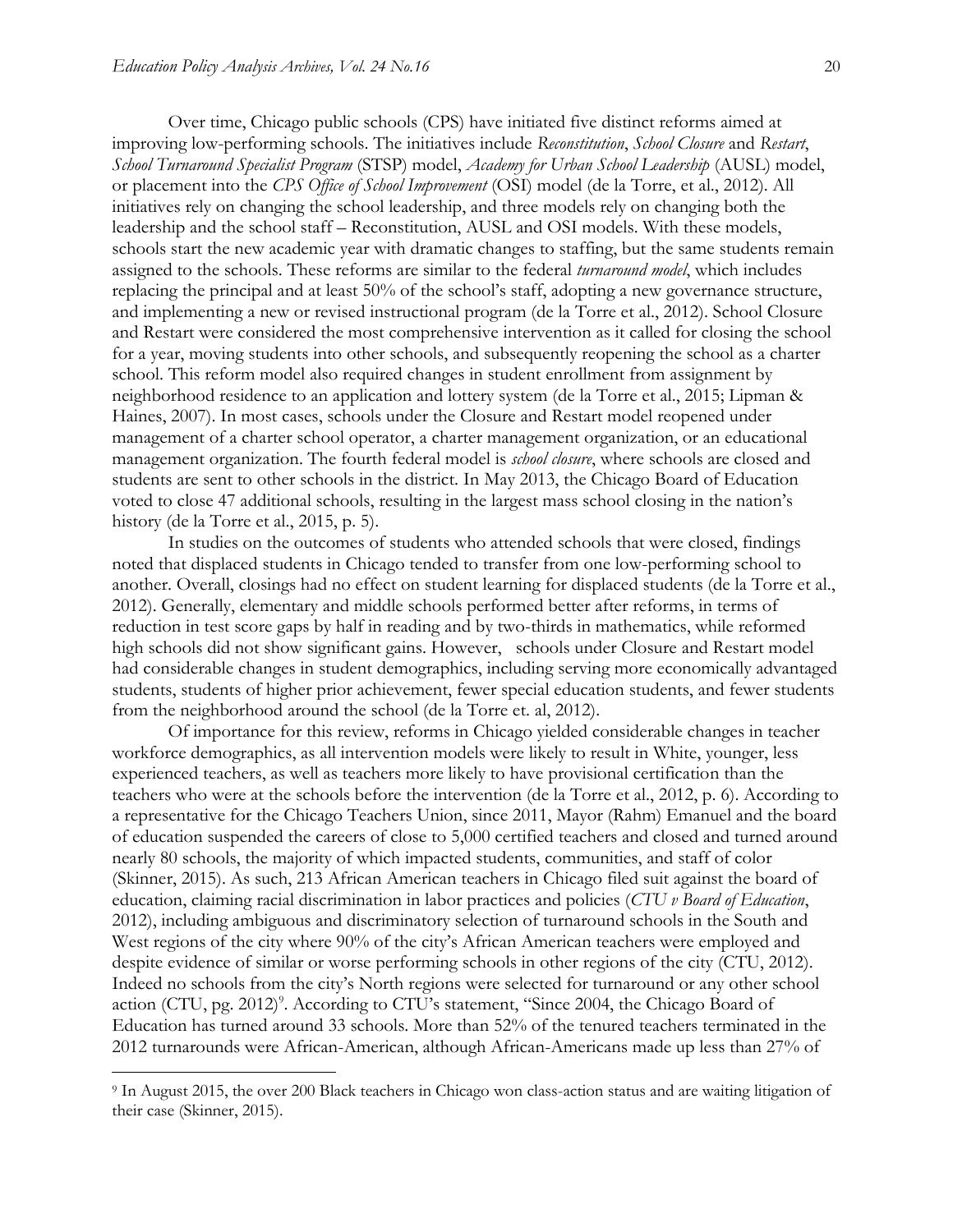the CPS tenured teaching staff and 44% of the tenured teacher population in other schools meeting criteria for turnaround" (*CTU v. Board of Education*, 2012).

In various cities, therefore, significant decline of Black teachers is associated with school closures, rapid charter sector expansion, and decentralized hiring of teachers. While leaders champion reforms in hopes of improving schools and closing academic achievement gaps, these efforts have worked simultaneously to exacerbate other gaps, including the gnawing parity gap between racially diverse students in the nation's public schools and teachers of color. Despite common beliefs about exogenous factors driving under-representation of ToCs, such as broad demographic changes among students of color or lack of interest in education among young professionals from racially diverse backgrounds, trends across cities illustrate that some education policies may work *in opposition* to teacher diversity in the form of Black teacher decline and displacement.

#### **Teacher Turnover and Education Policy**

Researchers have noted the acute pressures of accountability faced by teachers who work in disadvantaged communities and communities of color, many who are teachers of color due to teacher segregation across schools: "An unintended consequence of NCLB's AYP requirement may be that it makes the teaching context for minority teachers more difficult at the same time that minority teachers continue to be underrepresented in the teaching force" (Frankenberg, 2009, p. 33; see also Clotfelter et. al. [2004] in Frankenberg, [2009]). Noting high attrition patterns in her own findings, Frankenberg warns of a troubling irony, whereby the turnover of teachers in schools not making adequate yearly progress (AYP) may further disrupt the school's educational environment for teachers and students who remain there (p. 33).

Teacher educators Margaret Crocco and Arthur Costigan conducted multiple interviews with 200 novice educators in New York City, over a five-year span, and documented that primary concerns regarding decisions to stay or leave were shaped by satisfaction with working conditions in their school settings (2007). The authors cited teachers' frustrations with a "shrinking space" for classroom-based decision making, and tied these experiences to patterns related to NCLB and highstakes testing, such as "curricular and pedagogical impositions of scripted lessons and mandated curriculum" (p. 512). This study, however, did not identify the racial background of its teacher participants.

In her analysis of reconstitution plans mandated by NCLB, legal analyst Laura McNeal (2012) found the impact of reconstitution fell more heavily on teachers of color. Indeed NCLBreconstitution mandates were tied to the involuntary turnover of ToCs, resulting in disparate impact on ToCs, due to the tendency of such mandates to result in closure of schools where ToCs work. These policies disproportionately disenfranchised ToCs, whose legal entitlements to due process, tenure, and collective bargaining rights are compromised. She notes that the "unanticipated impact that NCLB has on ToCs is one of the many hidden costs caused by the disconnect between NCLB law in action and NCLB law on the books" (McNeal, 2012, p. 1119). McNeal argues that ToCs constitute a "vulnerable population" due to the adverse impact of the law's mandates. The vulnerability of ToCs, unfortunately, is in keeping with historical patterns of disenfranchisement during earlier periods of school restructuring and the implementation desegregation policies and mandates (see Tillman, 2004 and Siddle-Walker 2001 in McNeal, 2012). In a haunting irony, reflected in current efforts geared toward improving diversity in teaching, McNeal notes that while the *Brown* decision "on the books" was intended to promote diversity and equity in education its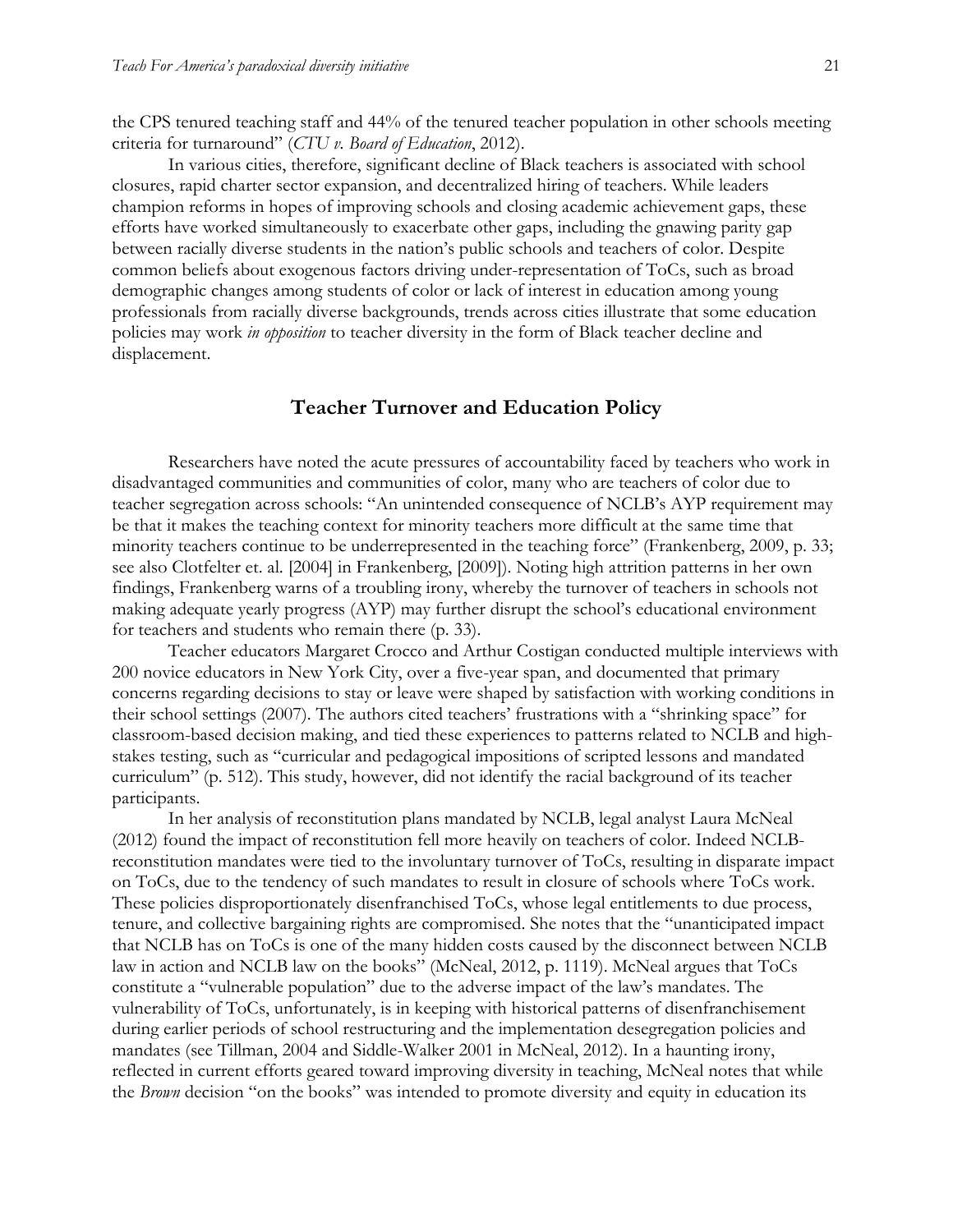implementation "in action" worked against diverse learning environments due to the dismissal of thousands of ToCs (2012, p. 1120). In many ways, as McNeal (2012) notes, "the unintended consequences of education reform on Black educators in the 1950s mirrors the disparate impact of discrimination occurring in today's schools through the implementation of NCLB reconstitution" (p. 1120).

#### **Socio-Cultural Context of School and Turnover of Teachers of Color**

Qualitative researchers have been better able to explore why and how teachers of color decide to leave their schools. These studies present in-depth experiences of ToCs and the social and cultural dimensions of school working conditions that impact their professional commitments. Researchers find that the professional commitments of ToCs are often guided by both social justice visions (i.e. to provide needed opportunities for disadvantaged students and to promote social mobility through education) and a desire to be culturally affirming (i.e. to respect and value the cultural and linguistic resources of students of color, and with whom many share and identify culturally; Rios & Montecinos, 1999). Studies show, however, that these commitments are often strained in the context and organization of schools where they work. Despite knowledge and skills developed in education preparation programs, teachers' capacities to enact justice-oriented and culturally responsive visions of schooling are often attributed to the contexts in which they work and not the preparation they have received. In a four-year study of two Latina teachers, researchers Barbara Achinstein and Rodney Ogawa (2011) carried out interviews with teachers and administrators, conducted focus groups, and videotaped classroom observations in order to understand teacher's background, their cultural and professional beliefs and practices, and the interplay of these factors with the school context in which they worked. The study found teachers' professional commitments were 'changed' by the contexts in which they worked, in ways that limited the enactment of their identities as professional and cultural role models (Achinstein et al., 2011). The authors noted teachers' frustrations with the absence of 'multicultural capital' in their school, in terms of the teachers' ability to leverage values for culture and culturally responsive approaches to teaching. The authors note the irony of new teachers of color identified by policymakers as "change agents" who will bolster equitable outcomes for students of color, by accessing relevant knowledge and "the cultural and linguistic resources" they share with students in order to produce favorable academic results. However, the ToCs described conditions in their schools as "culturally subtractive." Hence, while teachers themselves were committed to students and promoted more equitable outcomes for students of color, the context in which they taught worked against their roles as professional and cultural role models (Achinstein et al., 2011).

Similarly, researcher Jane Agee (2004) found that an African American English teacher that she observed over the course of three years as she moved from pre-service preparation to classroom teaching, struggled to negotiate her identity (and her value for multicultural literature) in the context of the school in which she worked. In light of the teachers' pre-service training, described as progressive, Agee concludes that the teacher "found her imagined teacher identity thwarted by state mandates, mainstream constructions of a teacher role, and ideologies of curriculum and assessment" (p. 44). Agee (2004) argues, moreover, that gaps between progressive teacher education programs and the institutional and curricular policies in the schools where ToCs work, which are strongly shaped by mandated, high-stakes tests, reflect much deeper political and ideological gaps between the orientations and commitments of ToCs and the dominant policy mandates organizing the schools in which they teach. More problematic are the ways in which the ideological dimensions shaping school practices have also constructed views of teachers and their roles in schools in ways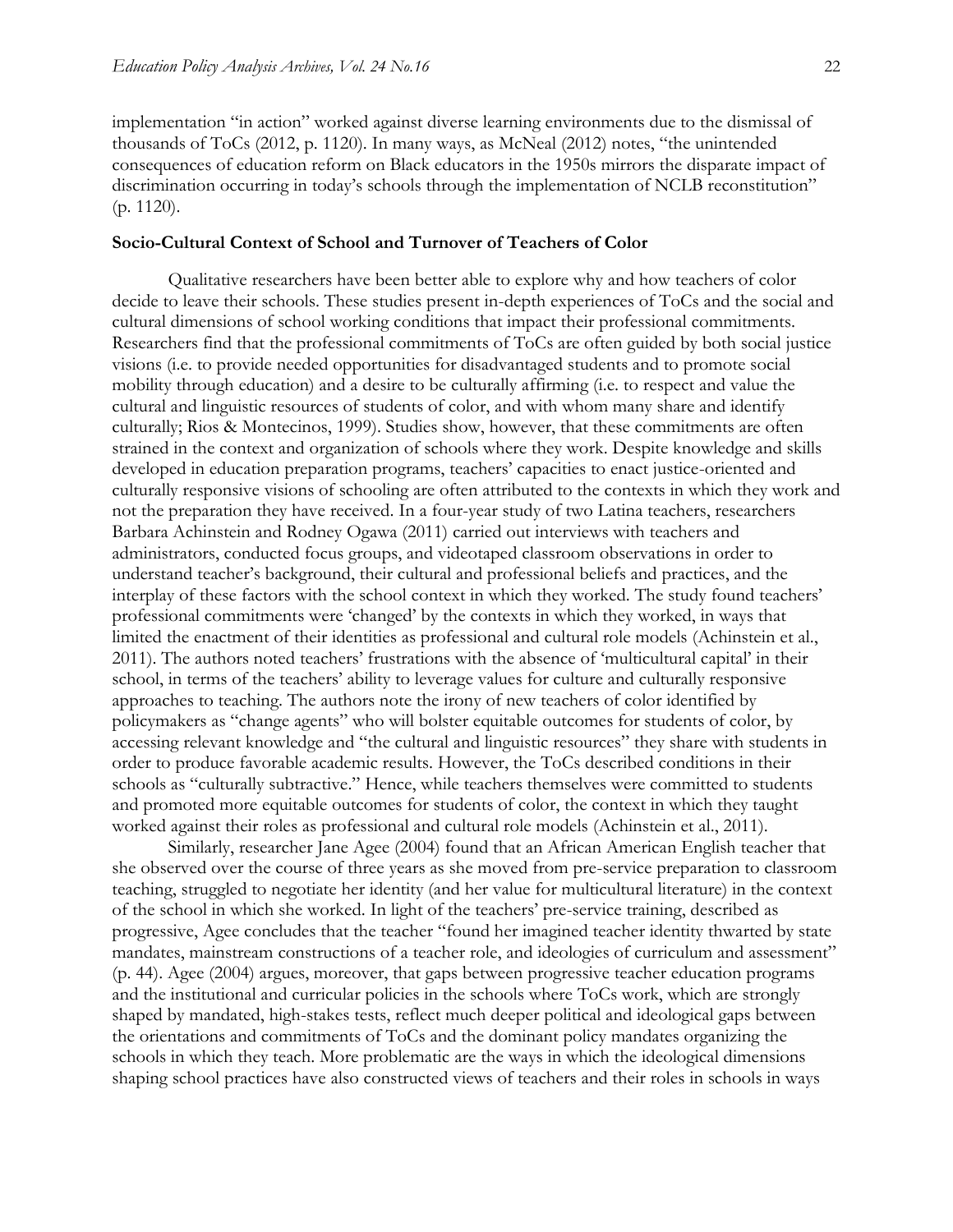that limit their capacities to make decisions regarding school practices and curriculum, and thus shape the context in which they work in meaningful ways (Agee, 2004).

#### **Teacher Placement, Teacher Segregation, and Teacher Turnover**

The contexts where ToCs teach are also shaped by the composition and expertise of the colleagues they have. While the 'humanistic commitments' of ToCs often guides their choices to work in schools serving disadvantaged and/or high proportions of students of color, the professional knowledge-base and racial composition of their colleagues is often constructed by district policies related to teacher recruitment and assignment within and across districts and schools. Teacher assignment policies can work to perpetuate the segregation of teachers across schools (in terms of demographic factors like race and ethnicity, as well as social factors related to teacher experience and professional knowledge). The composition of teachers across schools shape disparate experiences among teachers, the most obvious of which includes salary, tangible resources, and the demographics of the students they teach. However, the composition of school faculties can also shape disparate access to intangible resources, such as mentorship and professional role modeling between novice and veteran teachers. Researchers Pflaum and Abramson (1990) examined district level data, including interviews with district officials, in order to track teacher assignment and hiring practices, and the distribution of minority teachers across New York City's 32 community districts. The authors found that districts with larger proportions of minority pupils had more "emergency" new teachers, fewer fully certified teachers, and fewer experienced teachers. Moreover, the authors found that only 58% of the new Black or Hispanic teachers, compared with 82% of White teachers, indicated they intended to remain in teaching five years (Pflaum & Abramson, 1990). The authors concluded with policy-related concerns to combat the phenomenon of "the marginalized teacher," which referred to the tendency of novice ToCs to be assigned to areas with fewer proportions of experienced and certified teachers. Lack of mentoring from experienced veteran teachers was considered an unacknowledged 'intangible' resource that undermined the retention novice ToCs in the city.

A more current and large-scale study of teacher segregation across the country, in terms of the distribution of teachers by race across k-12 schools and the racial composition of schools where teachers taught—revealed higher attrition patterns among ToCs that were related to the racial composition of their colleagues and the student populations where they worked (Frakenberg, 2009). Using survey results from 1,002 teachers in k-12 schools across the country, researcher Erica Frankenburg found considerable segregation of teachers and between teachers and students. The authors note that African American and Latino teachers were not only more likely to work in schools with higher proportions of racially and ethnically diverse students, but that teacher segregation, like student segregation, was tied to poverty composition of students and the proportion of native English speakers. The authors note limited data to explain why attrition of ToCs was higher, but suggest that such patterns contribute to low numbers of ToCs nationwide and outlines policy recommendations that include district hiring and teacher assignment policies that do not result in the assignment of ToCs to schools where working conditions are more challenging. Even if race-conscious student assignment policies are no longer within the legal purview of district officials, race-conscious teacher assignment policies are: "It seems that the [*Louisville* supreme court decision] condones actions to create a racially diverse faculty in schools, and perhaps districts may focus anew on efforts to more evenly distribute *teachers* of different races if policies to assign *students*  are increasingly under legal scrutiny" (Frankenberg, 2009, p. 33).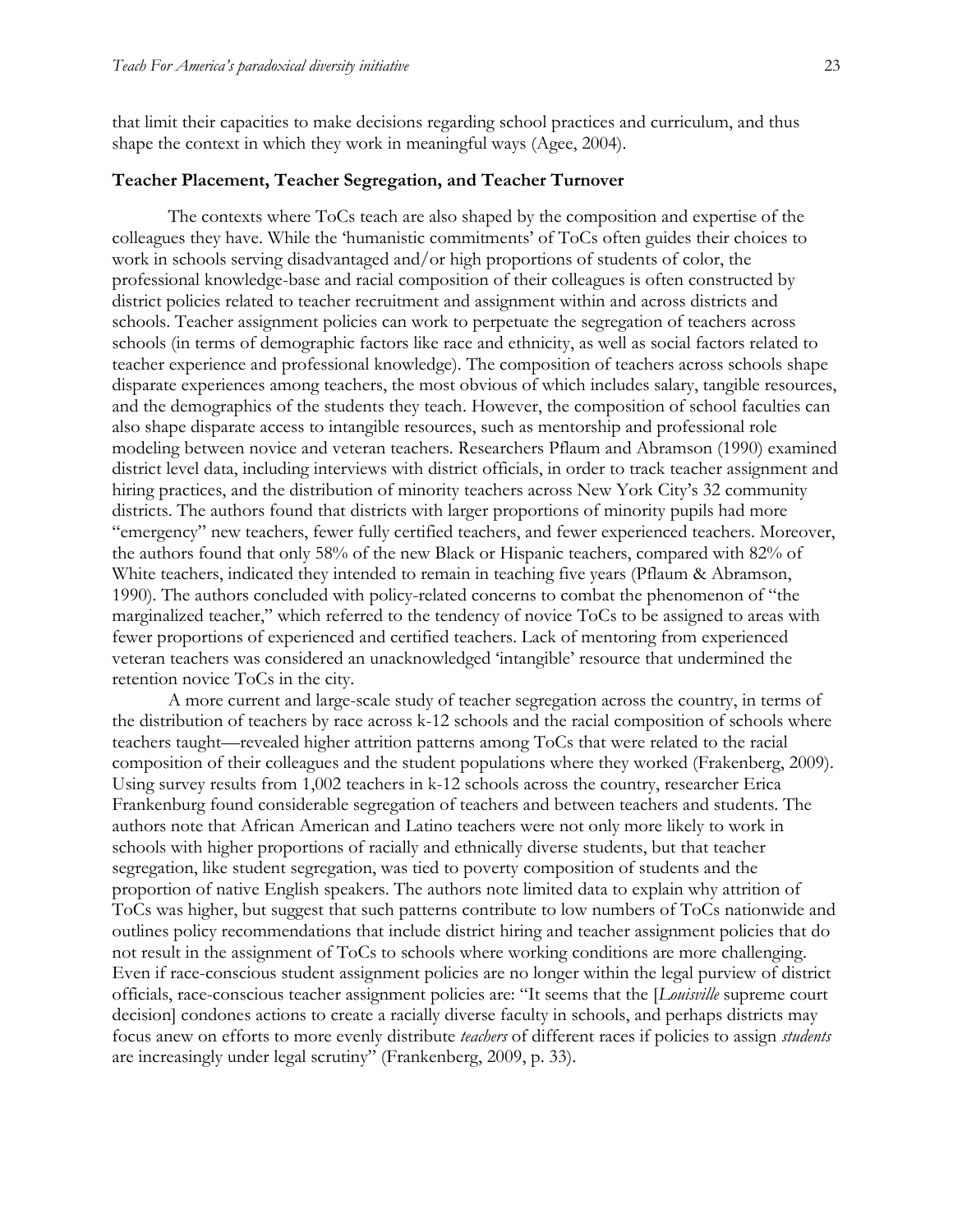#### **Organizational Conditions of Schools and Turnover**

The harmful tendency of ToCs to work in schools with less access to veteran teachers as mentors, due in large part to teacher assignment and hiring practices, is captured in a comprehensive review of studies on the major social conditions in schools that lead to turnover. Researchers Nicole Simon and Susan Moore Johnson (2015) reviewed six major studies<sup>10</sup> analyzing turnover as a function of school context, which challenge previous theories of turnover tied to student demographics in schools and teacher characteristics. The components of working conditions valued by teachers included: school leadership that was inclusive of teachers in decision-making and which demonstrated effective management of day-to-day operations in the school; collegial relationships involving an "integrated professional culture" where novices and veterans learned from one another and where neither group's influence dominated decisions about school practices; and finally school culture involving student discipline, trust among teachers and students, and shared goals and commitments to social justice. In this last dimension of working conditions, the authors note the warning of researchers who cautioned against the harms of punitive accountability policies that punished teachers and schools. The authors summarize this value when noting, "A strong, positive school culture reinforces the sense of community and social trust necessary for school improvement" and that "Principals and teachers need assurance that their serious, though failed, efforts will not result in sudden school closings or job terminations triggered by impatient district or state officials" (see Kardos, Johnson, Peske, Kauffman, & Liu, [2001] in Simon & Moore, [2015]). While the review by Simon and Moore (2015) did not include studies that focused exclusively on ToCs, their conceptual framework—the social and organizational factors of turnover—and their overall findings were in keeping with previous research by Ingersoll & May (2011) on the particular patterns of turnover among ToCs. Ingersoll and May (2011), however, noted distinct aspects of school culture that were important to ToCs, such as level of faculty decision-making and classroom autonomy.

#### **Teacher Turnover and TFA Corps Members of Color**

 $\overline{a}$ 

For the most part, studies on the attrition rates of TFA corps members, both quantitative studies and qualitative studies, have focused on broad patterns across regions and districts, or on the particular characteristics corps members related to age and assignment (Donaldson, 2010, 2011, 2012). While these studies are helpful in understanding the overall levels of attrition compared to other ATCPs and to district teachers, they are limited in helping to discern the causes of turnover among corps members, and corps members of color in particular. A few notable studies have explored these issues and inform the larger question of how the attrition of TFA's corps members of color fit with national trends and causes of turnover identified in literature. One study involves oral histories with TFA alumni from its inaugural year in 1990. Historians Bethany Rogers and Megan Blumenreich (2013) found that despite initial differences from traditional-entry teachers, TFA teachers who remained in classrooms after their two year service voiced reasons for staying in or leaving the urban classroom that were similar to district teachers at large. These reasons included

<sup>&</sup>lt;sup>10</sup> The studies included were: "How Teaching Conditions Predict Teacher Turnover in California Schools" Loeb, Darling-Hammond, & Luczak (2005); **"**The Schools Teachers Leave" (Allensworth et al., 2009); **"***Teachers' Perceptions of Their Working Conditions: How Predictive of Planned and Actual Teacher Movement?"* Helen Ladd (2011); **"***The Influence of School Administrators on Teacher Retention Decisions"* (Boyd et al., 2011); **"***How Context Matters in High-Need Schools: The Effects of Teachers' Working Conditions on Their Professional Satisfaction and Their Students' Achievement" (*Johnson, Kraft, and Papay, 2012); **"***Who Stays and Who Leaves? Findings From a Three-Part Study of Teacher Turnover in NYC Middle Schools"* (Marinell & Coca, 2013).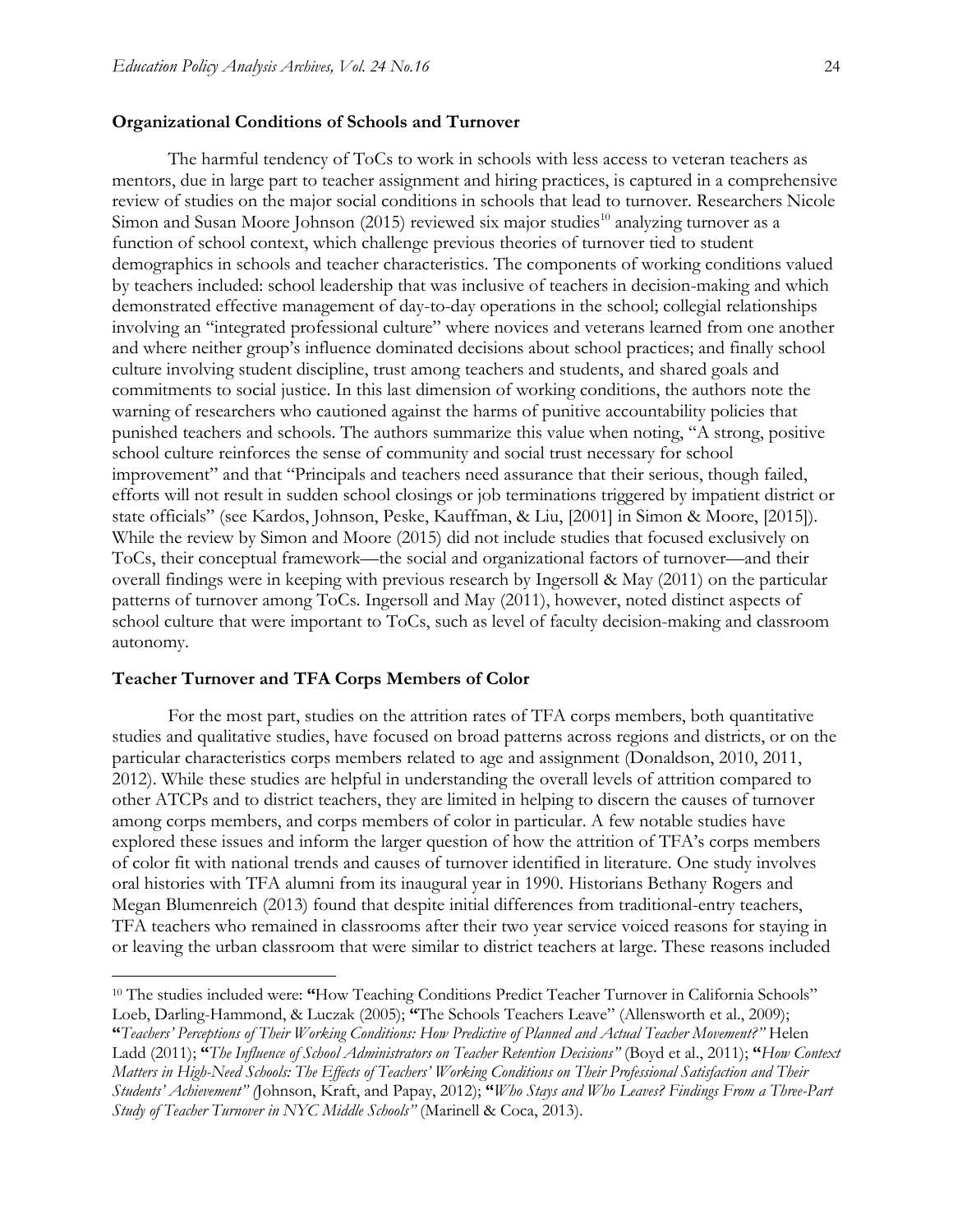unsupportive working conditions, resources, and lack of opportunities for new learning (Rogers et al., 2013). The authors conclude with an insight: "Our data echo other scholarship, which suggests that attending to the conditions under which all urban teachers work may be just as important as paying attention to who enters the field" (Rogers et al., 2013, p. 34)

As it stands, turnover among corps members, despite differences in their background, is not similar to existing teachers but far worse. Multiple studies report different rates of turnover for TFA corps members (Boyd, et al., 2008; Darling-Hammond et. al, 2005; Heilig & Jez, 2005). These differences are due mainly to differences in region and cohort year. There is a general consensus nonetheless that rates of turnover are higher for TFA corps members compared to district teachers and teachers in other alternative certification programs (Heilig & Jez, 2010). In a large survey study involving 2,029 corps members across three cohorts and various regions in the early 2000s, researchers Morgan Donaldson and Johnson (2010) found that nearly two-thirds (61%) of TFA teachers continued as public school teachers beyond their two-year commitment, while 56% left initial placements after two years, and 43.6% stayed longer. By year five, however, there were much lower numbers of corps members (15%) who were still teaching in the low-income communities where they were originally assigned.

Donaldson and Johnson's (2010) findings documented what some predicted, in that rates of retention among TFA corps members are lower compared to district rates and therefore an added harm for already troubled schools serving disadvantaged children. On the other hand, findings were moderate compared to predictions of much higher rates in light of common conceptions of TFA corps members as weakly committed and who view teaching as "two years and out" (Donaldson & Johnson, 2010, p. 49). Perhaps most important, the authors noted two emerging groups among TFA corps members, including one group who had pre-determined plans for leaving immediately after their two-year teaching contract and a second group who did not indicate intentions to stay longer in teaching. Attrition among the second group indicated working conditions played a role in their decisions to leave. According to the authors, almost 18% of teachers who left teaching described school-based factors as the primary reason for their departure (Donaldson & Johnson, 2011). Among these factors included poor administrative leadership (10%), lack of collaboration (2.11%), inadequate discipline (3%), and general dissatisfaction with their job description and responsibilities (3%) (Donaldson & Johnson, 2010, p. 50). A limitation of this study, in light the present review, is lack of information on the racial or ethnic background of the corps members or their qualitative exploration of the kinds of school-based conditions identified on the survey.

There are a few qualitative studies on the experiences of TFA corps members that examine their reasons for staying or leaving. In one qualitative study, authors Heineke and colleagues (2014) sought to understand what corps members did after their two-year commitment and what factors affected their professional decisions. The authors noted three groups: "leavers" "lasters" and "lingerers." The final category involved those who, despite remaining in the classroom for an additional year, used the year to plan for career endeavors outside of education. Their flexibility however was greater than the leavers and, like those who lasted, noted the importance of environment factors, such as professional support from mentors and administrators (Heineke, et al., 2014).

Perhaps one of few mixed methods studies that centers on the experiences of corps members of color, Irizarry and Donaldson (2012) identified themes among Latina/o students across three points of teacher development—high school students considering teaching as a career, preservice teachers, and Teach for America corps members. The authors note that the characteristics and outcomes of Latina/o color corps members were distinct White corps members, in ways that should inform general knowledge about the experiences of teacher development, recruitment, and retention for this group. In survey data of 1,550 corps members, Latina/os in Teach For America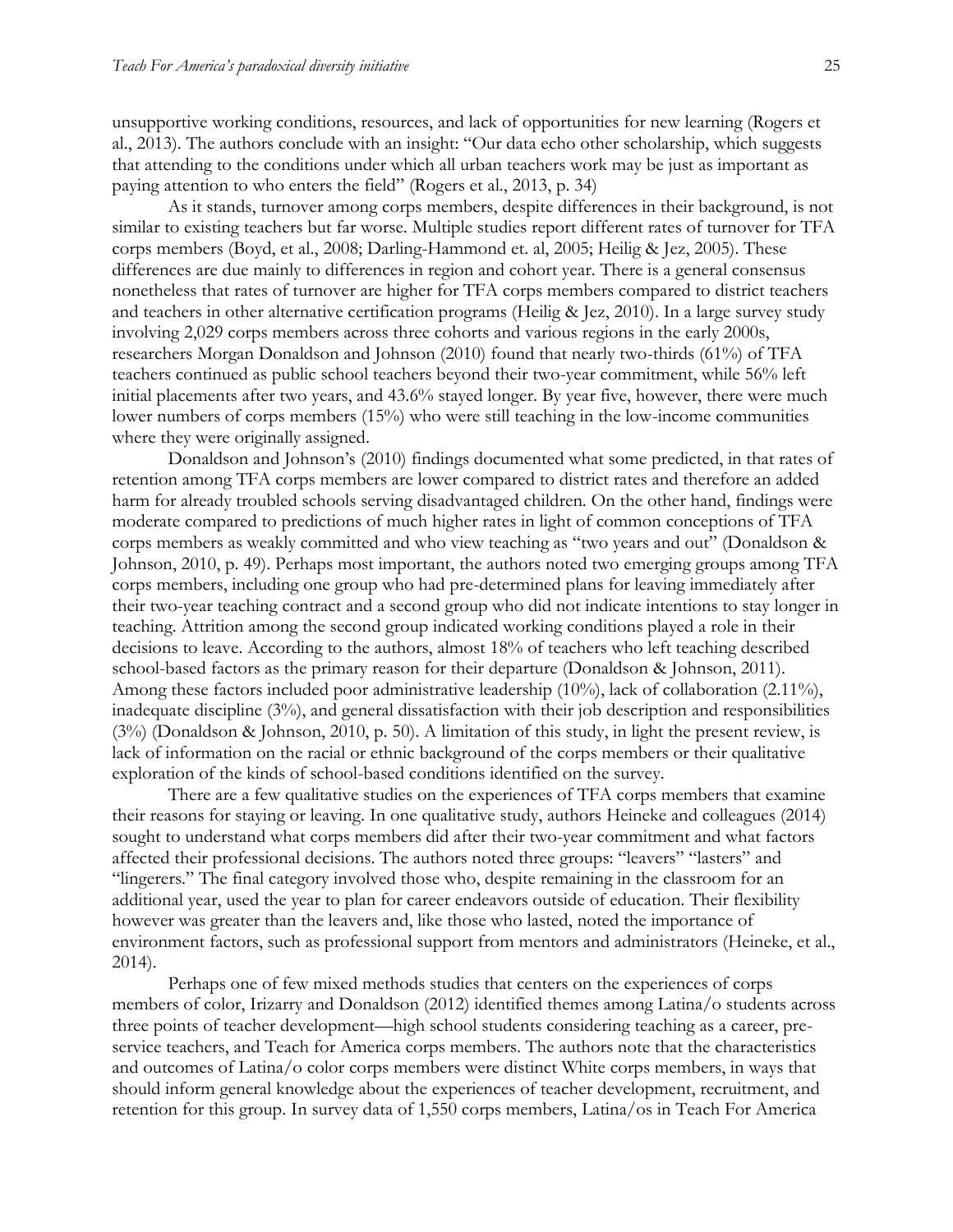demonstrated a greater interest in entering teaching prior to their initial placement than did their White counterparts. These corps members were also more experienced than their White counterparts, in terms of their exposure to working with children in high-poverty communities of color, and had higher retention rates (20%) in their placement schools compared to all of their White counterparts (12.8%). Their experiences with and perceptions of structural inequality shaped a form of "resistant capital" and "aspirational" capital, and contributed to their "staying power" (Irizarry & Donaldson, 2012). A weakness of the study, however, is retention rates were examined in relation to background factors such as age, gender, cohort, urbanicity of school, and college majors. School working conditions, or perceptions and experiences related to organizational qualities of schools, were not accounted for.

Lastly, corps members themselves and alumni from racially diverse backgrounds have also written about their experiences in TFA and in urban schools, and have also documented the struggles of other corps members of color (Lapayese, Aldana & Lara, 2014; White, 2015a). In a study grounded in critical race theory and employing counter-narrative methodologies, researchers Lapayese, Aldana, and Lara (2014) explored the lived paradox of diversity in TFA among 15 corps members of color. Most participants expressed that TFA was effective in developing a "racial knowhow" among White corps members due to condensed information about race, culture, and diversity in several sessions throughout summer training. However, participants perceived the overall impact of TFA on economically disenfranchised communities of color and its impact on the education of youth of color as lopsided and mixed (at best), and primarily benefitting the economic interests of Whites (Lapayese et al., 2014). Ironically, these conflicts have led some TFA corps members of color to leave the TFA program and not urban schools.

#### **Discussion**

A strong commitment to teacher diversity requires attention not only to recruitment, preparation, and placement of ToCs, but also to policies shaping the organization of schools where ToCs work. The context of teachers' working conditions, including their capacity to control those conditions in order to advocate effectively on behalf of their students, influences teachers' decisions to stay or leave classrooms and are mitigated by a host of policies that affect all teachers, and Black teachers acutely due to the students they serve and the historic conditions that perpetuate teacher segregation across schools and racial discrimination in the teacher workforce (Brown, 2014; Foster, 1997; Frankenberg, 2009; Ingersoll & May, 2011; Madkins, 2011). In this vein, TFA's diversity initiative offers a paradox, rooted in its two-pronged approach to education reform, involving its double function as a teacher recruitment and placement organization and as a policy advocacy group. Its ties to policies, and policy groups, which institute reforms that disparately (and adversely) impact ToCs contradicts its diversity values.

Policies that undermine diversity include arbitrary and disproportionate school closings in communities of color where students of color and ToCs work (Buras, 2014; CTU, 2012; Journey for Justice, 2014; Lipman, Gutstein, Guttierez & Blanche, 2015), as well as arbitrary teacher layoffs that fall disproportionately on ToCs in urban districts compared to proportions of White teachers in shared schools or districts (see data presented in *CTU v Board of Education of the City of Chicago*). Charter expansion also undermines diversity, due to insufficient hiring practices found in charter sectors in various cities, whereby new hires in charter schools who are Black are often below representation in the existing workforce of a city or district, and concurrent with opposite trends in hiring among White teachers (ASI, 2015; Barrett & Harris, 2015). Together these practices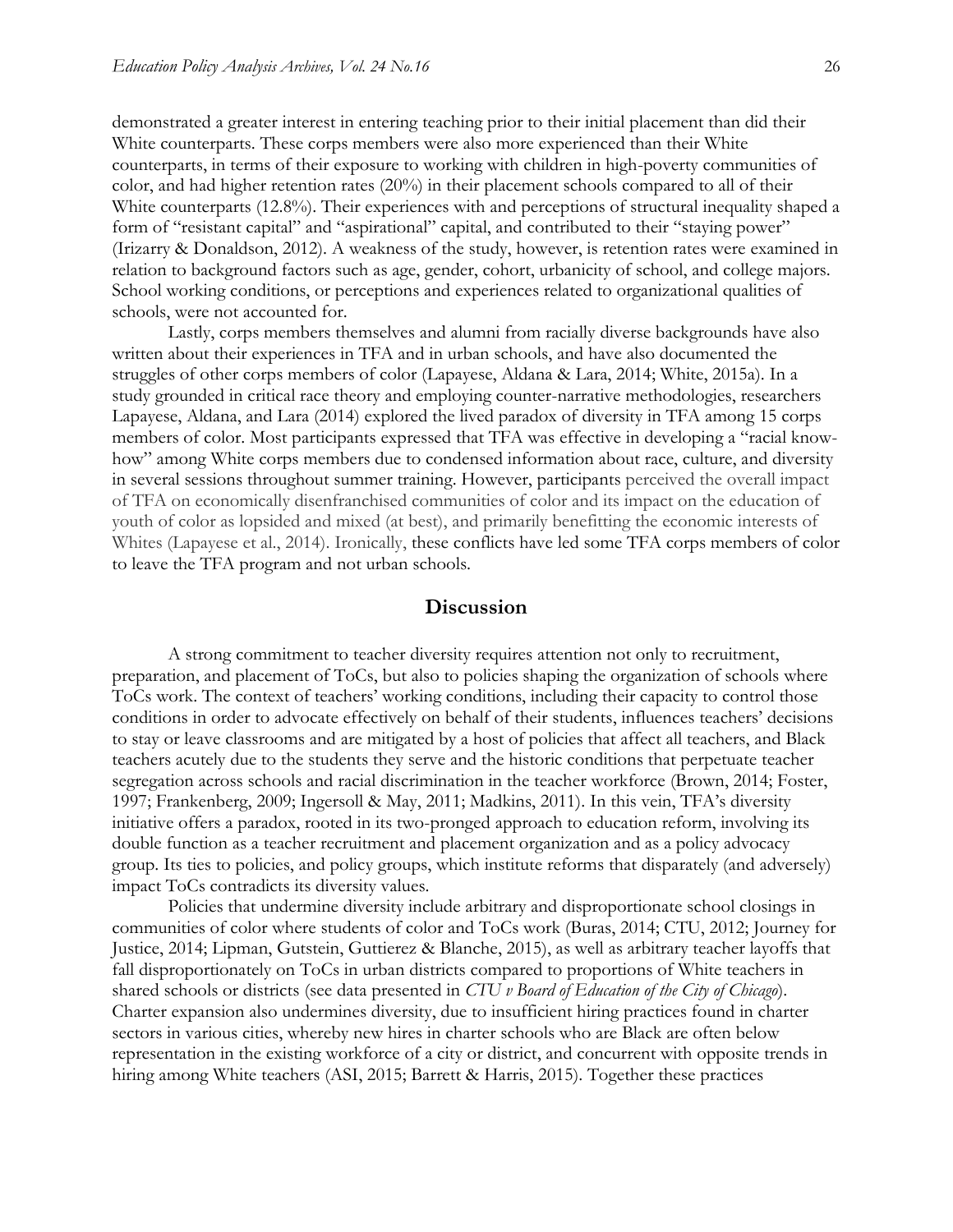$\overline{a}$ 

undermine diversity and exacerbate parity gaps between students of color and the teachers who teach them.

Policies also shape working conditions inside schools and can undermine retention of ToCs, including lack of teacher autonomy, inclusive leadership, and collective faculty decision-making (Ingersoll et. al., 2011; Simon et al., 2015). The erosion of teachers' political power in several cities via attacks on collective bargaining agreements and union participation also leave little room for teachers to effectively negotiate for control over their working conditions and classroom practices (Jones, 2015). TFA's past indifference<sup>11</sup> to the persistence of corps members as classroom teachers may have discouraged more serious attention to poor working conditions for alumni who did not have pre-determined career plans outside of education once their two year commitments passed. Attention to working conditions also requires TFA to expand its theory of educational change to include contextual and environmental factors that impede or aid success of teachers and students.

Historic practices have also disenfranchised ToCs and contribute to chronic turnover and attrition, such as racially segregative teacher assignment practices and overall patterns of segregation across schools that result in concentrations of ToCs in schools with high-needs students and fewer resources (Frankenberg, 2009; Pflaum & Abramson, 1990). These practices are inequitable not only in terms of differences in tangible resources needed to teach and support students, but because faculty compositions shape disparate access to *intangible* resources, such as mentorship and professional role modeling by experienced and veteran teachers. As it stands, in several cities, TFA's placement policies perpetuate the phenomenon of "the marginalized teacher," which refers to the tendency of novice ToCs to work in areas with fewer proportions of experienced and certified teachers. A lack of mentoring from experienced veteran teachers is an intangible resource for teacher development, the lack of which can undermine the retention ToCs in an urban community.

Community-based organizations and critical scholar-activists, such as *Journey for Justice* and the *Collaborative for Equity & Justice in Education,* suggest that broad education reforms undermine both students of color and TOCs. This is because they have disparate and adverse effects on communities of color and thus the professional lives of teachers who work in these communities (Journey for Justice, 2014; CEPS, 2010; Lipman, Gutstein, Gutierrez & Blanche, 2015). These policies include test-based accountability and punitive school improvement plans that result in arbitrary layoffs among teachers in spite of achieving "highly qualified" status by state standards (Buras, 2015; CTU, 2012). These policies constrain control of teachers' work, the goals and objectives of their work, and relations of power between leaders and teachers. For ToCs who are marginalized outside of schools, an imbalance of power can make working conditions untenable. Hence, diversity efforts must take seriously the contexts in which teachers work and critically interrogate policy imperatives associated with less favorable conditions in order to support the retention of targeted groups from racially and ethnically diverse backgrounds.

In light of these concerns, and given its unique position to advocate for policies broadly while also recruiting and preparing teachers, TFA's approach to diversity misses an opportunity. It fails to reach adequate levels of diversity that compensate for national and local trends of decline among Black teachers in several cities. The structure of its initiatives ignores the context of school working conditions altogether, and it is linked to policies that undermine the retention of ToCs broadly. A policy mindful approach to diversity that benefits all ToCs appears to be ignored by TFA leaders and rarely discussed in public forums, newsletters, website content, annual reports, or in strategic goals and values. Instead, the organization boasts that 88% of corps members return for their second year, and that 86% of its alumni work full time in education or within low-income communities (TFA, 2015). Independent researchers, however, estimate significantly higher rates of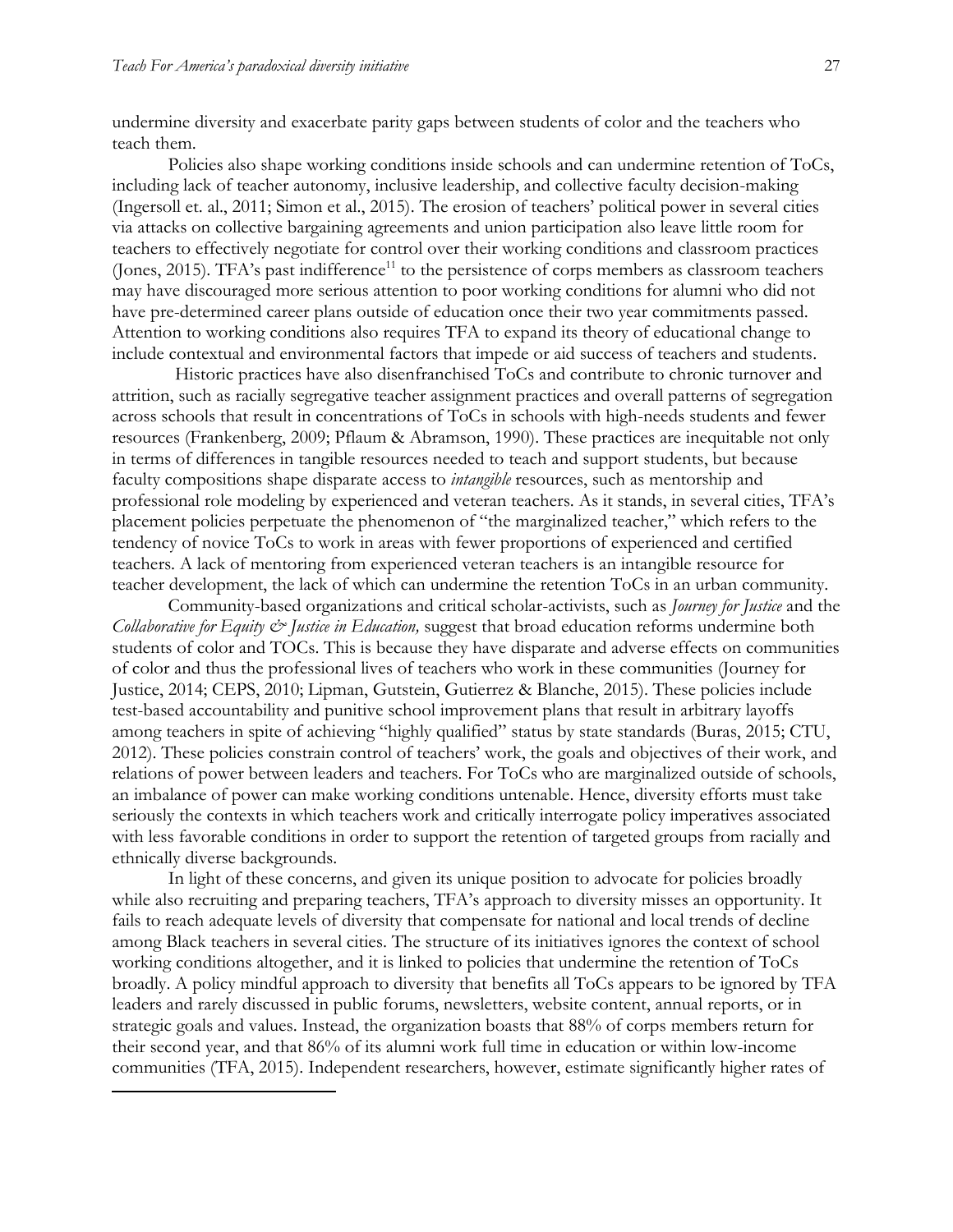teacher turnover among corps members after their two-year commitment. In a study on the impact of TFA's scale-up initiative, part of its Investing in Innovation Scale-Up (i3) grant, researchers noted that more than 87% of TFA teachers reported they did not plan to spend the rest of their career as a classroom teacher, compared with only 26% of comparison teachers (Clark et al., 2015). Researchers also found that TFA teachers were less likely than comparison teachers to anticipate pursuing another education-related career and more likely to anticipate pursuing a non-education-related career (Clark et al., 2015). Even withstanding a majority of corps members who report plans to leave teaching after their two-year commitment, studies indicate a sizeable portion of corps members, many corps members of color, who report not having pre-determined departure plans after their two-year commitment (Donaldson & Johnson, 2010). These teachers indeed make decisions based on experiences in schools related to working conditions, salary, and professional status (Donaldson & Johnson, 2010).

Absent a broader commitment to teacher diversity, one that heeds broad policy trends and their impact on teachers' working conditions, TFA stands to contribute little to the retention of ToCs. More attention to schools' contexts may present challenges for TFA's approach to change, which stakes its theory for reform on the individual qualities and strengths of teachers themselves or the managerial strategies of leaders (Kretchmar, 2015; TFA, 2009; Trujillo & Scott, 2014). The contexts or conditions of urban schools under which teachers teach are largely ignored in its framework. This is problematic, as survey findings suggest ToCs value inclusive forms of leadership permitting levels of collective decision-making among faculty (Ingersoll & May, 2011). Desire for inclusive, bottom-up and democratic forms of decision-making signals tension with technocratic forms of managerialism promoted in TFA's leadership model (TFA, 2009; Trujillo, 2014; Trujillo & Scott, 2014). The relationship between recruitment initiatives geared toward expanding the pool of teachers of color into schools and the maintenance (and intensification) of adverse working conditions that perpetuate the exodus of teachers of color from schools must be examined.

Generally, in light of its role as an incubator of leaders and policy advocates, TFA's diversity initiative, ironically, amplifies the organization's failure to leverage its policy influence in support teachers of color broadly. In an ecology of policies, contradictions are quite evident, between TFA's efforts to recruit corps members of color and the simultaneous disfranchisement of educators of color in the very communities to which TFA places its recruits. Placed in context, TFA's diversity initiative functions narrowly as a politics of representation that ignores, or fails to challenge, a politics of *redistribution* (Apple, 2013) involving power and control within overs schools and its functions in communities of color. A politics of representation commodifies diversity as an appeal to corporate donors and foundations interested in human capital development and workforce preparation. More critical approaches to diversity engage issues of redistribution; related to remedying discrimination, power imbalances, and contemporary projects of structural racism that disenfranchise racial minorities. As it stands, TFA's approach to teacher diversity functions as representation and does not broaden its diversity commitments to challenge policies that marginalize non-TFA teachers of Color, and which siphon jobs, resources, power and control from teachers and students in urban communities.

#### **Conclusions: Toward Black Teacher Retention and Empowerment**

TFA's diversity initiative, while potentially praiseworthy, neither negates nor redresses the harms of its policy commitments that have disrupted the professional lives of Black teachers broadly and undermined their pedagogical contributions to children. A growing and active network of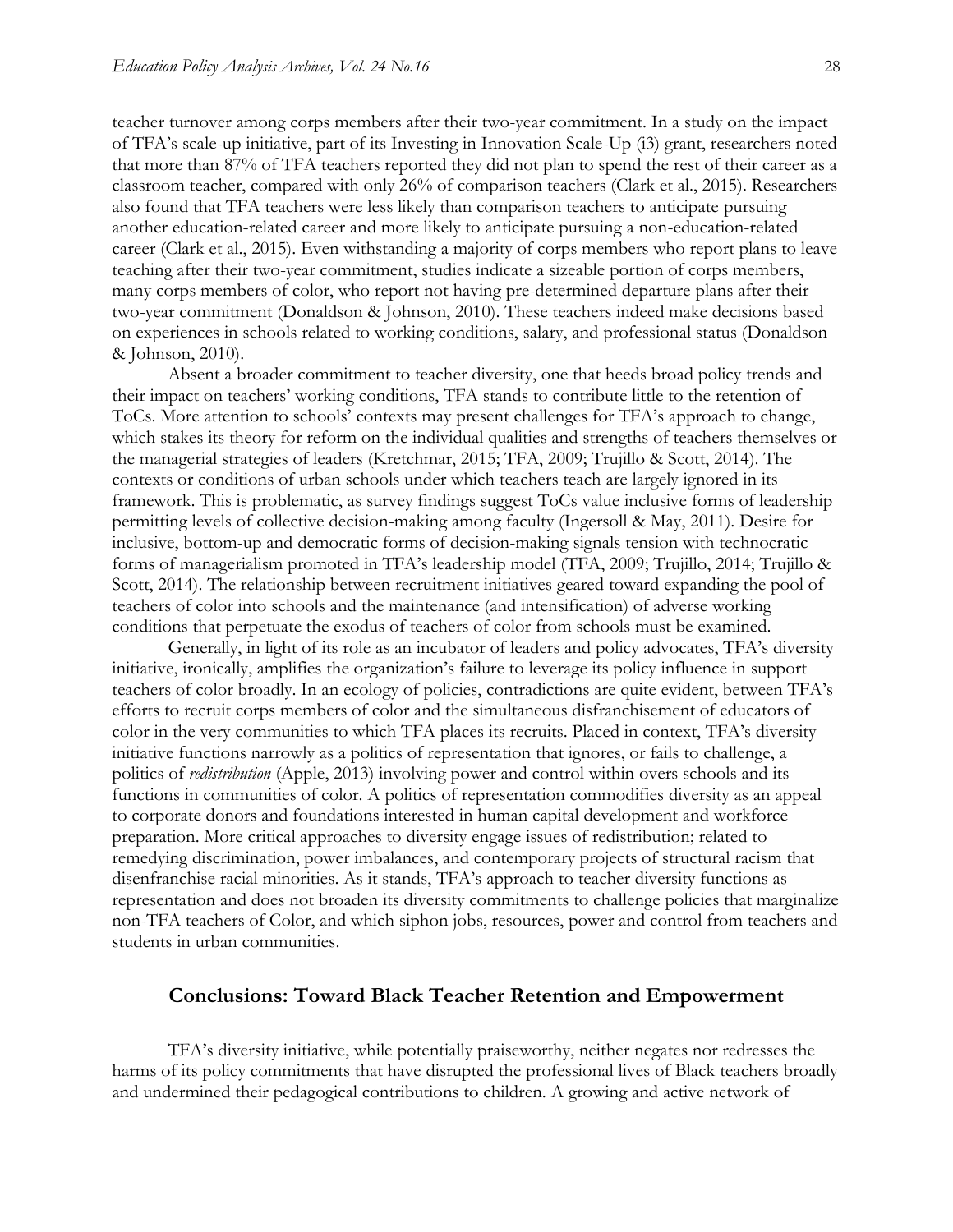alumni of color, called The Collective, hosts a number of events each year to support new school leaders from racially diverse backgrounds (2014e). The group, however, does not publicly challenge, the actions or commitments of the larger organization. Instead, it works within the organization's framework of transformational change and leadership, a managerialist paradigm of school transformation disconnected from broader struggles for systemic change, including struggles against anti-democratic and privatizing forces gripping urban schools in communities of color. The Collective is also largely silent about the systemic displacement of non-TFA teachers of color. In this way, The Collective signals *fragmentation* of traditional collectivities among Black educators and leaders whose commitments historically involved broad political and pedagogic visions of equity, anti-racism, and social justice (Siddle-Walker, 2012).

Community organizers, both old and new, are apt to remind those who cling to ideas of neutrality of Dietrich Bonheoffer's timeless insight, that "not to speak is to speak" and "not to act is to act." In the spirit of action, a more just commitment to teacher diversity on the part of Teach For America requires action in the face of practices and policies that undermine racial inclusion, not only for students but the teachers who serve them. As its celebrates its  $25<sup>th</sup>$  anniversary, and recounts it knack for setting long-range goals using its two-pronged approach to change, including its capacity to recruit a more diverse corps, TFA should consider extending its prowess and value for diversity to its organizational ties, its partners and networks, and its policy commitments, and to work against contemporary forms of racial discrimination and marginalization facing Black teachers, in both everyday practices inside schools and in the teacher workforce at large. Its capacity to reform its approach to recruitment signals capacity to reorient its role in a host of urban school reforms that have undermined the longevity of teachers of color in urban communities.

Several steps are possible to position TFA within an ecology of policies that strengthen racial diversity in teaching, both for TFA and non-TFA teachers of color. These policies include an end to arbitrary and racially discriminatory school closings, and support for democratic, community-driven improvement plans (Trujillo & Rénee, 2012). These plans—also called Sustainable School Transformation plans (Communities for Excellent Public Schools, 2010)—center a cross-section of community stakeholders including teachers, students, parents, and community organizations to plan and implement turnaround strategies that are contextualized to meet the needs and interests of those in the school and district (Trujillo & Rénee, 2012). These plans require wraparound supports to meet a range of needs of students and families, multiple indicators of effectiveness, culturally relevant practices among teachers, and an increase in federal and state spending (CEPS, 2010). For teacher retention and sustainability, several plans consider important working conditions and support for optimal learning conditions for students, including strong leadership, an emphasis on staff collaboration, job-embedded collaboration, and research-based teacher evaluation programs developed in conjunction with parents, students, teachers, and administrators (CEPS, 2010). Generally, these plans are supported by national and state community organizations, which seek to restore democratic and locally controlled visions of schooling, particularly in communities of color.

Also of importance is support for community-based charter schools that reject "No Excuses" models of teaching and learning and which engage in hiring practices that seek race and ethnic parity between students and teachers (White, 2015b). Support for better working conditions is important for diversity as well, and for all teachers who serve low-income children of color. Better working conditions require restoration of teachers' political rights to due process, protection from retaliation when speaking against practices in schools that marginalize children or adults, and which allow teachers to organize and collectively bargain to negotiate optimal work and learning conditions (Jones, 2015). TFA's core value for diversity can be strengthened when supporting teacher organizing efforts led by educators of color, and tied to multi-city education justice movements grounded in antipoverty and antiracist initiatives in communities of color.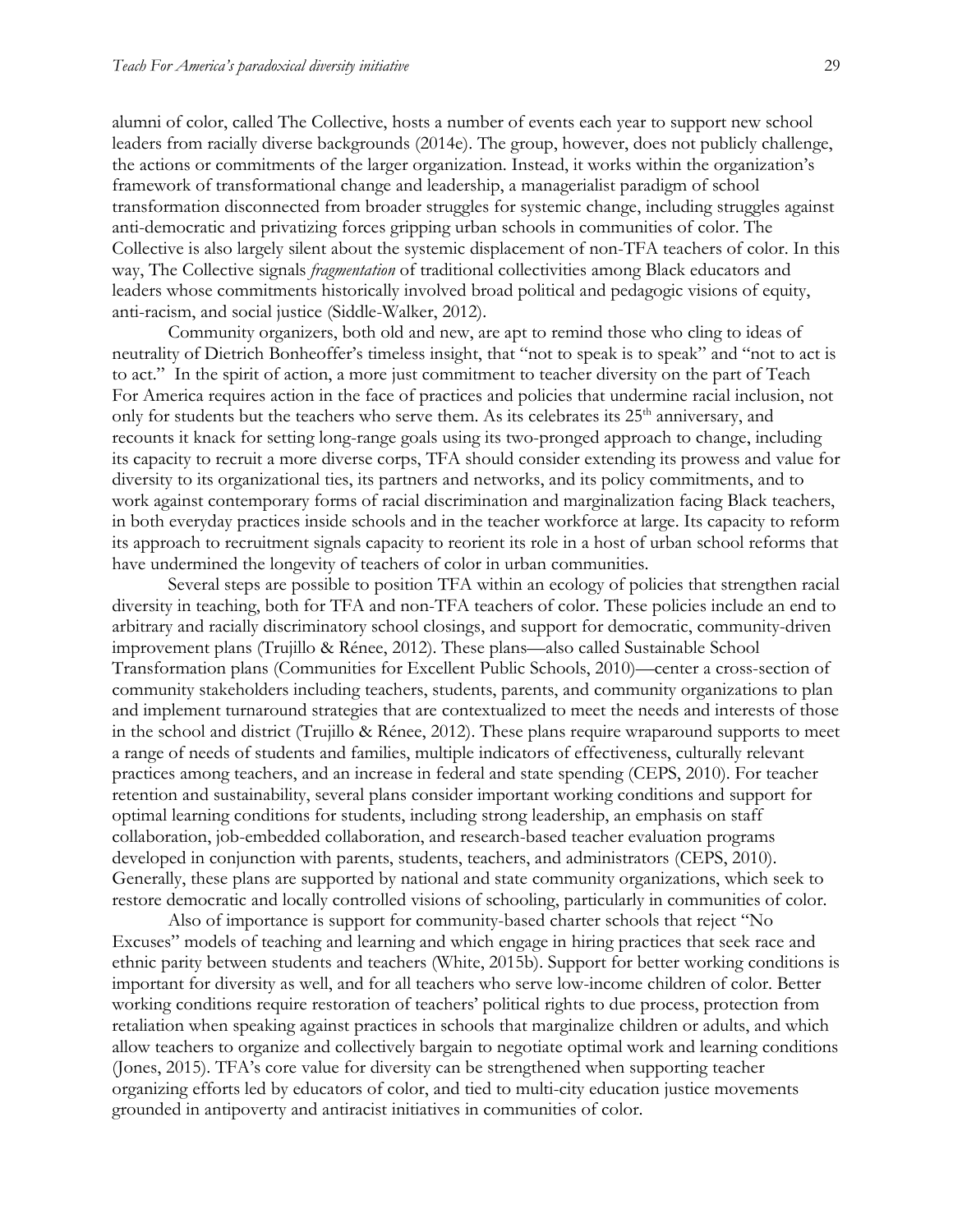TFA leaders can also attend to the research on racial diversity that marshals historical, contextual, intergenerational, and cross-sectional perspectives on race, policy, and practice. They can leverage this work to challenge discrimination in the field and inconsistencies in rhetoric about diversity, and policies and practices at institutional and programmatic levels. Indeed, research that examines TFA's commitment to diversity should build on prior investigations of the systemic barriers into the profession, as well as policy-related barriers within the profession that hinder power and status, and thus longevity of teachers of color.

Ultimately, the paradox of TFA's diversity initiative is part of a larger policy paradox in the country. On one hand, race-conscious discussions by national leaders about the parity gap in schools between teachers and students have bolstered some support for innovative recruitment initiatives led by many reputable organizations. On the other hand, these same leaders have deployed largely punitive and so-called "colorblind" reforms that fall disproportionately on schools in low-income communities of color, and that in fact displace their teachers of color. The contradiction of a hyperfocus on racial representation and a chronic inattention to the racially discriminatory and marginalizing effects of these heavy-handed education policies is disconcerting, as the latter routinely undermine the former. This article suggests that in order to make sustained and meaningful progress to diversify the teaching force, contemporary policy initiatives that undermine diversity must be challenged. TFA can and must do this work.

#### **References**

- Achinstein, B., & Ogawa, R. (2011). *Change(d) agents: New teachers of color in urban schools.*  New York, NY: Teachers College Press.
- Achinstein, B., Ogawa, R. T., Sexton, D., & Freitas, C. (2010). "Retaining Teachers of Color: A Pressing Problem and a Potential Strategy for "Hard-to-Staff" Schools." *Review of Educational Research 80*(1), 71–107.
- Agee, J. (2004). Negotiating a Teaching Identity: An African American teacher's Struggle to Teach in Test-Driven Contexts. *Teachers College Record, 106*(4), 747–774.
- Albert Shanker Institute. (2015). The State of Teacher Diversity in American Education. Retrieved [January 20, 2016] from<http://www.shankerinstitute.org/resource/teacherdiversity>
- Apple, M. (2013). Between traditions: Stephen Ball and the critical sociology of education. *London Review of Education*, *11*(3), 206–217.
- Baker, B. D., Oluwole, J., & Green, P.C. III (2013). The legal consequences of mandating high stakes decisions based on low quality information: Teacher evaluation in the race-to-the-top era. *Education Policy Analysis Archives*, *21*(5). Retrieved [January 23, 2016] from <http://epaa.asu.edu/ojs/article/view/1298>
- Ball, J., Bowe, R., & Gewirtz, S. (1994). Competitive schooling: values, ethics and cultural engineering. *Journal of curriculum and supervision*, *9*(4), 350-367.
- Barrett, N. & Harris, D. (2015). Significant Changes in the New Orleans Teacher Workforce. Retrieved [January 20, 2016] from Education Research Alliance for New Orleans: [http://educationresearchalliancenola.org/publications/significant-changes-in-the-new](http://educationresearchalliancenola.org/publications/significant-changes-in-the-new-orleans-teacher-workforce)[orleans-teacher-workforce](http://educationresearchalliancenola.org/publications/significant-changes-in-the-new-orleans-teacher-workforce)
- Berliner, D. (2006). "Our Impoverished View of Education Reform" *Teachers College Record, 108*(6), 949–995
- Borman, G. & Dowling, M. 2008. "Teacher Attrition and Retention: A Meta-Analytic and Narrative Review of the Research." *Review of Educational Research*, *78*(3), 367-409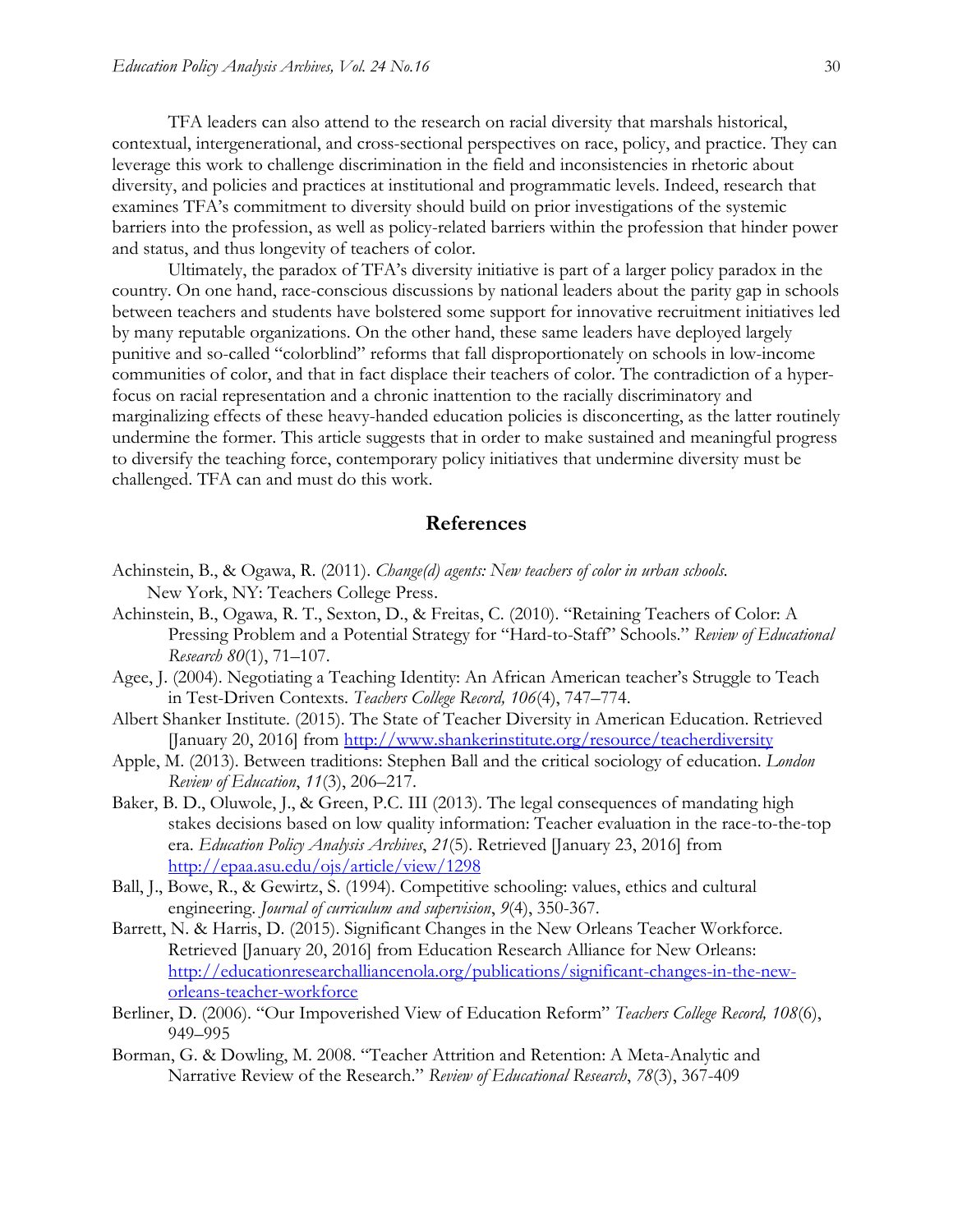- Boyd, D., Grossman, P., Hammerness, K., Lankford, H., Loeb, S., McDonald, M., . . . Wyckoff, J. (2008). The landscape of Teacher Education in New York City: Constrained Variation and the Challenge of Innovation. *Educational Evaluation and Policy Analysis*, *30*(4), 319-343.
- Boyd, D. Lankford., H., Loeb, S., & Wyckoff, J. (2005). The impact of assessment and accountability on teacher recruitment and retention: Are there unintended consequences? Washington, DC: U.S. Department of Education.
- Brown, Keffrelyn D. (2014). Teaching in color: a critical race theory in education analysis of the literature on preservice teachers of color and teacher education in the US. *Race Ethnicity and Education*, *17*(3), 326-345.
- Bryk, A. S., & Schneider, B. L. (2002). *Trust in schools: A core resource for school reform*. New York, NY: Russell Sage Foundation Publications.
- Bryk, A. S., Sebring, P. B., Allensworth, E., Easton, J. Q., & Luppescu, S. (2010). *Organizing schools for improvement: Lessons from Chicago*. Chicago, IL: University of Chicago Press.
- Buras, K. 2(015). *Charter Schools, Race, and Urban Space: Where the Market Meets Grassroots Resistance.* New York, NY: Routledge
- Cersonksy, J. (2012, October 24). Teach for America's Deep Bench. *American Prospect.* Retreived [January 20, 2016] from [http://prospect.org/article/teach-](http://prospect.org/article/teach-america)america's-deep-bench
- Chicago Teachers Union. (2012). Still Separate, Still Unequal. Retrieved [January 23, 2016] from <http://www.ctunet.com/blog/text/SegregationFinal.pdf>
- *Chicago Teachers Union, Local 1 American Federation of Teachers, AFL-CIO et al v. Board of Education of the City of Chicago,* case number [1:15-cv-08149](http://www.law360.com/cases/55fa93841a9fa635ff000002)
- Clark, M. Isenberg, E., Liu, A., Makowsky, L. and Zukiewicz, M. (2015). "Impacts of the Teach for America Investing in Innovation Scale-Up." Mathematica Policy Research.
- Clotfelter, C. T., Ladd, H. F., & Vigdor, J. L. (2011). Teacher mobility, school segregation, and paybased policies to level the playing field. *Education Finance and Policy*, *6*(3), 399–438.
- Cohen, R. (2015, January 15). The True Cost of Teach For America on Urban Schools. The American Prospect. Retrieved [January 25 2016) from: <http://prospect.org/article/true-cost-teach-americas-impact-urban-school>
- Cook, D. A. & Dixson, A.D. (2013). Writing critical race theory and method: A composite counterstory on the experiences of Black teachers in New Orleans post-Katrina. *International Journal of Qualitative Studies in Education, 26(10),* 1238-1258*.*
- Communities for Excellent Public Schools. (2010). A proposal for sustainable school transformation. Communities for Public Education Reform. Retrieved [January 24, 2016] from: [http://www.otlcampaign.org/sites/default/files/resources/CEPS%20-](http://www.otlcampaign.org/sites/default/files/resources/CEPS%20-A%20Proposal%20for%20Sustainable%20School%20Transformation.pdf) [A%20Proposal%20for%20Sustainable%20School%20Transformation.pdf](http://www.otlcampaign.org/sites/default/files/resources/CEPS%20-A%20Proposal%20for%20Sustainable%20School%20Transformation.pdf)
- Crocco, M. & Costigan, A. T. (2007). The Narrowing of Curriculum and Pedagogy in the Age of Accountability: Urban Educators Speak Out. *Urban Education*, *42*(6), 512-535.
- Decker, P. T., Mayer, D., & Glazerman, S. (2004). The Effects of Teach For America on Students: Findings from a National Evaluation. Retrieved [January 23, 2016] from Mathematica Policy Research:<http://www.mathematica-mpr.com/~/media/publications/PDFs/teach.pdf>
- Dee, T. (2004). The Race Connection: Are Teacher more Effective with students who share their ethnicity? *Education Next* (Spring), 53-59.
- de la Torre, M., Gordon, M.F., Moore, P., & Cowhy. J. (2015). *School closings in Chicago: Understanding families' choices and constraints for new school enrollment*. Retrieved from [http://ccsr.uchicago.edu/sites/default/files/publications/School%20Closings%20Report.p](http://ccsr.uchicago.edu/sites/default/files/publications/School%20Closings%20Report.pdf) [df](http://ccsr.uchicago.edu/sites/default/files/publications/School%20Closings%20Report.pdf)
- de la Torre, M., Allensworth, E., Jagesic, S., Sebastian, J., Salmonowicz, M., Meyers, C. & Gerdeman, R.D. (2012). *Turning Around Low-Performing Schools in Chicago*. University of Chicago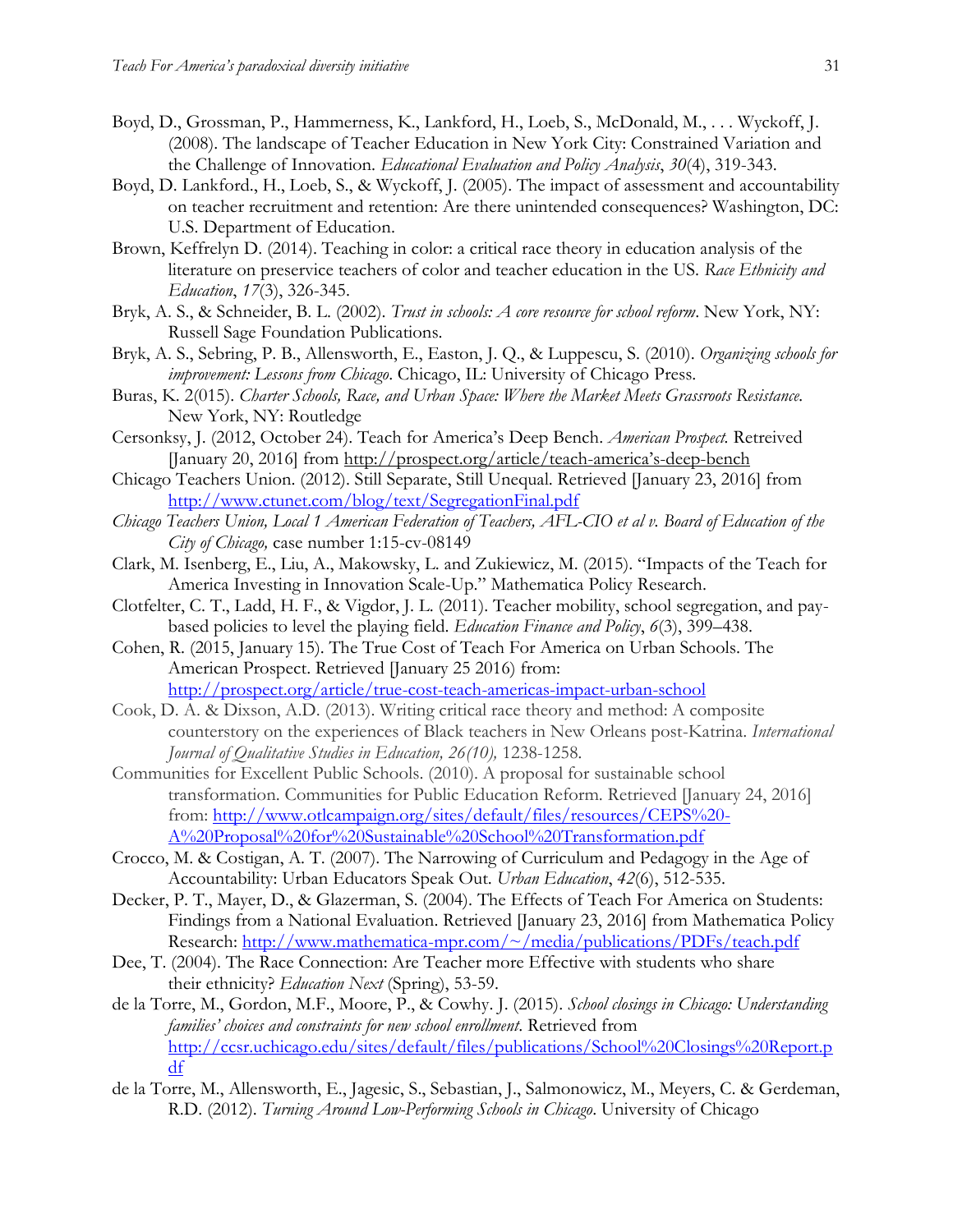Consortium on Chicago School Research. Retrieved [January 20, 2016] from: https://consortium.uchicago.edu/sites/default/files/publications/12CCSRTurnAround-3.pdf

- de la Torre, M., & Gwynne, J. (2009a). *Changing schools: A look at student mobility trends in Chicago Public Schools since 1995.* Chicago: Consortium on Chicago School Research. Retrieved from: https://consortium.uchicago.edu/sites/default/files/publications/studentmobility-final.pdf
- de la Torre, M., & Gwynne, J. (2009b). *When schools close: Effects on displaced students in Chicago Public Schools.* Chicago: Consortium on Chicago School Research. Retrieved from: https://consortium.uchicago.edu/sites/default/files/publications/CCSRSchoolClosings-Final.pdf
- Dixon. B. (2010, June 8). When Reforming Education Means Destroying Communities. Retrieved [January 20, 2016] from Huffington Post: [http://www.huffingtonpost.com/bruce](http://www.huffingtonpost.com/bruce-dixon/when-reforming-education_b_530799.html)dixon/when-reforming-education b 530799.html
- Dixson, A. (2015). Review of "Ten Years in New Orleans: Public School Resurgence and the Path Ahead." Boulder, CO: National Education Policy Center. Retrieved [January 23, 2016] from <http://nepc.colorado.edu/thinktank/review-NOLA-public-impact>
- Dixson, A.D., Buras, K.L., Jeffers, E. (2015). The color of reform: Race, education reform and charter schools in post-Katrina New Orleans. *Qualitative Inquiry*, 21(3), 288-299.
- Donaldson, M. L., & Johnson, S. M. (2010). The price of misassignment: The role of teaching assignments in Teach For America teachers' exit from low-income schools and the teaching profession. *Educational Evaluation and Policy Analysis*, *32*(2), 25.
- Donaldson, M. L., & Johnson, S. M. (2011). Teach For America teachers: How long do they teach? Why do they leave? *Phi Delta Kappan*, *93*(2), 47–51.
- Donaldson, M. (2012). The Promise of Older Novices: Teach for America's Age of Entry and Subsequent Retention in Teaching and Schools. *Teachers College Record*, *114*, 37.
- Dworkin, A. G. (1980). The changing demography of public school teachers: Some implications for faculty turnover in urban areas. *Sociology of Education*. *53*(2), 65-73.
- Education Research Alliance for New Orleans. (2015, June 20). Are the New Orleans Reforms Equitable? Retrieved from: http://educationresearchalliancenola.org/conferences/theurban-education-future/participants/henry-levin
- EduShyster. (2013, September 9). Is Teach for America Undermining Chicago Public Schools? Retrieved [January 20, 2016] from [http://edushyster.com/is-tfa-undermining-the-chicago](http://edushyster.com/is-tfa-undermining-the-chicago-public-schools/)[public-schools/](http://edushyster.com/is-tfa-undermining-the-chicago-public-schools/)
- Egalite, A. & Kisida, B. (2015). Representation in the classroom: The effect of own-race teachers on student achievement. *Economics of Education Review, 45,* 44-52.
- Fairlie, R., Hoffmann, F., & Oreopoulos, P. (2011). A Community College Instructor Like Me: Race and Ethnicity Interactions in the Classroom. Working Paper 17381. Retrieved from National Bureau of Economic Research:<http://www.nber.org/papers/w17381>
- Falabella, A. (2014) The Performing School: The Effects of Market & Accountability Policies. *Education Policy Analysis Archives, 22*(70).<http://dx.doi.org/10.14507/epaa.v22n70.2014>
- Foster, M. (1997). *Black Teachers on Teaching*. New York: New Press.
- Foster, M. (1991). Constancy, connectedness, and Constraints in lives of African American Teachers. *NWSA Journal*, 3(2), 233-261.
- Frankenberg, E. (2009). The segregation of American teachers. *Education Policy Analysis Archives, 17*(1). Retrieved [January 23, 2016] from<http://epaa.asu.edu/epaa/v17n1/>
- Guarino, C. M., Santibanez, L., & Daley, G. A. (2006). Teacher recruitment and retention: A review of the recent empirical literature. *Review of Educational Research*, *76*(2), 173–208.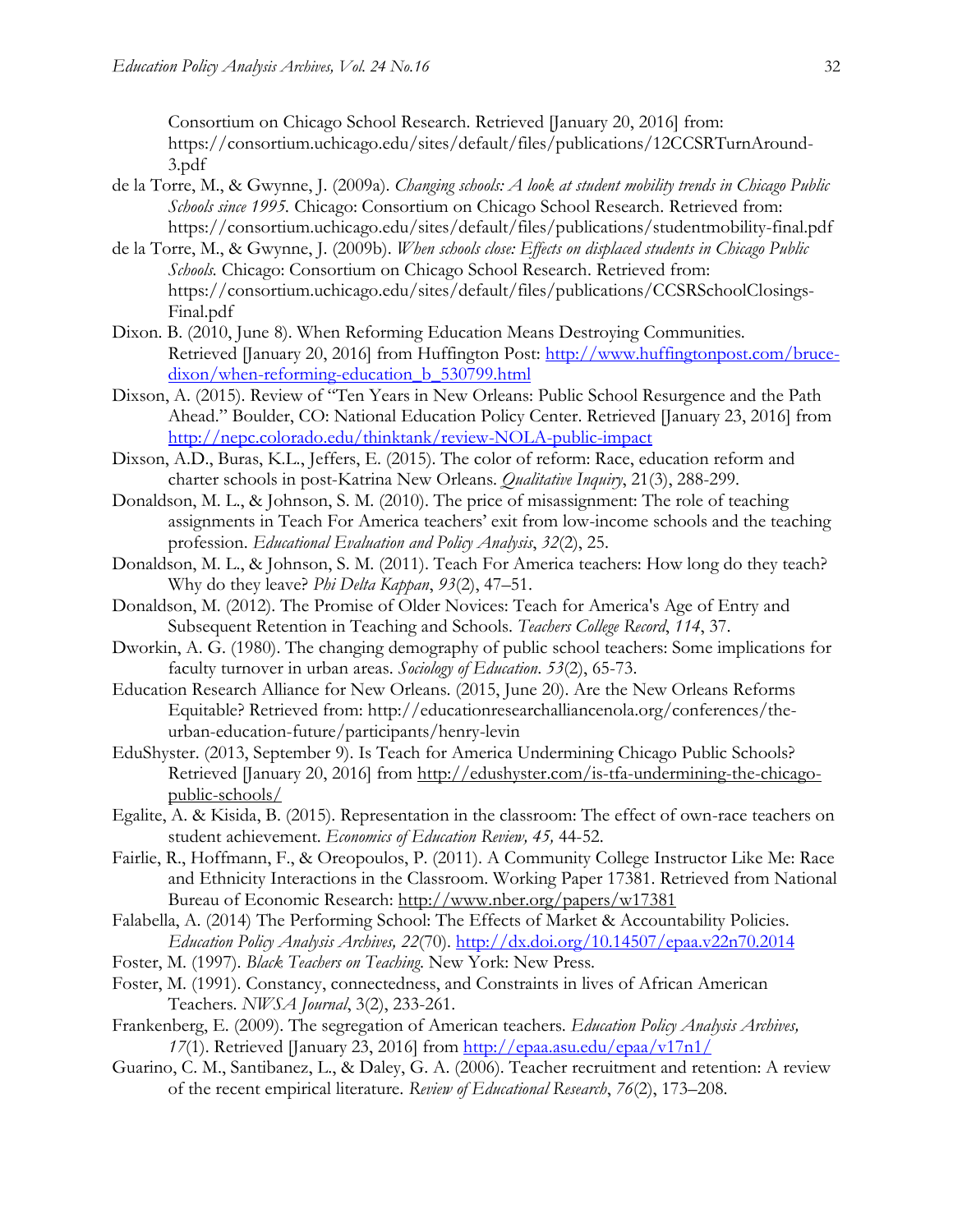- Grissimer, D. W. & Kirby, S. N. (1997). Teacher Turnover and Teacher quality. *Teachers College Record*, *99*(1), 44-56.
- Grissom, J. and Keiser, L. (2011). A Supervisor Like Me: Race, Representation, and the Satisfaction and Turnover Decisions of Public Sector Employees. *Journal of Policy Analysis and Management*. *30*[\(3\), 5](http://onlinelibrary.wiley.com/doi/10.1002/pam.v30.3/issuetoc)57–580.
- Haberman, M. (2000). Increasing the number of high-quality African-American teachers in urban schools. *Journal of Instructional Psychology*, 26(4), 208-12.
- Heilig, J. V. (2015, August 28). Should Louisiana and the Recovery School District Receive Accolades for being last and nearly last?. The Network for Public Education. Retrieved [January 20, 2016] from: [http://networkforpubliceducation.org/2015/08/policy\\_brief\\_louisiana/](http://networkforpubliceducation.org/2015/08/policy_brief_louisiana/)
- Heilig, J. & Jez, S. (2014). Teach For America: A Return to the Evidence. Boulder, CO: National Education Policy Center. Retrieved [date] from [http://nepc.colorado.edu/publication/teach-for-america-return.](http://nepc.colorado.edu/publication/teach-for-america-return)
- Heilig, J. V., & Jez, S. J. (2010). Teach for America: A review of the evidence. Boulder, CO: Education and the Public Interest Center & Education Policy Research Unit. Retrieved from<http://epicpolicy.org/publication/teach-for-america>
- Heineke, A. J., Mazza, B. S., & Tichnor-Wagner, A. (2014). After the Two-Year Commitment: a quantitative and qualitative inquiry of TFA teacher retention and attrition. *Urban Education, 49*(7), 750-782.
- Hootnick. A. (2014, April 21). Teachers are losing their jobs, but Teach for America's expanding. What's wrong with that? Hechinger Report: Retrieved [January 25 2016] from: [http://hechingerreport.org/content/teachers-losing-jobs-teach-americas-expanding](http://hechingerreport.org/content/teachers-losing-jobs-teach-americas-expanding-whats-wrong_15617/)whats-wrong 15617/
- Ingersoll, R. & May, H. (2011a). The minority teacher shortage: Fact or fable?" *Phi Delta Kappan*, *93*(1), 62-65.
- Ingersoll, R. & May, H. (2011b). Recruitment, retention, and the minority teacher shortage*.* Philadelphia, PA: Consortium for Policy Research in Education and Center for Educational Research in the Interest of Underserved Students. Retrieved [January 23, 2016] from: <http://www.cpre.org/recruitment-retention-and-minority-teacher-shortage>
- Ingersoll, R., May., H., & Stuckey, D. (2014). Seven Trends: The Transformation of the Teaching Force. Consortium for Policy Research in Education. Retrieved [January 24, 2016] from: [http://cpre.org/sites/default/files/workingpapers/1506\\_7trendsapril2014.pdf](http://cpre.org/sites/default/files/workingpapers/1506_7trendsapril2014.pdf)
- Irizarry, J. and Donaldson, M. (2012). Teach for America: The Latinization of U.S. Schools and the Critical Shortage of Latina/o Teachers. *American Educational Research Journal*, *49*(1), 155–194.
- Irvine, J.J. (1989). Beyond role models: An examination of cultural influences on the pedagogical perspectives of Black teachers. *Peabody Journal of Education, 66*(4), 51-63.
- Jargowsky, P. A. (2015). Architecture of Segregation: Civil Unrest, the Concentration of Poverty and Public Policy. Century Foundation, New York, and Center for Urban Research and Education, Rutgers-Camden Retrieved [January 23, 2016] from: <http://apps.tcf.org/architecture-of-segregation>
- Johnson, S. M. (2006). *The workplace matters: Teacher quality, retention, and effectiveness* (Working paper). Washington, DC: National Education Association Research Department.
- Johnson, S. M., Berg, J. H., & Donaldson, M. L. (2005). *Who stays in teaching and why? A review of the literature on teacher retention*. Washington, DC: National Retired Teachers Association.
- Johnson, S. M., & Birkeland, S. E. (2003). Pursuing a "sense of success": New teachers explain their career decisions. *American Educational Research Journal*, *40*(3), 581–617.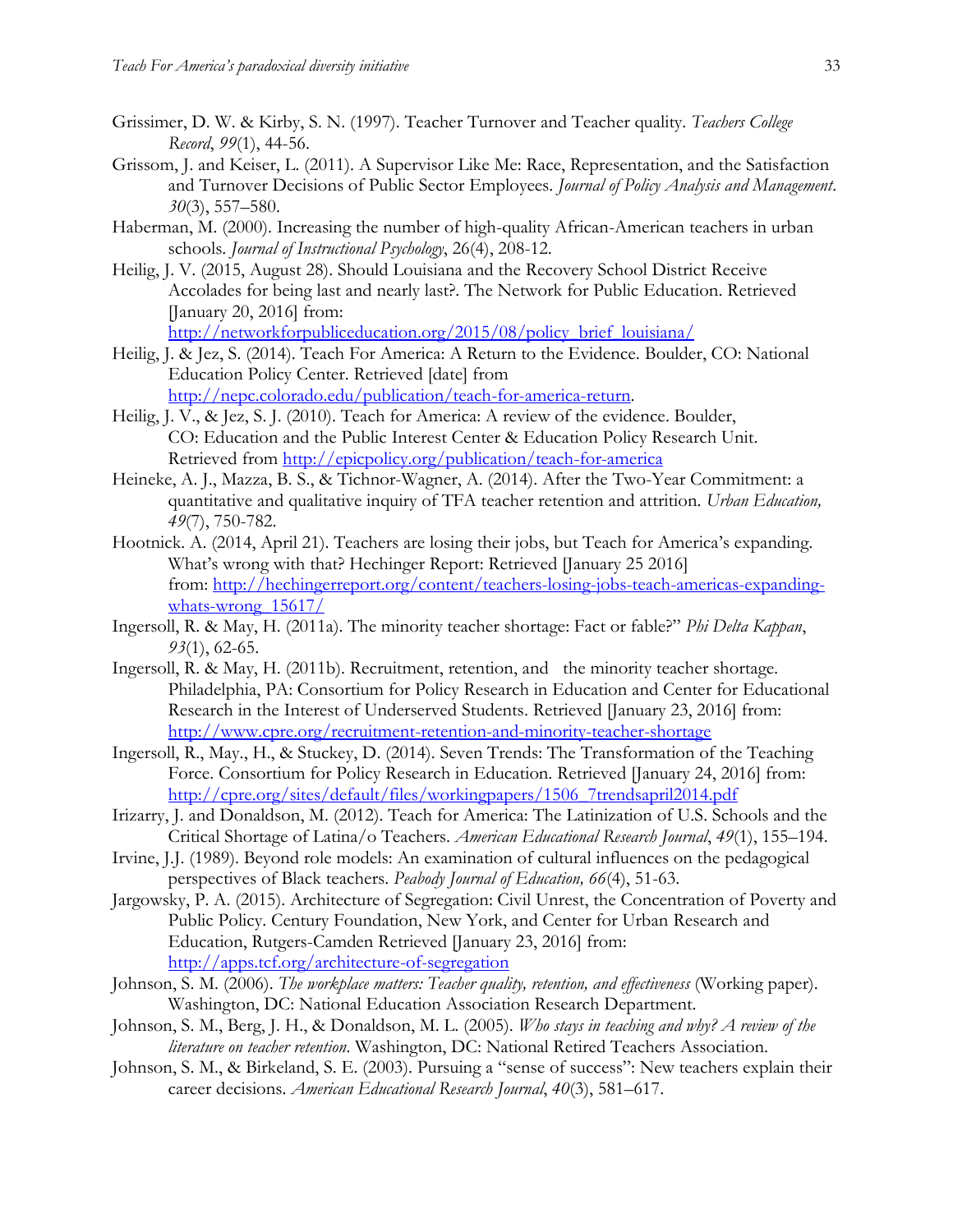- Jones, B. (2015). Keys to the Schoolhouse: Black Teachers, Privatization, and the Future of Teacher Unions. In Bree Picower & Edwin Mayorga (Eds.), *What's Race Got To Do With It: How Current School Reform Policy Maintains Racial and Economic Inequality.* New York: Peter Lang.
- Jorrissen, Kathleen. (2003). Successful Career Transitions: Lessons from Urban Alternate Route Teachers Who Stayed. *The High School Journal, 86(3),* 41-51*.*
- Journey for Justice Alliance. (2014). *Death by a thousand cuts: Racism, school closures, and public school sabotage.* Retrieved [January 23, 2016] from [http://b.3cdn.net/advancement/3739088d8cb8488bdf\\_6jm62a5i6.pdf](http://b.3cdn.net/advancement/3739088d8cb8488bdf_6jm62a5i6.pdf)
- Kardos, S. M., Johnson, S. M., Peske, H. G., Kauffman, D., & Liu, E. (2001). Counting on colleagues: New teachers encounter the professional cultures of their schools. *Educational Administration Quarterly*, *37*(2), 250–290.
- Kavanagh, K. M., & Dunn, A. H. (2013). The political spectacle of recruiting the "best and the brightest." *Critical Education, 4*(11), 48-66. Retrieved from: <http://ojs.library.ubc.ca/index.php/criticaled/article/view/183941>
- Kirby, S., Berends, M., & Naftel, S. (1999). Supply and Demand of Minority Teachers in Texas: Problems and Prospects. *Educational Evaluation and Policy Analysis*, *21*(1), 47-66.
- Kretchmar, K., Sondel, B., & Ferrare, J. (2014). Mapping the terrain: Teach For America, charter school reform, and corporate sponsorship. *Journal of Education Policy.* Retrieved [January 23, 2016] from:<http://dx.doi.org/10.1080/02680939.2014.880812>
- Lapayese, Y., Aldana, U.S., & Lara, E. (2014). A Racio-economic Analysis of Teach for America: Counterstories of TFA Teachers of Color. *Perspectives on Urban Education*, *11*(1), 11-25.
- Lipman, P. (2011). *The New Political Economy of Urban Education*. New York: Routledge.
- Lipman, P., & Haines, N. (2007). From education accountability to privatization and African American exclusion – Chicago Public Schools' 'Renaissance 2010.' *Educational Policy*, *21*, 471- 502.
- Lipman, P., Gutstein, E. (Rico), Gutierrez, R., & Blanche, T. (2015). Should Chicago Have an Elected Representative School Board? A Review of the Evidence. Collaborative for Equity & Justice in Education. Retrieved [January 26, 2016] from: [http://ceje.uic.edu/wp](http://ceje.uic.edu/wp-content/uploads/2013/11/CEJE-ERSB-Report-2-16-15.pdf)[content/uploads/2013/11/CEJE-ERSB-Report-2-16-15.pdf](http://ceje.uic.edu/wp-content/uploads/2013/11/CEJE-ERSB-Report-2-16-15.pdf)
- Leonardo, Z. & Zembylas, M. (2013). Whiteness as Technology of Affect: Implications for *Educational Praxis, Equity & Excellence in Education*, *46*(1), 150-165.
- Madkins, T. (2011). The Black Teacher Shortage: A Literature Review of Historical and Contemporary Trends. *The Journal of Negro Education, 80*(3), 417-427.
- McNeal, L. (2012). Teacher Unions and No Child Left Behind Reconstitution: The Calm Before the Storm. *Journal of School Leadership, 22,* 1109-1129.
- Mellon, E. (2014, November 30). Teach for America Seeks Diversity as It Nears 25<sup>th</sup> Anniversary. *Houston Chronicle*. Retrieved [January 23, 2016] from: [http://www.houstonchronicle.com/news/houston-texas/houston/article/Teach-for-](http://www.houstonchronicle.com/news/houston-texas/houston/article/Teach-for-America-seeks-diversity-as-it-nears-5926368.php#photo-7211440)[America-seeks-diversity-as-it-nears-5926368.php#photo-7211440](http://www.houstonchronicle.com/news/houston-texas/houston/article/Teach-for-America-seeks-diversity-as-it-nears-5926368.php#photo-7211440)
- Miner, B. (2010, Spring). Looking past the spin: Teach for America. *Rethinking Schools Online*, 24(3). Retrieved June 2, 2010, from http://www.rethinkingschools.org/archive/24\_03/24\_03\_TFA.shtml
- Mitchell, C. (2015, August 19). Death of My Career: What Happened to New Orleans' veteran black teachers? Retrieved [January 23, 2016] from *EducationWeek*: <http://neworleans.edweek.org/veteran-black-female-teachers-fired/>
- National Center for Education Information. (2005). *Profile of Teachers in the U.S. 2011*. Retrieved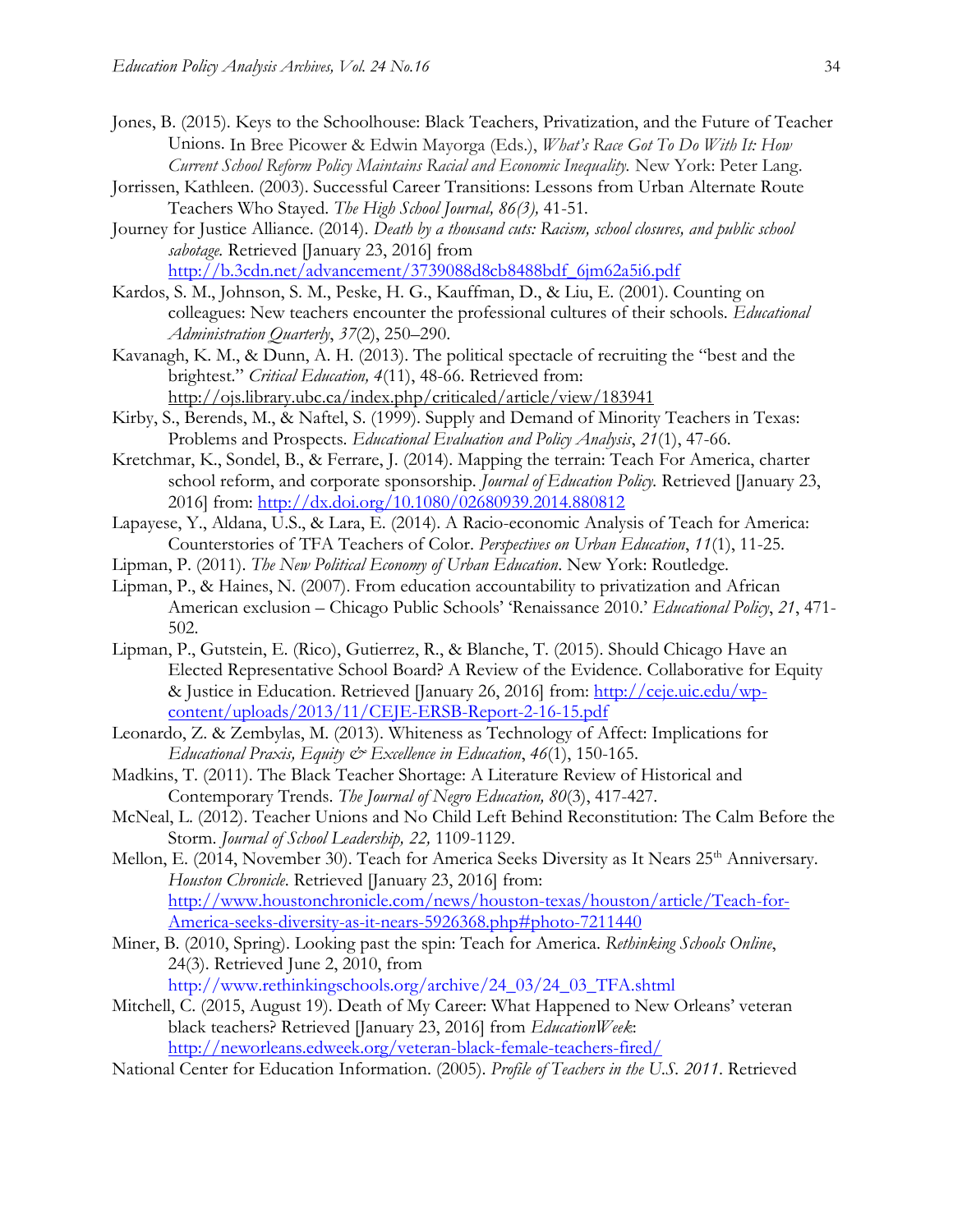[January 23, 2016] from National Center For Education: <http://www.edweek.org/media/pot2011final-blog.pdf>

- National Center Education Statistics. (2013). *Characteristics of Public and Private Elementary and Secondary School Teachers in the United States: Results From the 2011–12. Schools and Staffing Survey*. U.S. Department of Education.
- Pflaum, S. & Abramson, T. (1990). Teacher Assignment, Hiring, and Preparation: Minority Teachers in NYC. *The Urban Review*, *22* (1), 17-31.
- Public Impact. (2015). Ten Years in New Orleans: Public School Resurgence and the Path Ahead. Public Impact and New Schools for New Orleans. Retrieved from: [http://www.newschoolsforneworleans.org/wp-content/uploads/2015/06/Public-School-](http://www.newschoolsforneworleans.org/wp-content/uploads/2015/06/Public-School-Resurgence-Full-Report-FINAL.pdf)[Resurgence-Full-Report-FINAL.pdf](http://www.newschoolsforneworleans.org/wp-content/uploads/2015/06/Public-School-Resurgence-Full-Report-FINAL.pdf)
- Quiocho, A. & Rios, F. (2000). The Power of their Presence: Minority Group Teachers and Schooling. *Review of Education Research, 70*(4), 485-528.
- Rios, F., & Montecinos, C. (1999). Advocating social justice and cultural affirmation: Ethnically diverse preservice teachers' perspectives on multicultural education. Equity & Excellence in Education, 32(3), 66–76.
- Rogers, B. & Blumenreich, M. (2013). Reframing the Conversation: Insights from the Oral Histories of Three 1990 TFA Participants. *Teachers College Record, 115*, 46.
- Rosenboltz & Simpson, (1990). Workplace conditions and the rise and fall of teachers' commitment; *Sociology of Education*, *63*, 241-257.
- Sass, D. A., Flores, B. B., Claeys, L., & Pérez, B. (2012). Identifying Personal and Contextual Factors that Contribute to Attrition Rates for Texas Public School Teachers. *Education Policy Analysis Archives, 20* (15) Retrieved [date], from<http://epaa.asu.edu/ojs/article/view/967>
- Schneider, Jack. (2014, October 7). What is the Damage Done by TFA?. EducationWeek. Retrieved [January 25 2016) From: [http://blogs.edweek.org/edweek/beyond\\_the\\_rhetoric/2014/10/what\\_is\\_the\\_damage\\_don](http://blogs.edweek.org/edweek/beyond_the_rhetoric/2014/10/what_is_the_damage_don) e\_by\_tfa.htm
- Scott, T. (2011). Market-Driven Education Reform and the Racial Politics of Advocacy, *Peabody Journal of Education*, *86*(5), 580-599.
- Siddle-Walker, V. (2012). Original Intent: Black Educators in an Elusive Quest for Justice. American Educational Research Association, Annual Brown Lecture, Washington, D.C. Retrieved from:

[http://www.aera.net/Newsroom/AERAiHighlightsiEnewsUpdate/AERAHighlightsNove](http://www.aera.net/Newsroom/AERAiHighlightsiEnewsUpdate/AERAHighlightsNovember2012/SiddleWalkerPresents2012BrownLecture/tabid/14641/Default.aspx) [mber2012/SiddleWalkerPresents2012BrownLecture/tabid/14641/Default.aspx](http://www.aera.net/Newsroom/AERAiHighlightsiEnewsUpdate/AERAHighlightsNovember2012/SiddleWalkerPresents2012BrownLecture/tabid/14641/Default.aspx)

Smith, Calvert. (1970). Social class origin and mobility of black inner-city school teachers. *Urban Education, 5(1),* 65-83*.*

Sommer, Chad. (2014, January). Teach For America's pro-corporate, union-busting agenda: How TFA uses its vast political influence to boost charter schools and drive down teacher pay. Retrieved [January 20, 2016] from

[http://www.salon.com/2014/01/13/teach\\_for\\_americas\\_pro\\_corporate\\_union\\_busting\\_ag](http://www.salon.com/2014/01/13/teach_for_americas_pro_corporate_union_busting_agenda_partner/) [enda\\_partner/](http://www.salon.com/2014/01/13/teach_for_americas_pro_corporate_union_busting_agenda_partner/)

- Taylor, S. (1997) Critical policy analysis: Exploring contexts, texts and consequences. *Discourse: Studies in the Cultural Politics of Education*, *18*(1), 23-35.
- Teach for America. (2016). Our History. Retrieved [January 24, 2016] from <https://www.teachforamerica.org/about-us/our-story/our-history>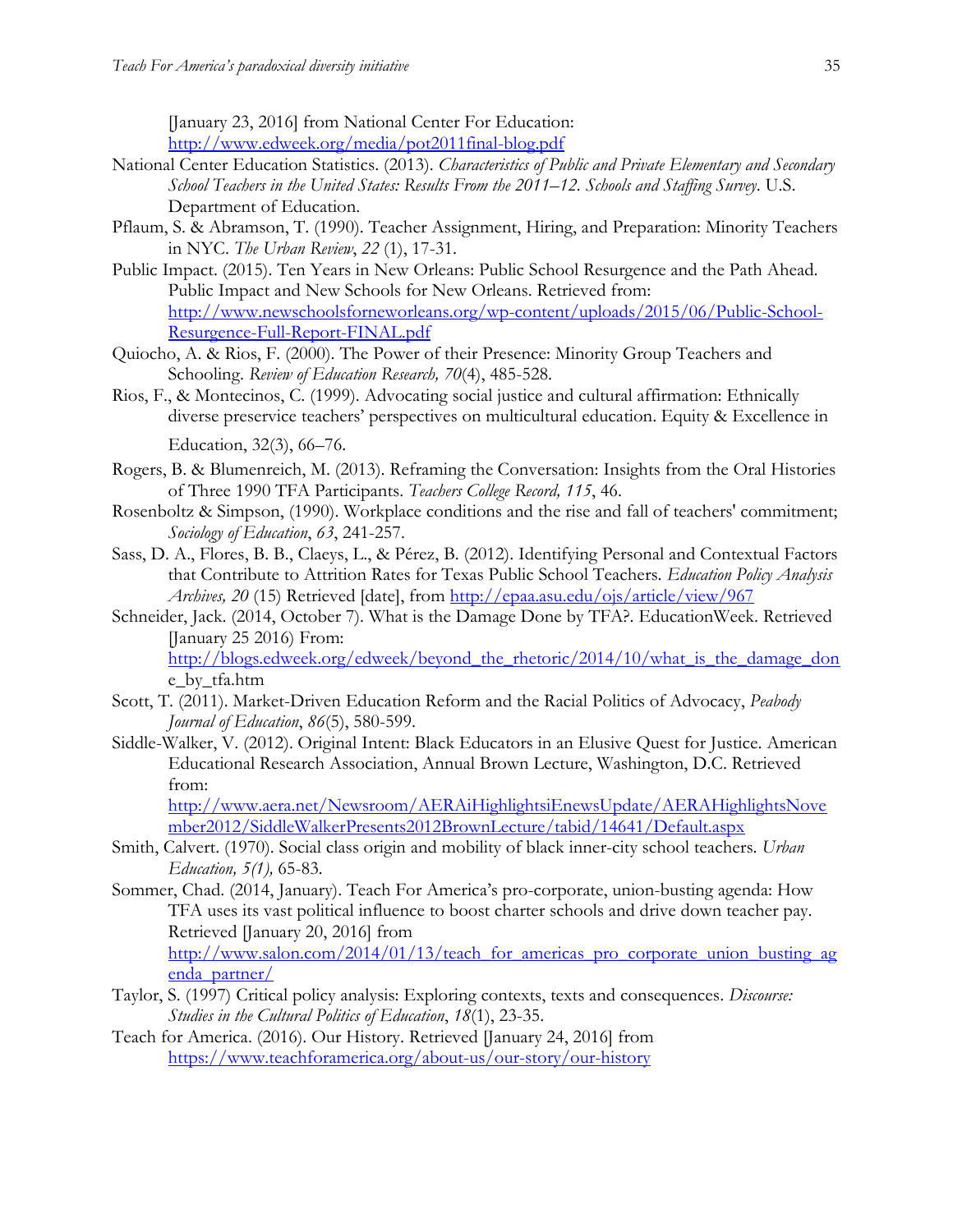- Teach for America. (2015). Our Journey with Diversity and Inclusiveness. Retrieved [January 20, 2016] from [https://www.teachforamerica.org/about-us/our-story/diversity-and](https://www.teachforamerica.org/about-us/our-story/diversity-and-inclusiveness)[inclusiveness](https://www.teachforamerica.org/about-us/our-story/diversity-and-inclusiveness)
- Teach for America. (2014a). Teach for America: 2014 Annual Report. Retrieved from <https://www.teachforamerica.org/annual-report>
- Teach for America. (2014b). K-12 Schools: Beyond the Rhetoric Blog. Retrieved [January 20, 2016] from [https://www.teachforamerica.org/about-us/tfa-on-the-record/october-31-2014-k-12](https://www.teachforamerica.org/about-us/tfa-on-the-record/october-31-2014-k-12-schools-beyond-rhetoric-blog) [schools-beyond-rhetoric-blog](https://www.teachforamerica.org/about-us/tfa-on-the-record/october-31-2014-k-12-schools-beyond-rhetoric-blog)
- Teach for America. (2014c, July). On the Record. Retrieved [January 20, 2016] from <https://www.teachforamerica.org/about-us/tfa-on-the-record/july-2-2014-salon>
- Teach for America (O'Neil, Becky). (2014d). Clarifying our approach to Teacher hiring. Retrieved from:<https://www.teachforamerica.org/blog/clarifying-our-approach-teacher-hiring>
- Teach for America. (2014e). The Collective. Retrieved [January 26, 2016] from: <https://www.teachforamerica.org/alumni/community/collective>
- Teach for America. (2013). Teach for America: 2012-13 Annual Report. Retrieved from: [https://www.teachforamerica.org/sites/default/files/content](https://www.teachforamerica.org/sites/default/files/content-file/teach_for_americas_fy12_13_annual_letter_0.pdf)[file/teach\\_for\\_americas\\_fy12\\_13\\_annual\\_letter\\_0.pdf](https://www.teachforamerica.org/sites/default/files/content-file/teach_for_americas_fy12_13_annual_letter_0.pdf)
- Teach for America. (2011). Equity within Reach: From the front lines of America's achievement gap: Results from a survey of teach for America corps members. Retrieved [January 23, 2016] from:<http://files.eric.ed.gov/fulltext/ED495156.pdf>
- Teach for America. (2011b). Our mission. Retrieved from [http://www.teachforamerica.org/our](http://www.teachforamerica.org/our-mission)[mission](http://www.teachforamerica.org/our-mission)
- Teach for America. (2010). Teach for America: 2010 Annual Report. Retrieved from <https://www.teachforamerica.org/sites/default/files/2010-annual-report.pdf>
- Teach for America. (2009). Priorities and Results. Annual Teach For America Report. [http://s3.amazonaws.com/tfaweb](http://s3.amazonaws.com/tfaweb-radiant/assets/92/2009_Annual_Report_070810_rev_original.pdf)[radiant/assets/92/2009\\_Annual\\_Report\\_070810\\_rev\\_original.pdf](http://s3.amazonaws.com/tfaweb-radiant/assets/92/2009_Annual_Report_070810_rev_original.pdf)
- Torres, A. C. (2014). Are we architects or construction workers? Re-examining teacher autonomy and turnover in charter schools. *Education Policy Analysis Archives, 22*(124). <http://dx.doi.org/10.14507/epaa.v22.1614>
- Trujillo, T. (in press). Why the Federal School Improvement Grant Program Triggers Civil Rights Complaints. In E. Frankenberg, L. & Garces, M. Hopkins (Eds.), *Education and civil rights: Obstacles and opportunities for supporting racial diversity and equity across the educational pipeline.* New York: Teachers College Press.
- Trujillo, T. (2014). The modern cult of efficiency: Intermediary organizations and the new scientific management. *Educational Policy, 28*(2), 207-232**.**
- Trujillo, T. & Scott, J. (2014). Superheroes or and transformers: Rethinking the role of TFA's leadership models. *Phi Delta Kappan, 95*, 57-81.
- Trujillo, T. & Rénee, M. (2012). Democratic School Turnarounds: Pursuing Equity and Learning from Evidence. Boulder, CO: National Education Policy Center. Retrieved [January 24, 2016] from<http://nepc.colorado.edu/publication/democratic-school-turnarounds>
- U.S. Department of Education. (2011) Our Future, Our Teachers: The Obama Administration's Plan for Teacher Education Reform and Improvement. Retrieved [January 23, 2016] from: <https://www.ed.gov/sites/default/files/our-future-our-teachers.pdf>
- Villegas, A.M., & Irvine, J.J. (2010). Diversifying the teaching force: An examination of major arguments*. Urban Review, 42*, 175-192.
- Villegas, A. & Clewell, B. (1998). Increasing the number of teachers of color for urban schools: lessons from the pathways national evaluation. *Education and Urban Society, 31*(1), 42-61.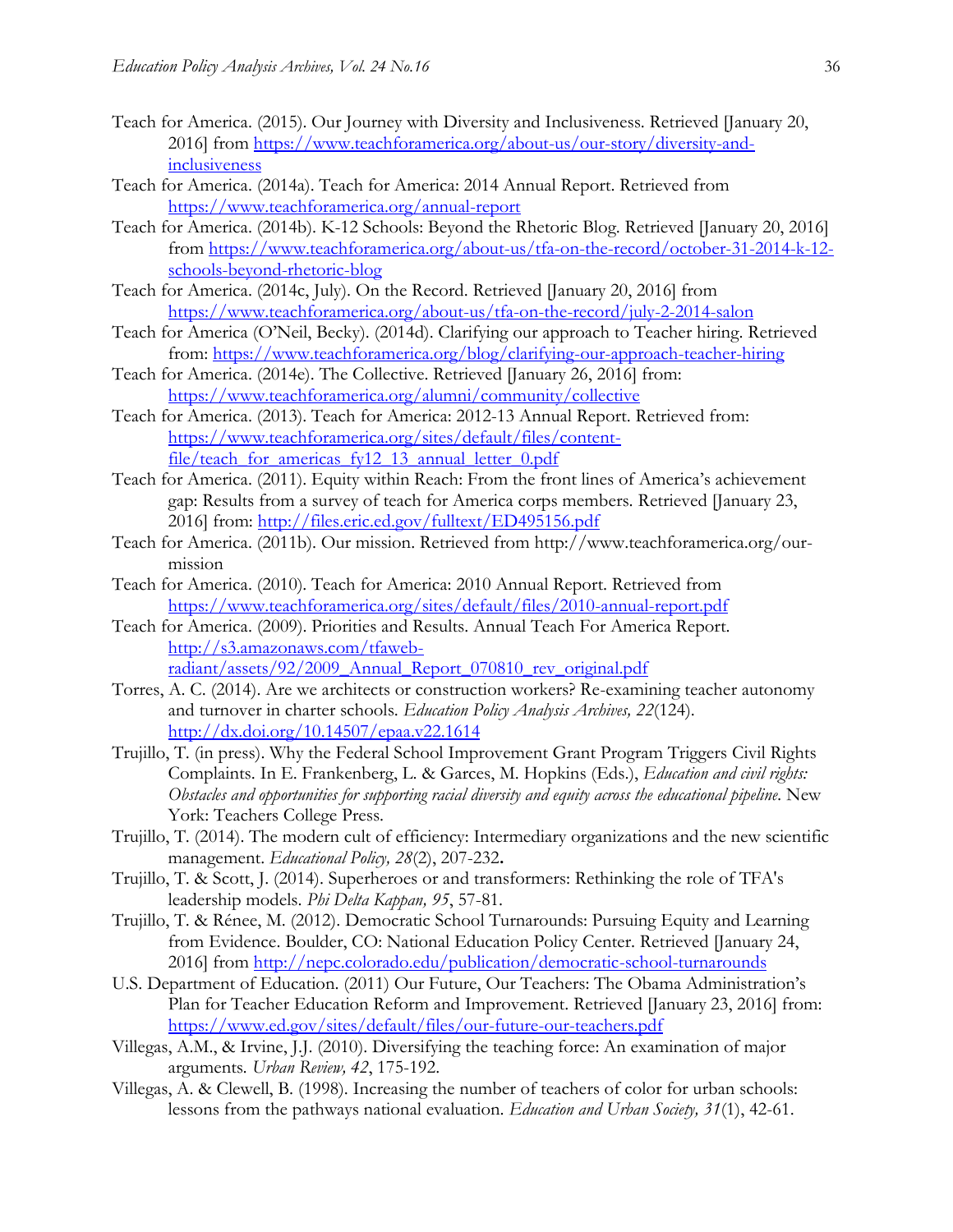- Villegas, A., Strom, K., Lucas, T. 2012. "Closing the racial/ethnic gap between students of Color and their teachers: An elusive goal. *Equity & Excellence in Education*. **45(2)**, **283-301**
- Warren. M. 2014. Transforming public education: The need for an educational justice movement. *New England Journal of Public Policy*. *26*(1), Article 11. <http://scholarworks.umb.edu/nejpp/vol26/iss1/11>
- Weaver-Hightower, M. B. (2008). An ecology metaphor of educational policy analysis: A call to complexity. *Educational Researcher*, 37(3), 153-167.
- White, T. (2015a). Beyond dupes, disciples, and dilettantes: Ideological struggles of Teach for America corps members. In T. Jameson Brewer & Kathleen deMarrais (Eds.), *Teach For America Counter-Narratives: Alumni Speak Up and Speak Out.* New York: Peter Lang.
- White, T. (2015b). Demystifying Whiteness In a Market of "No Excuses" Corporate-Styled Charter Schools. In Bree Picower & Edwin Mayorga (Eds.), *What's Race Got To Do With It: How Current School Reform Policy Maintains Racial and Economic Inequality.* New York: Peter Lang.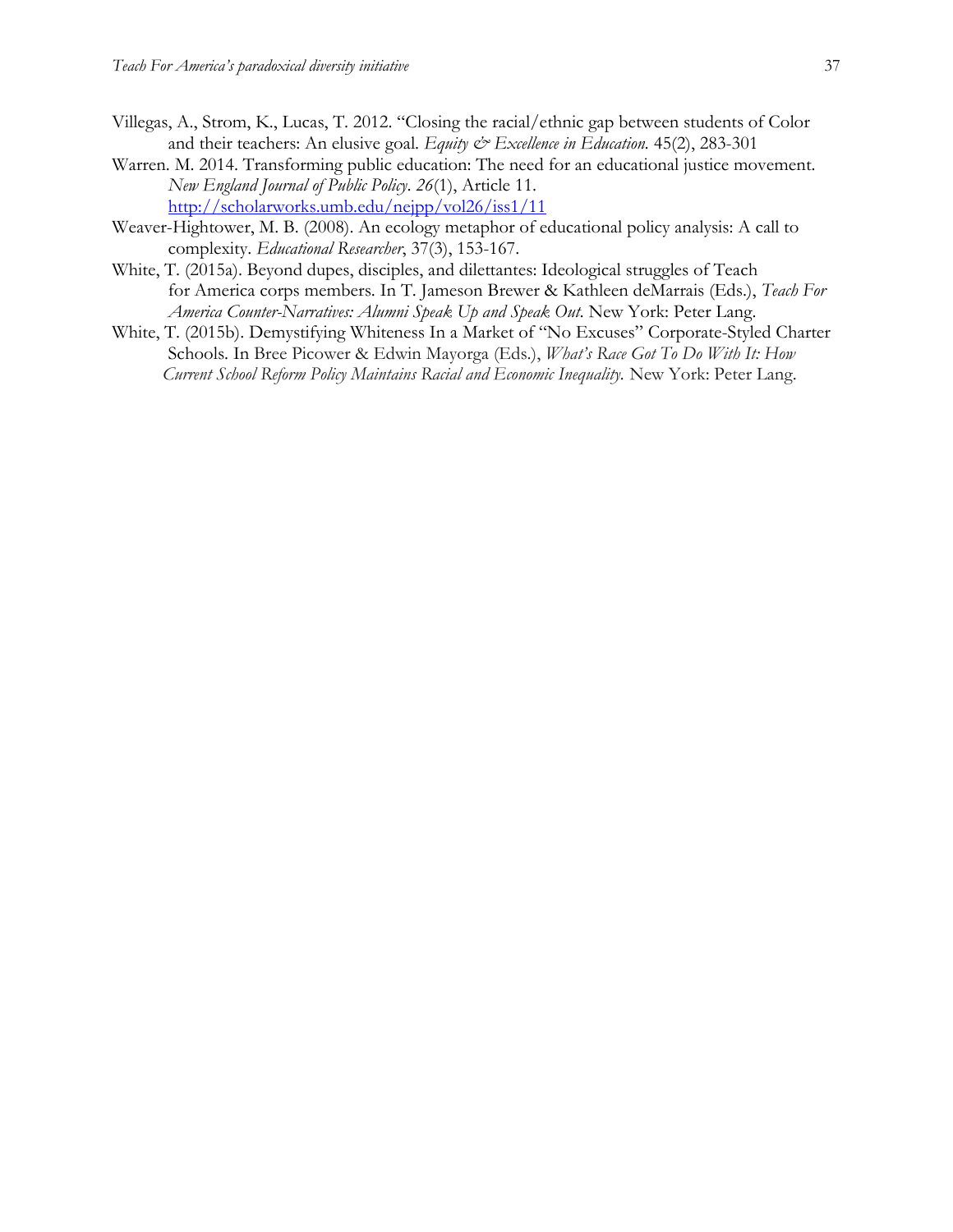#### **About the Author**

#### **Terrenda White**

University Colorado Boulder

Terrenda.White@colorado.edu

Terrenda White is an Assistant Professor of Education Foundations, Policy, and Practice at the University of Colorado-Boulder. Her work is grounded in sociology of education, and currently explores the impact of choice and competition on teachers' instructional practices, including multicultural practices for diverse students. Her latest project examines the organizational conditions of charter schools with chronically low and high rates of teacher turnover, including voluntary and involuntary departures by teachers of color.

## **About the Co-Guest Editors**

#### **Tina Trujillo**

University of California, Berkeley [trujillo@berkeley.edu](mailto:trujillo@berkeley.edu)

Tina Trujillo is an Associate Professor at the University of California, Berkeley in the Graduate School of Education, and the Faculty Director of UC Berkeley's Principal Leadership Institute. She earned her Ph.D. in Education from UCLA and her M.A. in Education from the University of Colorado, Boulder. She is a former urban public school teacher, school reform consultant, and educational evaluator. She uses tools from political science and critical policy studies to study the political dimensions of urban educational reform, the instructional and democratic consequences of high-stakes testing and accountability policies for students of color and English Learners, and trends in urban educational leadership. Her work is published in a range of journals, including *American Educational Research Journal, Teachers College Record, Journal of Educational Administration,* and *Educational Evaluation and Policy Analysis*.

#### **Janelle Scott**

University of California, Berkeley

#### [jtscott@berkeley.edu](mailto:jtscott@berkeley.edu)

Jannelle Scott is a Chancellor's Associate Professor at the University of California, Berkeley, in the Graduate School of Education, Goldman School of Public Policy, and African American Studies Department. She earned a Ph.D. in Education Policy from the University of California at Los Angeles' Graduate School of Education and Information Studies, and a B.A. in Political Science from the University of California at Berkeley. Before earning her doctorate, she worked as an elementary school teacher in Oakland, California. Scott's research investigates the politics of elite and community based advocacy, the politics of research utilization, and how market-based educational reforms such as school choice and privatization affect democratic accountability and equity within schools and school districts. She is currently working on a William T. Grant funded study of the politics of research utilization and intermediary organizations in Los Angeles and New York City with Christopher Lubienski and Elizabeth DeBray.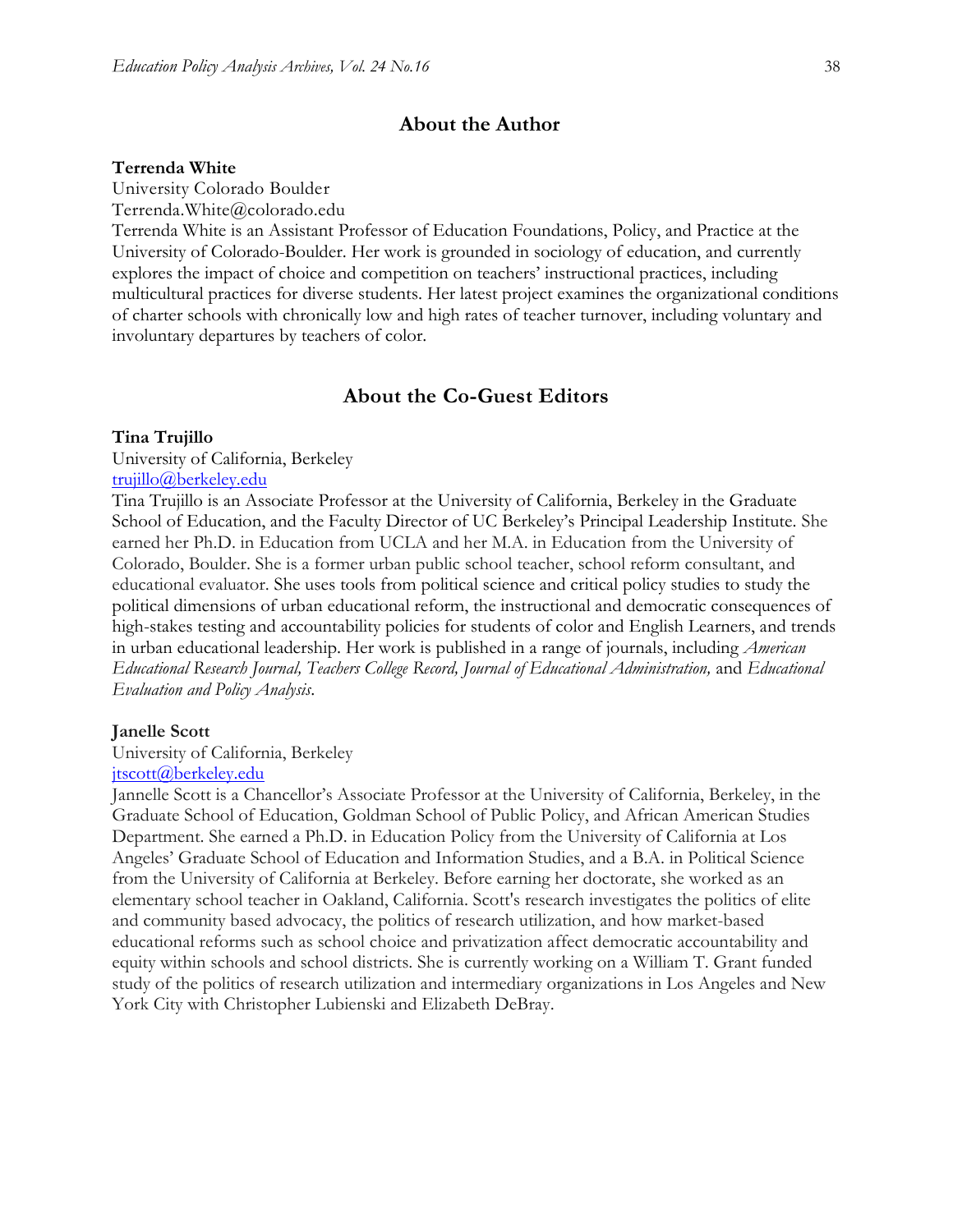## **SPECIAL ISSUE Teach For America: Research on Politics, Leadership, Race and Education Reform**

education policy analysis archives

Volume 24 Number 16 February  $8<sup>th</sup>$ , 2016 ISSN 1068-2341

@

**SOME RIGHTS RESERVED** Readers are free to copy, display, and distribute this article, as long as the work is attributed to the author(s) and **Education Policy Analysis Archives,** it is distributed for noncommercial purposes only, and no alteration or transformation is made in the work. More details of this Creative Commons license are available at

http://creativecommons.org/licenses/by-nc-sa/3.0/. All other uses must be approved by the author(s) or **EPAA**. **EPAA** is published by the Mary Lou Fulton Institute and Graduate School of Education at Arizona State University Articles are indexed in CIRC (Clasificación Integrada de Revistas Científicas, Spain), DIALNET (Spain), [Directory of Open Access Journals,](http://www.doaj.org/) EBSCO Education Research Complete, ERIC, Education Full Text (H.W. Wilson), QUALIS A2 (Brazil), SCImago Journal Rank; SCOPUS, SOCOLAR (China).

Please contribute commentaries at http://epaa.info/wordpress/ and send errata notes to Gustavo E. Fischman [fischman@asu.edu](mailto:fischman@asu.edu)

**Join EPAA's Facebook community** at<https://www.facebook.com/EPAAAAPE> and **Twitter feed** @epaa\_aape.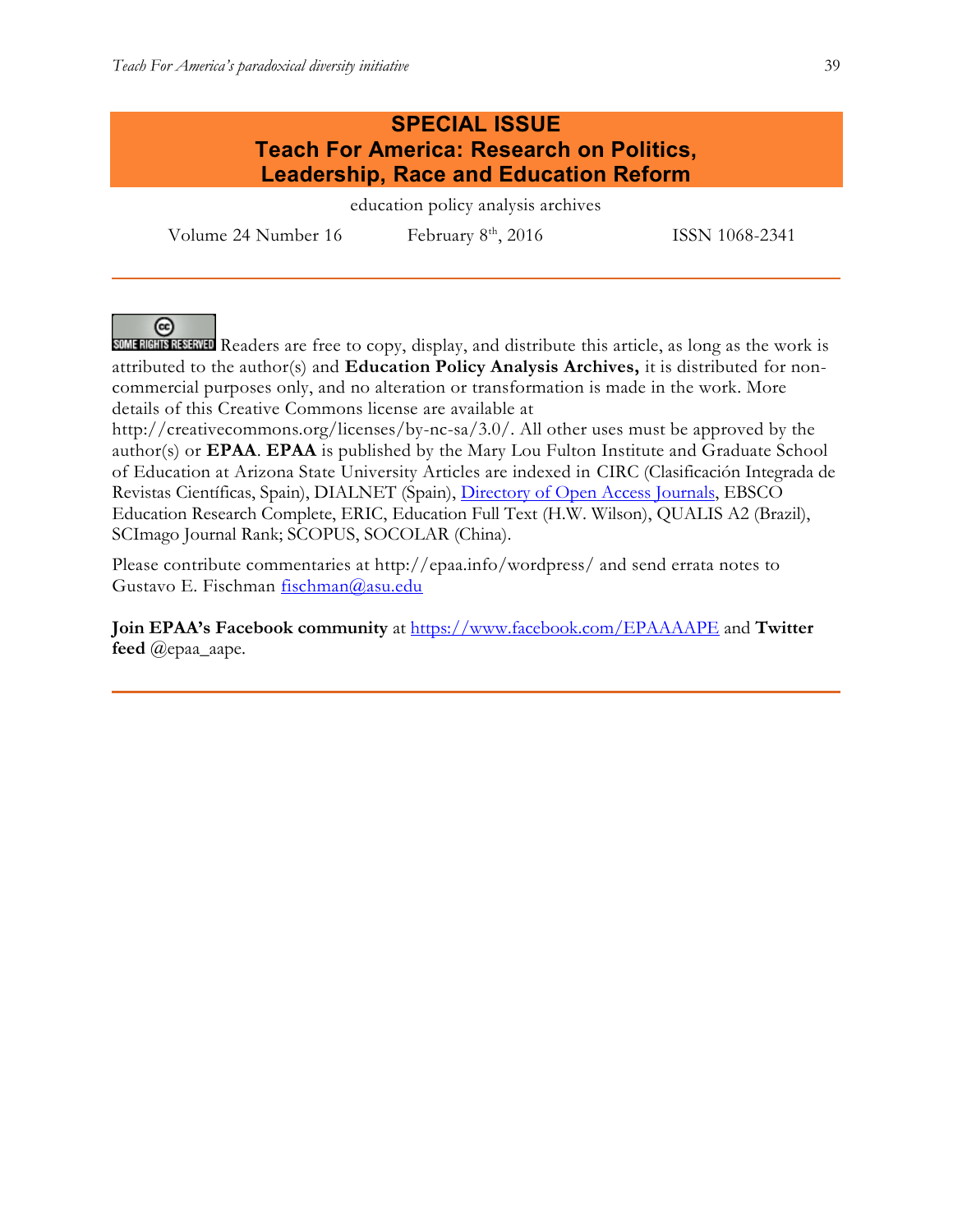## education policy analysis archives editorial board

Lead Editor: **Audrey Amrein-Beardsley** (Arizona State University) Executive Editor: **Gustavo E. Fischman** (Arizona State University) Associate Editors: **Sherman Dorn**, **David R. Garcia Oscar Jimenez-Castellanos**, **Eugene Judson**, **Jeanne M. Powers** (Arizona State University)

**Cristina Alfaro** San Diego State University

**Gary Anderson** New York University

**Michael W. Apple** University of Wisconsin, Madison

**Jeff Bale** OISE, University of Toronto

**David C. Berliner** Arizona State University

**Casey Cobb** University of Connecticut

**Arnold Danzig** San Jose State University

**Linda Darling-Hammond**  Stanford University

**Elizabeth H. DeBray** University of Georgia

**Chad d'Entremont** Rennie Center for Education Research & Policy

**John Diamond** University of Wisconsin, Madison

**Michael J. Dumas** University of California, Berkeley

**Kathy Escamilla** University of Colorado, Boulder

**Melissa Lynn Freeman** Adams State College

**Rachael Gabriel** University of Connecticut

**Amy Garrett Dikkers** University of North Carolina, Wilmington

**Gene V Glass** Arizona State University

**Ronald Glass** University of California, Santa Cruz

**Jacob P. K. Gross** University of Louisville **Eric M. Haas** 

WestEd

**Julian Vasquez Heilig** California State University, Sacramento

**Kimberly Kappler Hewitt** University of North Carolina Greensboro **Aimee Howley** Ohio University

**Henry Braun** Boston College **Steve Klees** University of Maryland **Noah Sobe** Loyola University

**Jaekyung Lee S**UNY Buffalo

**Jessica Nina Lester** Indiana University

**Amanda E. Lewis** University of Illinois, Chicago

**Chad R. Lochmiller** Indiana University

**Christopher Lubienski** University of Illinois, Urbana-Champaign

**Sarah Lubienski** University of Illinois, Urbana-Champaign

**William J. Mathis** University of Colorado, Boulder

**Michele S. Moses** University of Colorado, Boulder

**Julianne Moss** Deakin University

**Sharon Nichols** University of Texas, San Antonio

**Eric Parsons** University of Missouri-Columbia

**Susan L. Robertson** Bristol University

**Gloria M. Rodriguez** University of California, Davis **R. Anthony Rolle** University of Houston

**A. G. Rud** Washington State University

**Patricia Sánchez** University of University of Texas, San Antonio

**Janelle Scott** University of California, Berkeley

**Jack Schneider** College of the Holy Cross

**Nelly P. Stromquist** University of Maryland

**Benjamin Superfine** University of Illinois, Chicago

**Maria Teresa Tatto**  Michigan State University

**Adai Tefera** Virginia Commonwealth University

**Tina Trujillo** University of California, Berkeley

**Larisa Warhol** University of Connecticut

**John Weathers** University of Colorado, Colorado Springs

**Kevin Welner** University of Colorado, Boulder

**Terrence G. Wiley** Center for Applied Linguistics

**John Willinsky**  Stanford University

**Jennifer R. Wolgemuth** University of South Florida

**Kyo Yamashiro**  Claremont Graduate University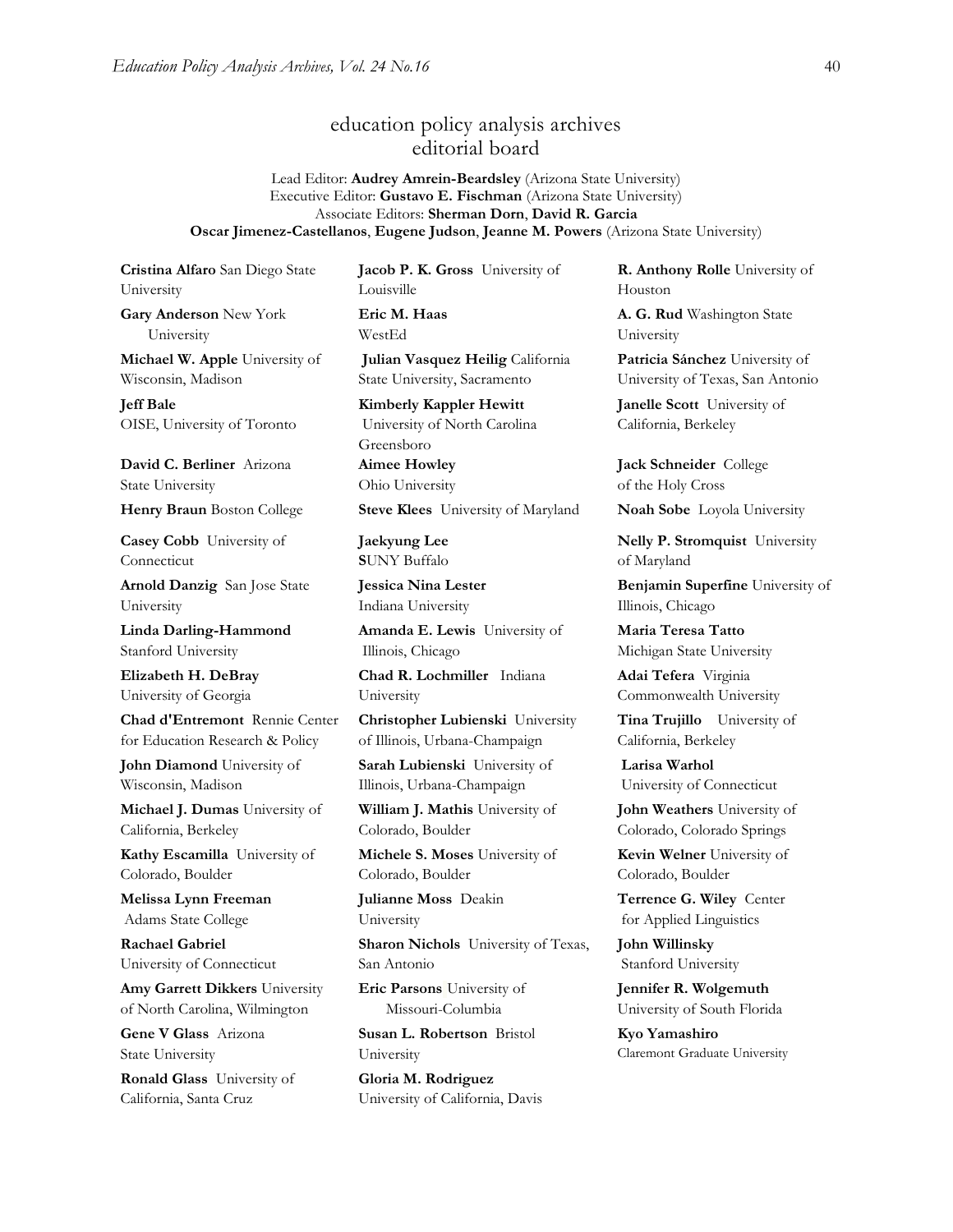## archivos analíticos de políticas educativas consejo editorial

Executive Editor: **Gustavo E. Fischman** (Arizona State University) Editores Asociados: **Armando Alcántara Santuario** (UNAM), **Jason Beech**, Universidad de San Andrés, **Antonio Luzon**, University of Granada

**[Xavier Bonal](javascript:openRTWindow() Sarro** Universidad Autónoma de Barcelona, Spain

**[Antonio Bolívar](javascript:openRTWindow() Boitia** Universidad de Granada, Spain **[Jose Joaquin Brunner](javascript:openRTWindow()** Universidad Diego Portales, Chile

 **[Damián Canales Sánchez](javascript:openRTWindow()** Instituto Nacional para la Evaluación de la Educación, Mexico **Gabriela de la Cruz Flores** Universidad Nacional Autónoma

de Mexico **[Marco Antonio Delgado](javascript:openRTWindow()  [Fuentes](javascript:openRTWindow()** Universidad Iberoamericana, Mexico **[Inés Dussel](javascript:openRTWindow()**, DIE-CINVESTAV, Mexico

**[Pedro Flores Crespo](javascript:openRTWindow()** Universidad Iberoamericana, Mexico

**[Ana María García de Fanelli](javascript:openRTWindow()** Centro de Estudios de Estado y Sociedad (CEDES) CONICET Argentina

**Juan Carlos González Faraco**  Universidad de Huelva, Spain

**María Clemente Linuesa**  Universidad de Salamanca, Spain **María Guadalupe Olivier** Téllez, Universidad Pedagógica Nacional, México **[Miguel Pereyra](javascript:openRTWindow()** Universidad de Granada, Spain

**[Monica Pini](javascript:openRTWindow()** Universidad Nacional de San Martín, Argentina

**[José Luis Ramírez](javascript:openRTWindow() Romero** Universidad Autónoma de Sonora, Mexico **[Paula Razquin](javascript:openRTWindow()** Universidad de San Andrés, Argentina **[Jose Ignacio](javascript:openRTWindow()  [Rivas Flores](javascript:openRTWindow()** Universidad de Málaga, Spain **[Miriam Rodríguez Vargas](javascript:openRTWindow()** Universidad Autónoma de Tamaulipas, Mexico

**María Clemente Linuesa**  Universidad de Salamanca, Spain **[Mario Rueda Beltrán](javascript:openRTWindow()** Instituto de Investigaciones sobre la Universidad y la Educación, UNAM, Mexico **[Jurjo Torres Santomé](javascript:openRTWindow()**, Universidad de la Coruña, Spain **[Yengny Marisol Silva Laya](javascript:openRTWindow()** Universidad Iberoamericana, Mexico

**Juan Carlos Tedesco** Universidad Nacional de San Martín, Argentina.

**Ernesto Treviño Ronzón** Universidad Veracruzana, M

**[Ernesto Treviño](javascript:openRTWindow() Villarreal** Universidad Diego Portales Santiago Chile **[Antoni Verger Planells](javascript:openRTWindow()** Universidad Autónoma de Barcelona

**[Catalina Wainerman](javascript:openRTWindow()** Universidad de San Andrés, Argentina

**Juan Carlos Yáñez Velazco** Universidad de Colima, Mexico